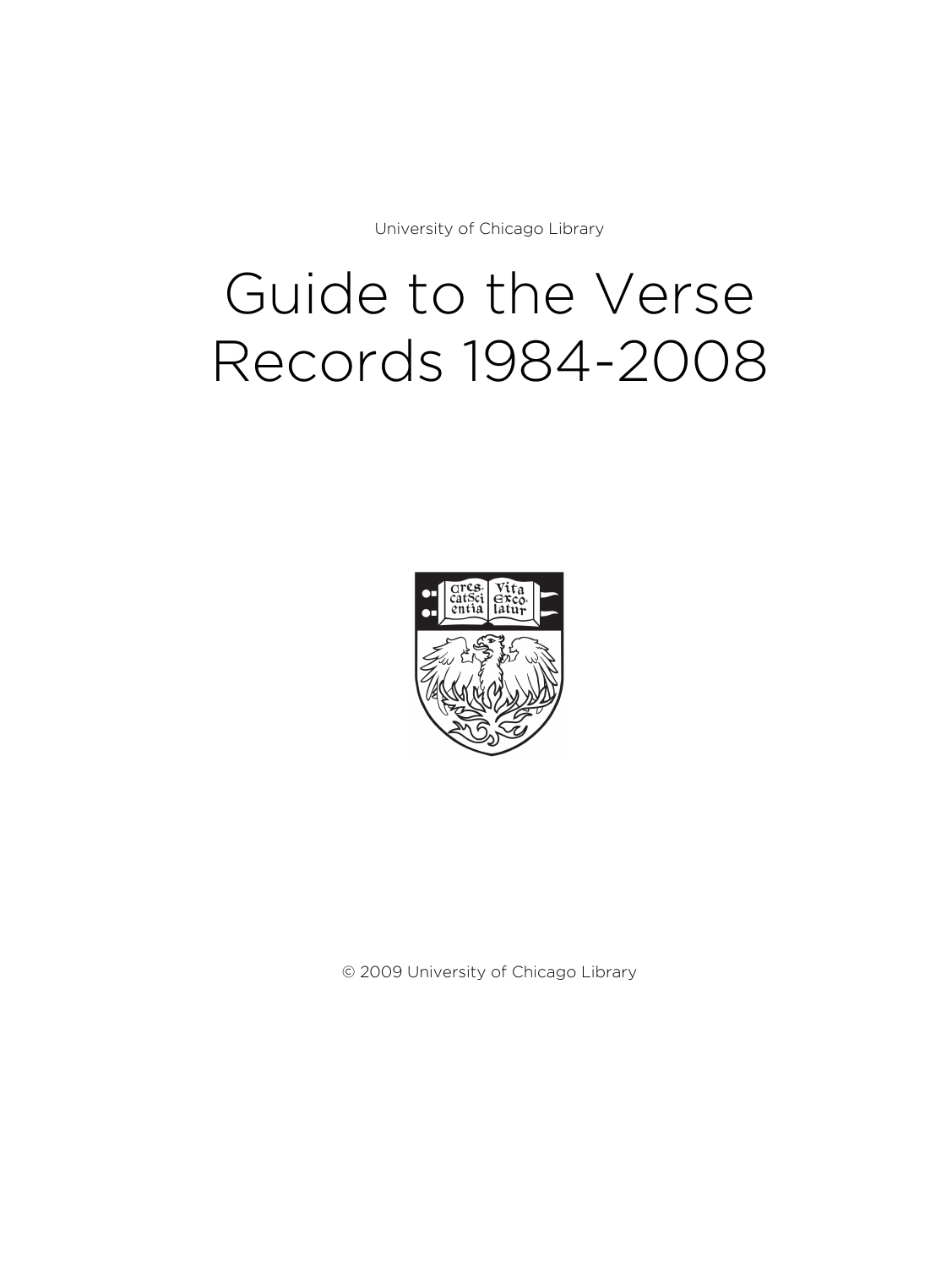### **Table of Contents**

| Acknowledgments                      | 3  |
|--------------------------------------|----|
| Descriptive Summary                  | 3  |
| Information on Use                   | 3  |
| Access                               | 3  |
| Citation                             | 3  |
| <b>Historical Note</b>               | 3  |
| Scope Note                           |    |
| <b>Related Resources</b>             | 6  |
| Subject Headings                     | 6  |
| <b>INVENTORY</b>                     | 6  |
| Series I: Correspondence             | 6  |
| Subseries 1: Alphabetical            | 6  |
| Subseries 2: Editorial               | 51 |
| Series II: Administrative and Events | 53 |
| Series III: Journal Issues           | 60 |
| Series IV: Restricted                | 63 |
|                                      |    |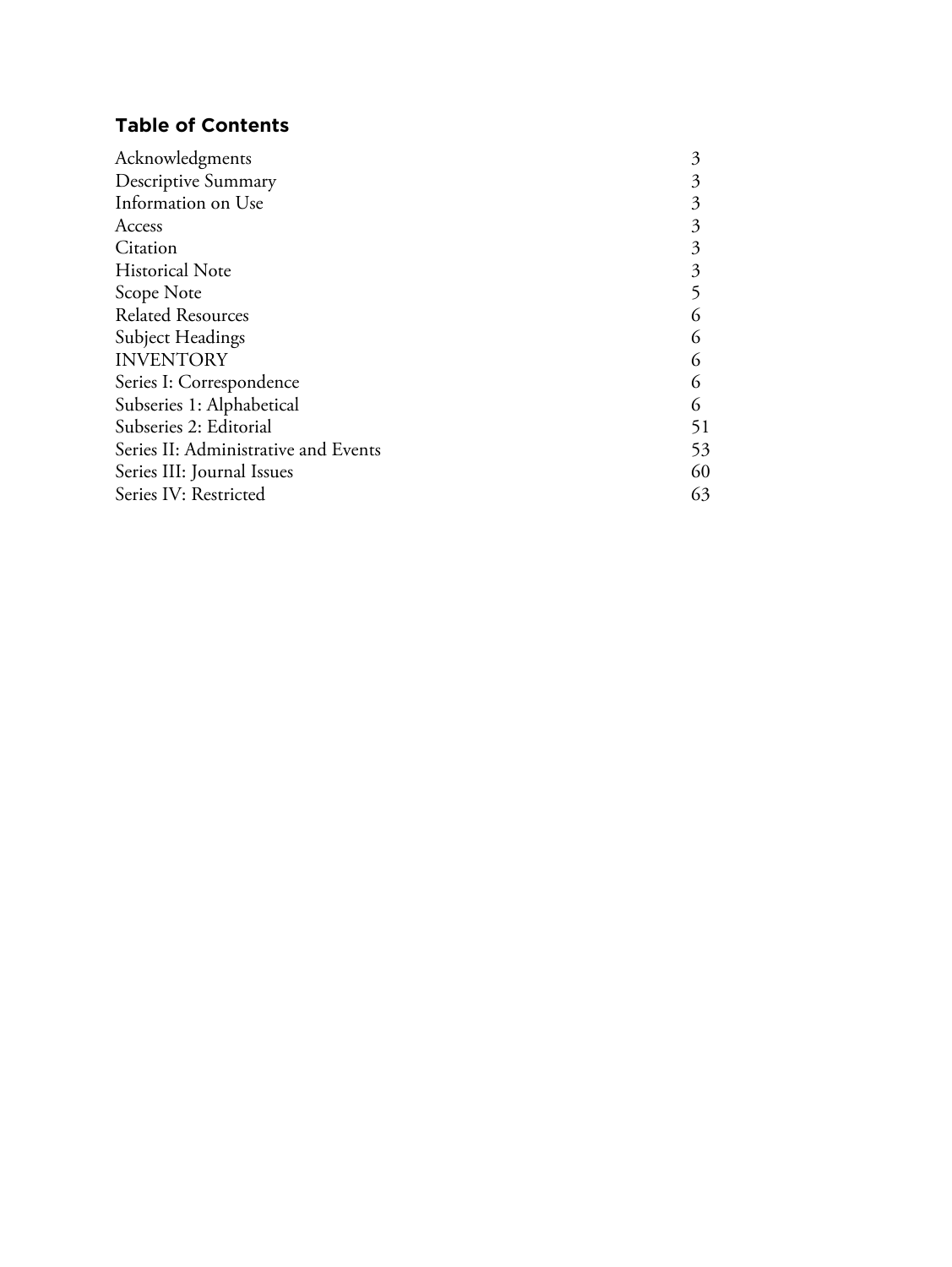### **Descriptive Summary**

| <b>Identifier</b> | <b>ICU.SPCL.VERSERECORDS</b>                                                                                                                                             |
|-------------------|--------------------------------------------------------------------------------------------------------------------------------------------------------------------------|
| <b>Title</b>      | Verse. Records                                                                                                                                                           |
| <b>Date</b>       | 1984-2008                                                                                                                                                                |
| <b>Size</b>       | 16.75 linear feet (34 boxes)                                                                                                                                             |
| <b>Repository</b> | Special Collections Research Center<br>University of Chicago Library<br>1100 East 57th Street<br>Chicago, Illinois 60637 U.S.A.                                          |
| <b>Abstract</b>   | The Verse Records were processed and preserved as part of the "Uncovering<br>New Chicago Archives Project," funded with support from the Andrew W.<br>Mellon Foundation. |

### **Acknowledgments**

The Verse Records were processed and preserved as part of the "Uncovering New Chicago Archives Project," funded with support from the Andrew W. Mellon Foundation.

### **Information on Use**

### **Access**

Series II, Administrative and Events, does not include access copies for the compact discs in this series. Researchers will need to consult with staff before requesting material from this series.

Series IV, Restricted, is restricted until 2035.

The collection is open for research.

### **Citation**

When quoting material from this collection, the preferred citation is: Verse. Records, [Box#, Folder#], Special Collections Research Center, University of Chicago Library

### **Historical Note**

Verse is an independent literary journal founded in 1984 at Oxford University by Robert Crawford, Henry Hart, and David Kinloch and is currently published by the University of Georgia with assistance from The College of William and Mary and the University of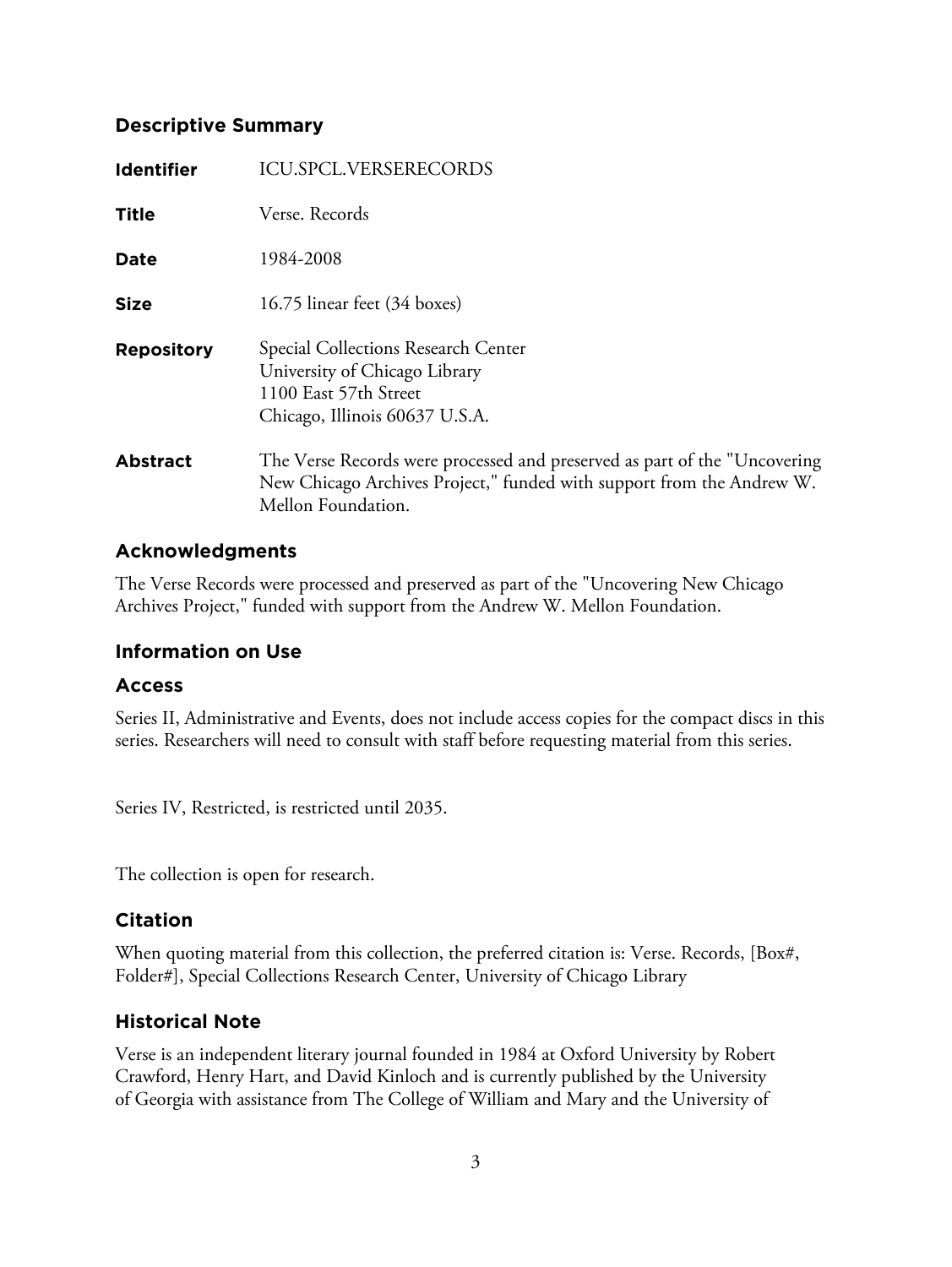Richmond, VA. Former editors include John Burnside and Lilas Fraser and in 1994, Brian Henry and Andrew Zawacki became the lead editors of Verse.

Verse focuses on international poetry, essays, reviews, and interviews and often presents feature issues on themes or countries. Past features include younger Slovene poets, Australian poetry, Scottish poetry, younger American poets, Mexican poetry, Irish Women poets, Indian poetry, and Russian poetry. The journal has published poems from Ireland, England, Scotland, Russia, Australia, Germany, Spain, Mexico, France, Italy, Cuba, South Africa, Canada, Holland, Sweden, Serbia, Norway, Slovenia, the United States, and other countries. Seamus Heaney said Verse is "One of the most valuable poetry magazines published in the English speaking world."

Robert Crawford was born in Belshill, Lanarkshire, Scotland in 1959 and was educated at Glasgow and Oxford Universities. In 1988, he won the Eric Gregory Award and in 1994 was selected for The New Generation Poet's Promotion. Crawford won the Scottish Arts Council Book Award twice and was recommended for the Poetry Book Society. He is the author of several collections of poetry including A Scottish Assembly (1990), Talkies (1992), Masculinity (1996), Spirit Machines (1999), The Tip of My Tongue (2003), Full Volume (2008). Crawford works as a professor at the University of St. Andrews.

Henry Hart received a B.A. from Darmouth College and a philosophy degree from Oxford University. In 2000 he was the runner up for the Southern Book Critics' Circle Award. Hart's books include: The Ghost Ship (1990), The Rooster Mask (1998), and the Background Radiation (2007). Hart's poetry has appeared in the Gettysburg Review, New Kenyon Review, The Southern Review, The New Yorker Poetry, and Best American Poetry.

David Kinloch was born in Glasglow in 1959 and attended Glasgow and Oxford Universities. He is a recipient of the Robert Louis Stevenson Memorial Award. Kinloch's poetry books include Dustie-Fute (1992), Paris –Forfar (1994), UnTour d'Ecosse (2001), and In My Father's House (2005). After leaving Verse he edited Southfields with Richard Price and also published Informationists pamphlets.

Brian Henry received his B.A. degree from the College of William and Mary and M.F.A. at the University of Massachusetts, Amherst. He won the Alice Fay di Castagnola Award in 2003 and the Cecil B. Hemeley Memorial Award in 2008. Henry is the author of American Incident (2002), Astronaut (2002), Graft (2003), On James Tate (2004), The Verse Book on Interviews (2005), Quarantine (2006), The Shipping Point (2007), and In the Unlikely Event of a Water (2007). Henry's poetry appeared in American Poetry Review, Boston Review, The Canary, Conduit, Denver Quarterly, and The Paris Review. Henry teaches at the University of Richmond.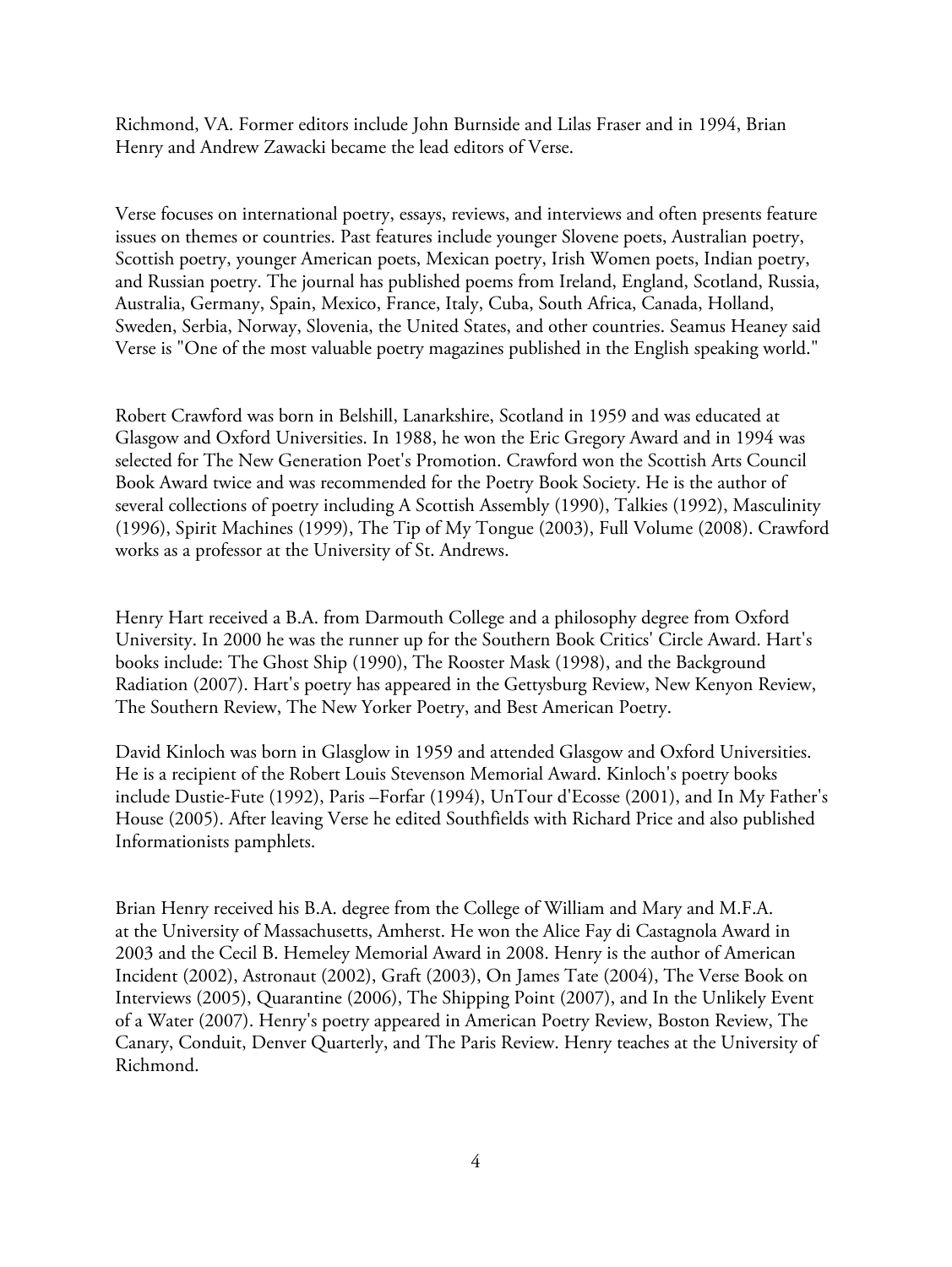Andrew Zawacki was born in 1972. In 1995 Andrew Zawacki edited Festschrift for Gustaf Soben with Andrew Joron and The Verse Book of Interviews: 27 Poets on Language, Craft, and Culture with Brian Henry. Zawacki's first book, By Reason of Breakings, won the University of Georgia Contemporary Poetry Series in 2001. Zawacki's second book, Ananbranch, won the Cecil Hemley Memorial Award in 2002. In 2005 Zawacki became a member of Alpha Phi Alpha Fraternity and currently teaches at the University of Georgia.

#### **Scope Note**

Verse is an independent journal of international poetry, essays, reviews, and interviews. Verse Records are divided into four series: Series I, Correspondence; Series II, Administrative and Events; Series III, Journal Issues; and Series IV, Restricted. The Verse Records contain submissions, correspondence, proofs, manuscripts, newspaper articles, journal issues, reviews, interviews, invoices, press releases, and promotional material. The records document the business and literary aspects of Verse.

Series I, Correspondence, is organized into two subseries. Subseries 1, Alphabetical, contains correspondence arranged alphabetically by last name and includes letters from poets and colleagues, manuscript submissions, and requests for journal copies.

Subseries 2, Editorial, contains correspondence between the various editors, David Kinloch, Robert Crawford, Henry Hart, Brian Henry, and Andrew Zawacki. It is arranged chronologically and includes administrative and personal correspondence. See Series III for additional manuscript submissions.

Series II, Administrative and Events, includes handbills, manuscripts, newspaper articles, author biographies, press releases, submissions, photographs, interviews, reviews, invoices, promotional material, compact discs, grant applications, memorandum agreements, submissions, permission to publish forms, and mailing lists. There are biographies, newspaper articles, and press releases about the editors and poets of Verse. Administrative documents include grant applications, invoices, permission to publish forms, memorandum agreements, and mailing lists. There are photographs, handbills, promotional material, and information on poetry readings and festivals. The compact discs are selections from Verse Press Books, including Letters To Wendy's by Joe Wenderoth and read by James Urbaniak, and F. Train to Coney Island by Joshua Beckman. The Harper magazine includes an article about Joe Wenderoth's Letters to Wendy's, published by Verse Press.

Submissions include works from authors such as Sherman Alexie, Jennifer Atkinson, Mary Jo Bang, Jeanne Marie Beaumont, Andrea Brady, Lee Ann Brown, Sir Thomas Browne, Tina Celona, Jeff Clark, Wyn Cooper, Olena Kalytiak Davis, Ray Di Palma, Timothy Donnelly, Katie Donovan, Thomas Sayers Ellis, Landis Everson, Michael Farrell, Elise Ficarra, Isabelle Garon, James Harms, Lucy Ives, Lisa Jarnot, Jesse Lichtenstein, Timothy Liu, Joanne Lowery,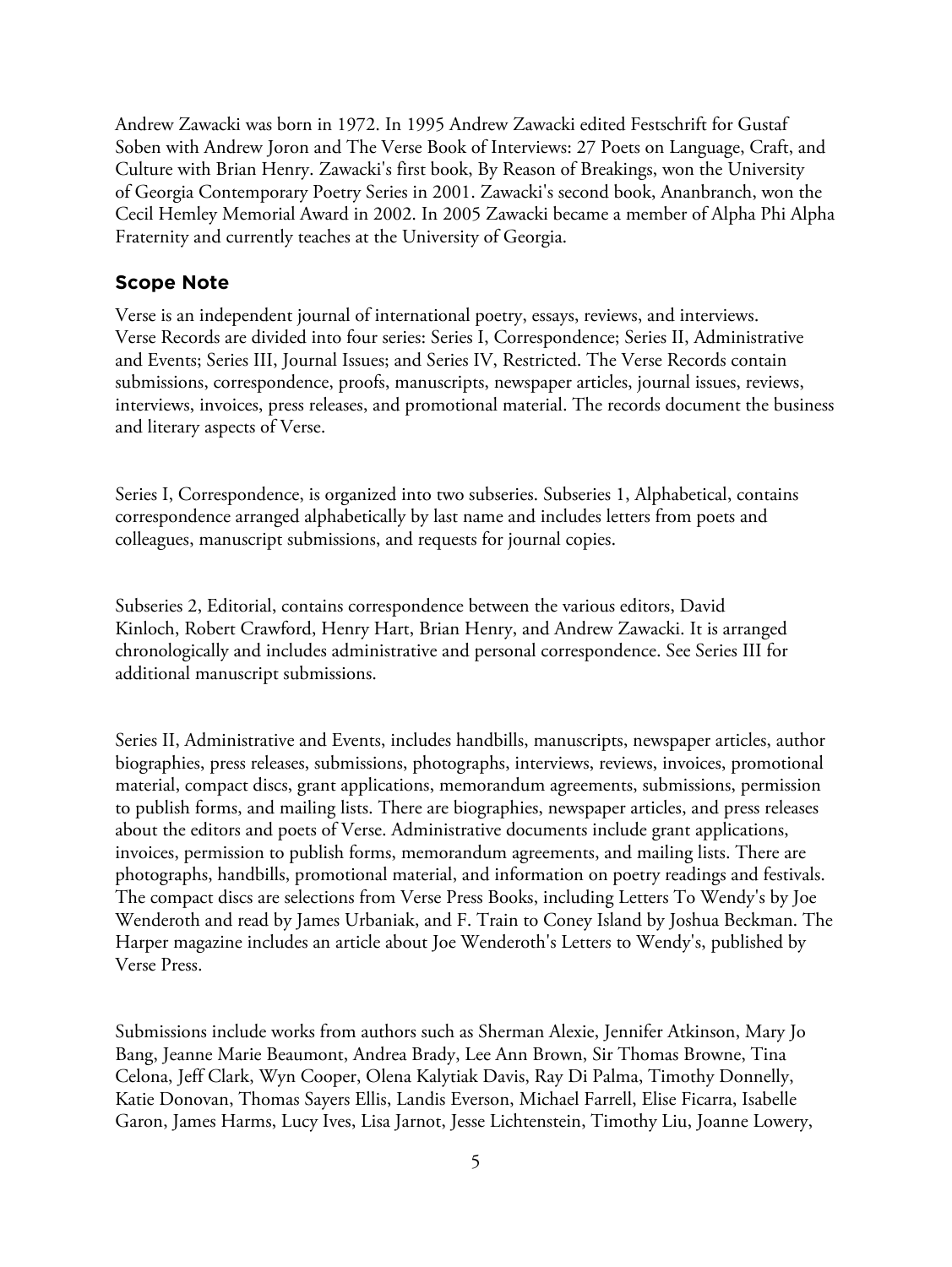Lisa Lubasch, Gary Lutz, Jennifer MacKenzie, Kathleen McGookey, William Miller, Jonathan Monroe, Jennifer Moxley, Lorine Niedecker, Geoffry Nutter, Jessica Olin, Jena Osman, Ruth Padel, Ethan Paquin, Marjorie Perloff, Heather Ramsdell, Mathew Roth, Tomaz Salamun, Reginald Shepherd, Craig Sherborne, Diann Blakely Shoaf, Penelope Shuttle, Frederick Tibbetts, Chris Tonelli, Karen Volkman, Joshua Weiner, and Susan Wicks.

Series III, Journal Issues, contains correspondence, copyrights agreements, manuscripts, drafts, proofs, notes, interviews, and reviews published in Verse. There are hand-written notations and critiques of drafts and proofs. See Series I for manuscripts kept with correspondence.

Series IV, Restricted, contains a purchase agreement and is restricted until 2035.

### **Related Resources**

The following related resources are located in the Department of Special Collections:

http://www.lib.uchicago.edu/e/spcl/select.html

### **Subject Headings**

- Crawford, Robert, 1959-
- Hart, Henry, 1954-
- Henry, Brian
- Kinloch, David P.
- Zawacki, Andrew, 1972-
- American poetry--20th century
- American poetry -- 21st century
- American poetry -- 20th century -- Periodicals
- American poetry -- 21st century -- Periodicals
- American literature -- 20th century -- Periodicals
- American literature -- 21st century -- Periodicals
- Poetry, Modern -- 20th century
- Poetry, Modern -- 20th century -- Periodicals
- Small Presses
- Verse

### **INVENTORY**

### **Series I: Correspondence**

### **Subseries 1: Alphabetical**

**Box 1**

**Folder 1** A-Am, 1985-2007

- Abbott, Eric
- Abley, Mark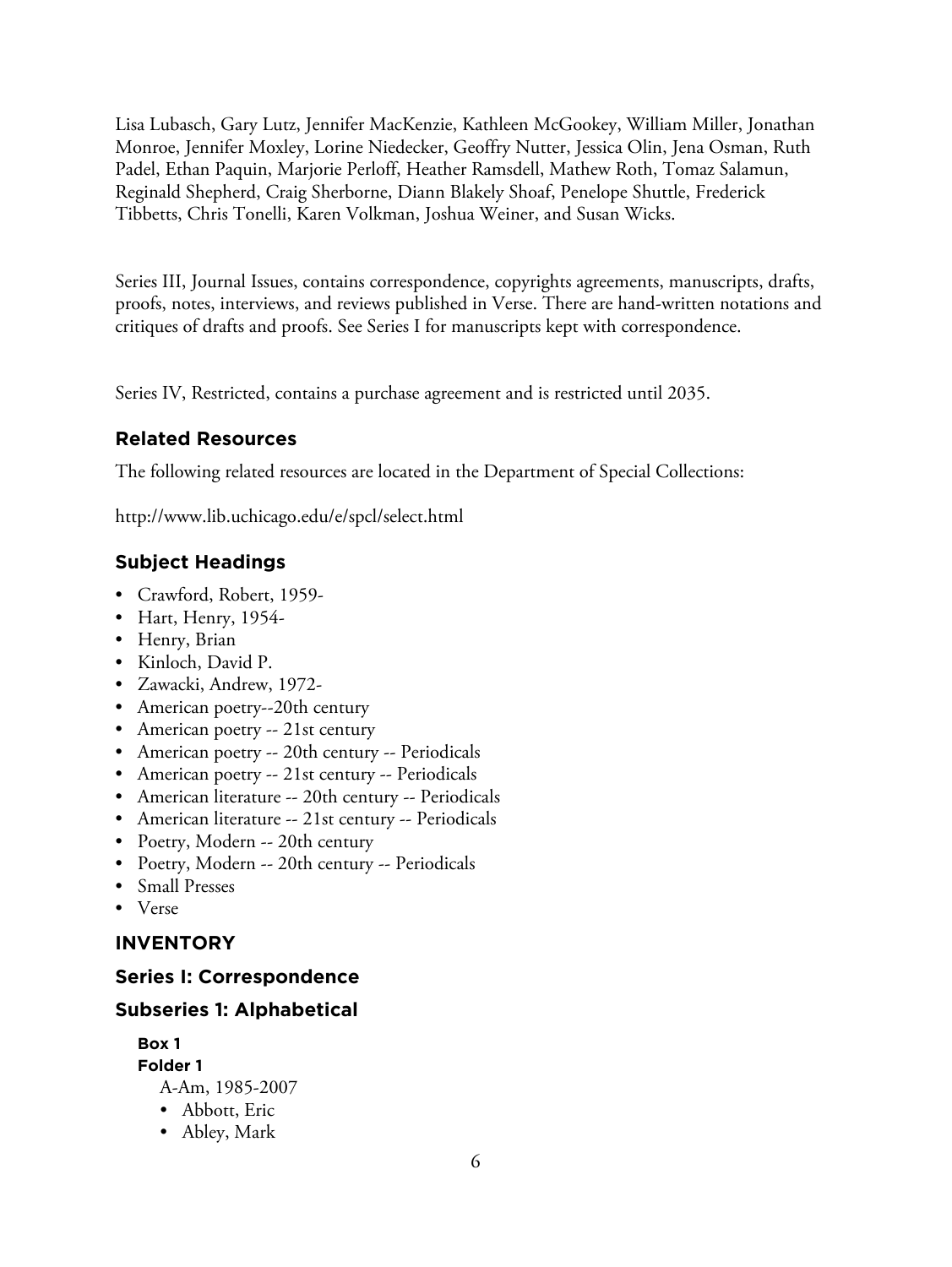- Abramson, Seth
- Ackerson, Paige
- Adams, Carrie
- Adams, Christopher
- Adams, Joshua
- Admussen, Nick
- Agner, Mary
- Aguilar, Luis
- Alger, Neil
- Allan, Kelly
- Allen, Dick
- Allen, Esther
- Allen, K.E.
- Allen, Richard
- Allison, John
- Allison, Will
- Alsop, Maureen
- Alvarez, Ivy
- Amadon, Samuel
- Amen, John
- Amichai, Yehuda
- Ammons, A.R.

### **Folder 2**

An-Ax, 1987-2007

- Anderson, Beth
- Anderson, Dargie
- Anderson, James
- Anderson, Karen
- Anderson, Maija
- Anderson, Matt
- Anderson, Stephanie
- Andrea, Marianne
- Angel, Ralph
- Anglin, Raechel
- Applewhite, James
- Aragon, Francisco
- Archbold, Ismael
- Archer, Seth
- Armand, Louis
- Armantrout, Rae
- Armitage, Simon
- Armitank, Simon
- Armstrong, Glen
- Arora, Shilpa
- Ashbery, John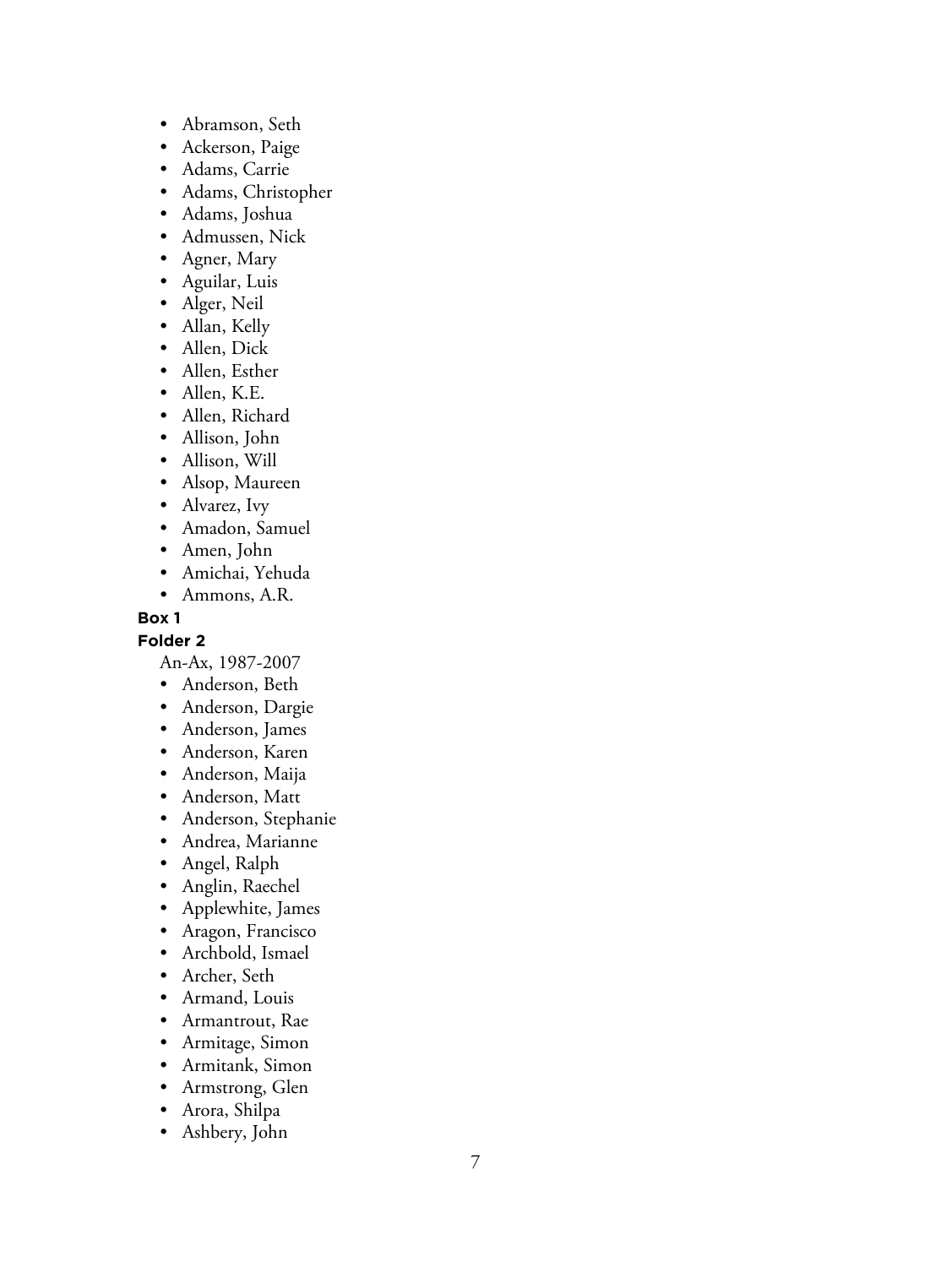- Astley, Neil
- Athey, David
- Atkins, Cynthia
- Auchter, Amanda
- Austin, Mary
- Axelrod, Steve

### **Folder 3**

B-Bal, 1995-2007

- Badman, Derik
- Baer, Bill
- Bagley, Patrick
- Bahr, Jeffery
- Bailey, Erin
- Baird, Bobby
- Baker, Andrea
- Balakian, Peter
- Balbo, Ned
- Baldanzi, Linda

### **Box 1**

### **Folder 4**

Ban-Bena, 1995-2007

- Banes, Clay
- Bang, Mary Jo
- Barber, Grant
- Barber, Jenny
- Barefoot, Walter
- Barenblat, Rachel
- Barlow, Randy
- Bar-Nadav, Hadara
- Barnwell, Tracy Jo
- Barnyock, Beth
- Baron, Jill
- Barone, Dennis
- Barrett, Carol
- Basford, Douglas
- Bates, Bridgette
- Battleson, Brenda
- Baude, Dawn
- Baus, Eric
- Beachy, Dan
- Beard, Dena
- Beasley, Bruce
- Beaumont, Jeanne
- Beaver, Michael
- Beck, Rachel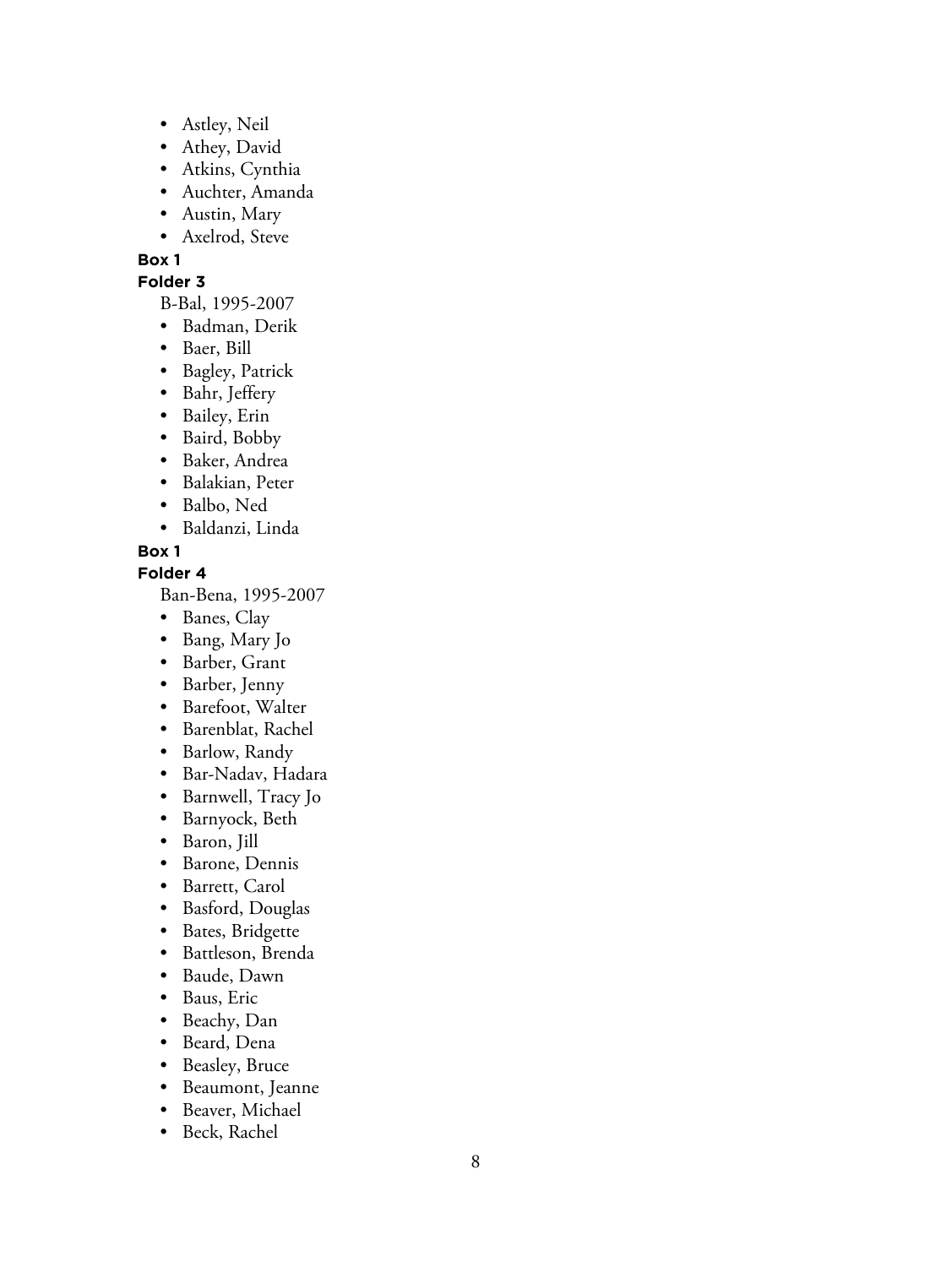- Becker, Priscilla
- Becker, Richard
- Beckman, Joshua
- Beer, John
- Beirn, Jane
- Bell, Josh
- Belz, Aaron
- Benak, Vesna

### **Folder 5**

Benn-Blac, 1996-2007

- Bennett, Carrie
- Bennett, Guy
- Berger, Don
- Berger, Zackary
- Berman, D.C.
- Bernes, Jasper
- Bernstein, Charles
- Berridge, David
- Berrigan, Anselm
- Berry, Graham
- Berry, Simeon
- Berry, Wendell
- Besser, Kate
- Best, B.J.
- Bettridge, Joel
- Bezanson, Graeme
- Biarujia, Javant
- Bibbins, Mark
- Bickerstaffe, Daniel
- Bien, Peter
- Bierds, Linda
- Biggins, Michael
- Bilbrey, Mark
- Birns, Nicholas
- Bishop, Charlotte
- Bishop, Judith
- Black, Ezekiel

### **Box 1**

### **Folder 6**

Blai-Bour, 1995-2008

- Blair, Chad
- Blair, David
- Blair, Jenn
- Blakely, Diann
- Blakesley, David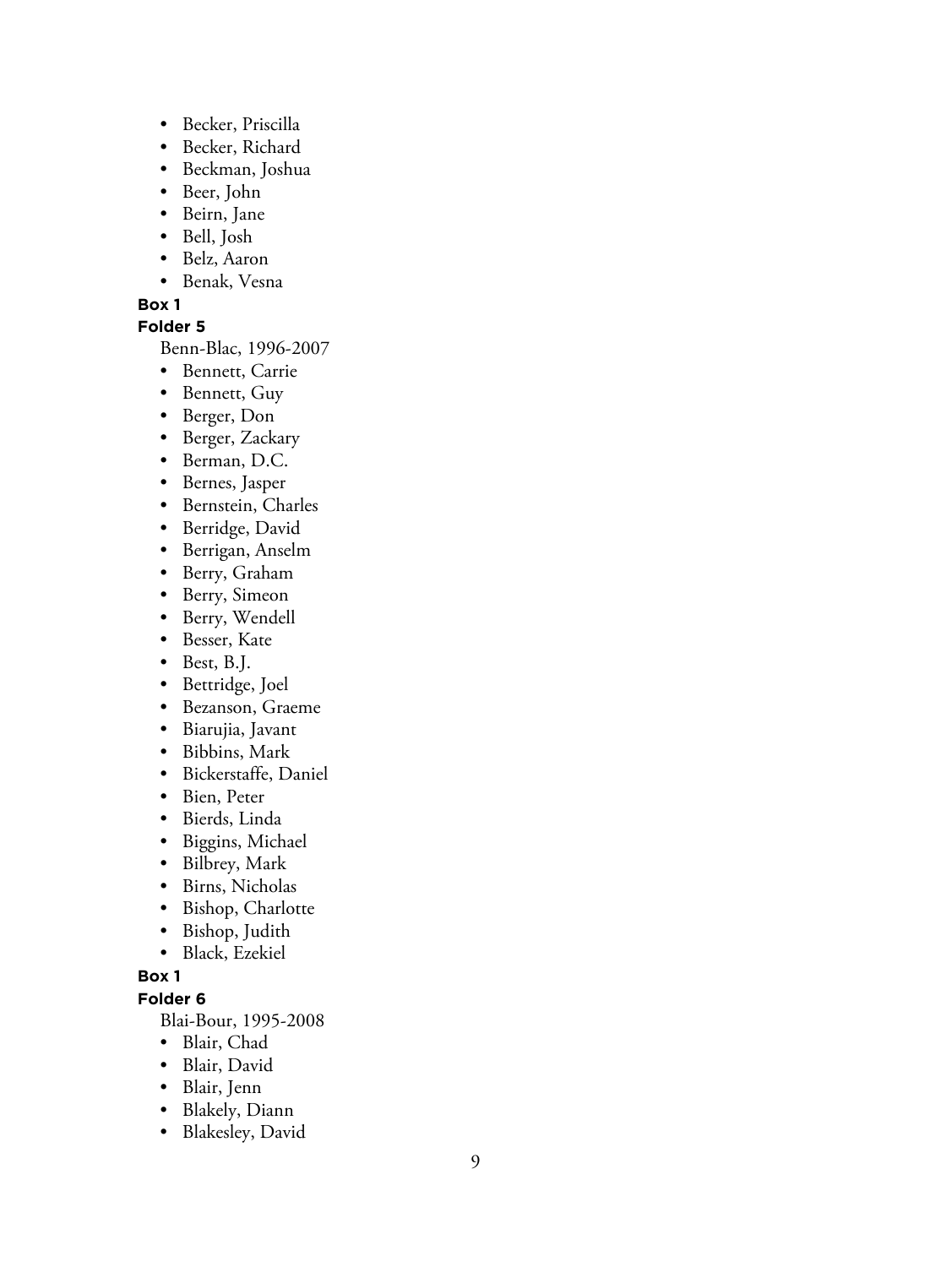- Blatnik, Andrej
- Bleecker, Alex
- Block, Summer
- Blumenthal, Michael
- Bode-Lang, Andrew
- Bohanan, Audrey
- Bohince, Paul
- Boland, Eavan
- Bolden, Emma
- Bolin, Ally
- Boller, Diane
- Bonanno, Michael
- Bond, Bruce
- Boren, Molly
- Boruch, Marianne
- Bossom, Linda
- Bouchard, Daniel
- Boulay, Charlotte
- Boully, Jenny
- Bourgeois, Anna
- Bourne, Daniel

**Folder 7**

Bouv-Broe, 1987-2006

- Bouvier, Geoff
- Bowdan, Janet
- Bowden, Alison
- Bowden, Rus
- Boyle, Peter
- Boynton, Victoria
- Brady, Andrea
- Brady, Veronica
- Brahic, Beverley
- Braticevic, Tina
- Britton, Iain
- Brodak, Molly
- Brodeur, Mark
- Broemer, Marlene

### **Box 2**

**Folder 1**

Broo-Burk, 1985-2007

- Brooker, Gregory
- Brookhiser, Richard
- Brooks, Bob
- Brooks, Dianne
- Broom, Sarah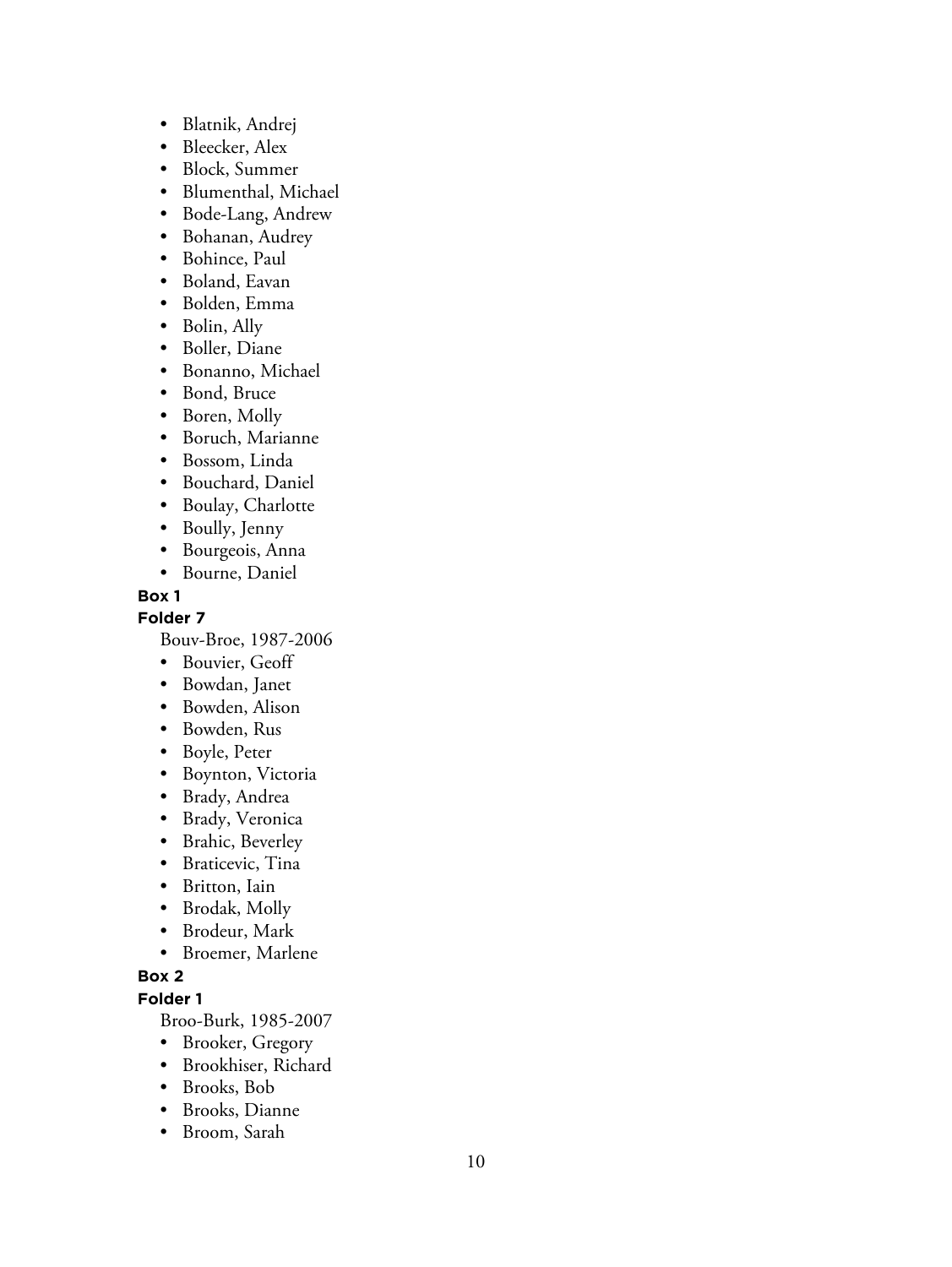- Brown, Andrew
- Brown, Ashley
- Brown, Nickole
- Brown, Pam
- Brown, Ronald
- Brown, Steven
- Brown, Tony
- Browne, Laynie
- Buchanan, Oni
- Buchsbaum, Julianne
- Buffam, Suzanne
- Bumstead, Leslie
- Burch, Jennifer
- Burchfield, Dana
- Burger, Eric
- Burkard, Michael

### **Folder 2**

Burn-By, 1993-2005

- Burns, Joanne
- Burns, Sloan
- Burnside, John
- Burris, Sidney
- Burt, Stephen
- Busch, Trent
- Butt, Anabeth
- Byrd, Brigitte
- Byrne, Mairead
- Bywater, Arielle

### **Box 2**

**Folder 3**

C-Chan, 1995-2007

- Caddy, David
- Cafferty, Catherine
- Campana, Joseph
- Campbell, Allison
- Campbell, James
- Campo, Rafael
- Cantwell, Kevin
- Cape, Jonathan
- Capildeo, Vahni
- Caples, Garrett
- Capozzi, James
- Cardenal, Ernesto
- Cardinale, Jenna
- Carlson, Donna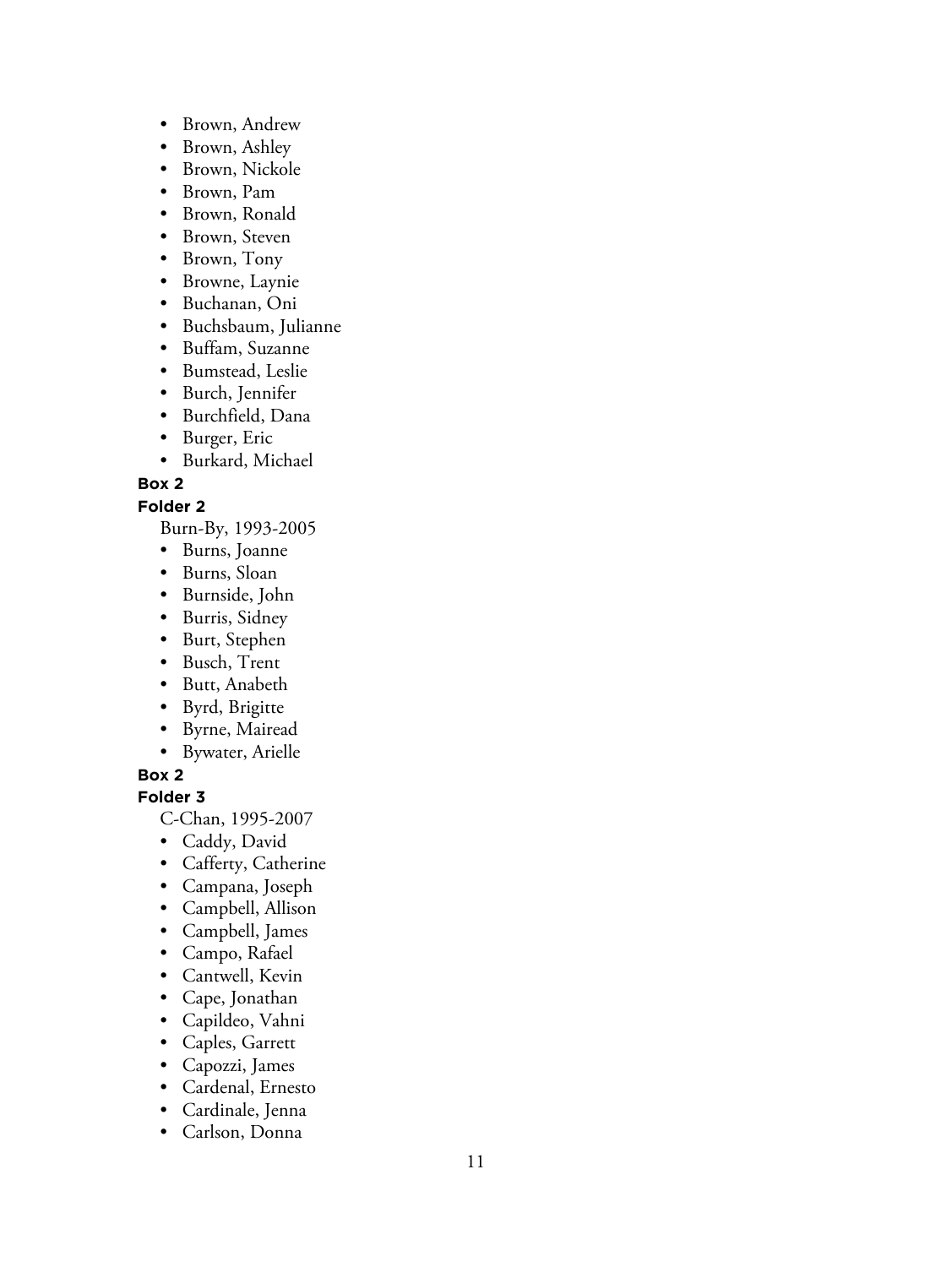- Carlson, Nancy
- Carlson, Sten
- Carnevale, Alex
- Carr, Julie
- Carrier, C.S.
- Carrington, Patrick
- Carroll, Rachel
- Carruth, Hayden
- Carson, Ciaran
- Carter, John
- Carver, Evan
- Casamassima, Christophe
- Casper, Robert
- Cassian, Nina
- Catania, Amy
- Catanzano, Amy
- Caze, Antoine
- Cecil, Richard
- Cecil, Susan
- Celona, Tina
- Chamberlin, Kathy
- Chambers, Christopher
- Chang, Jason
- Chang, Jeff
- Chang, Jennifer
- Chang, Victoria

**Folder 4**

Chap-Cof, 1986-2007

- Chapis, Jennifer
- Chapman, J'Lyn
- Chapman, Lee
- Chapman, Patrick
- Charles, Bryan
- Chase, Karen
- Checkoway, Julie
- Chelotti, Dan
- Chernoff, Maxine
- Chestnut, Tina
- Chestnut, Vic
- Choffel, Julie
- Chokoisky, Simon
- Christian, Jack
- Christie, A.V.
- Christle, Heather
- Ciccotelli, Darin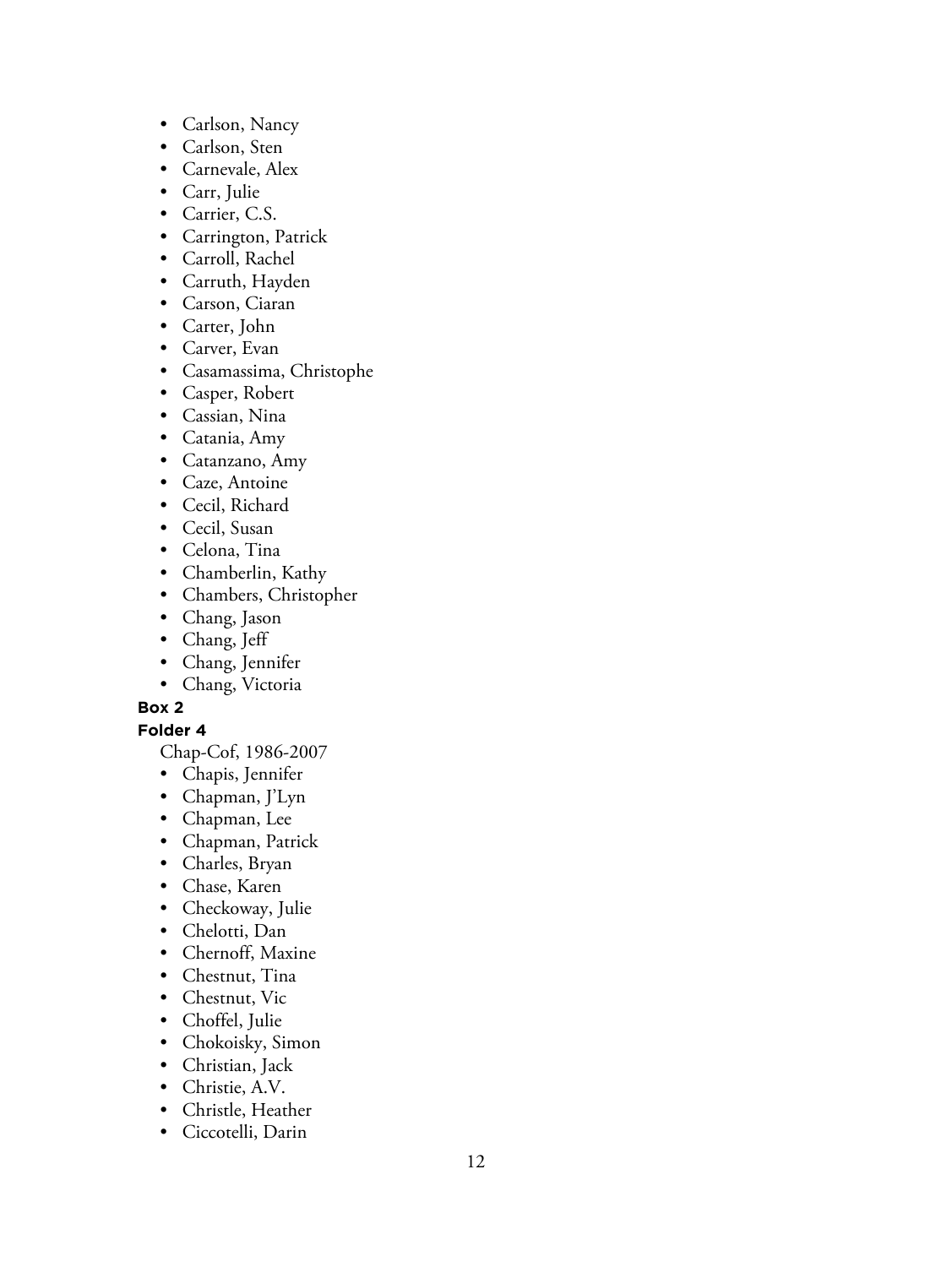- Cincala, Todd
- Ciotola, Andrew
- Clanchy, Kate
- Clare, Carolina
- Clark, Charlie
- Clark, Jackie
- Clark, Jeff
- Clark, John
- Clark, Joshua
- Clark, Lauren
- Clark, Tom
- Clausen, Christopher
- Clay, Adam
- Cleveland, Stephanie
- Clifford, Catherine
- Cobler, Anya
- Codish, Eitan
- Cofer, Judith

### **Folder 5**

Coh-Cool, 1986-2007

- Cohen, Lyndsey
- Cohen, Marc
- Colangelo, Carmon
- Colburn, Nadia
- Cole, Andrew
- Cole, Lucinda
- Coleman, R.D.
- Collins, Jennifer
- Collins, Martha
- Comerford, Sarah
- Compton, Diane
- Compton, Shanna
- Conforto, Carla
- Conners, Peter
- Conoley, Gillian
- Consenstein, Peter
- Contogenis, Constantine
- Contreras, Renee
- Cooley, Nicole
- Cooley, Peter
- Coolidge, Clark

### **Box 2**

### **Folder 6**

- Coop-Cou, 2000-2007
- Cooperman, Matthew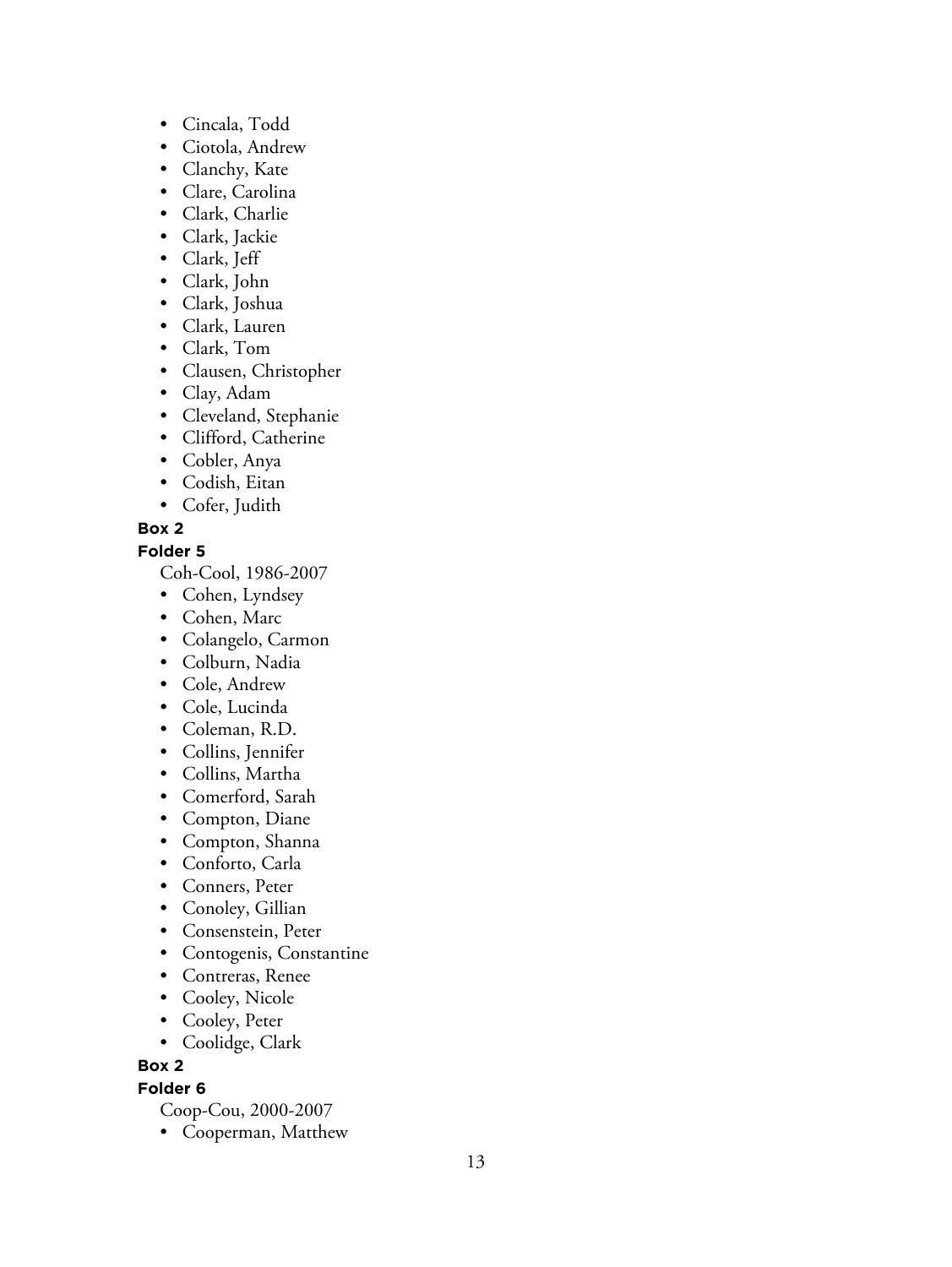- Copeland, Joelean
- Cordner, Sheila
- Corey, Joshua
- Corey, Stephen
- Corless-Smith, Martin
- Corrie, Dan
- Corwin, Nina
- Cory, Cynie
- Cosgriff, Robert
- Costello, Bonnie
- Couch, Clayton
- Coudriet, Daniel
- Court, Karen
- Folder 7: Cov-Cu, 1995-2007
- Covey, Bruce
- Covino, Peter
- Coyle, Craig
- Coyle, William
- Craft, Kevin
- Craig, J.P.
- Craig, Michael
- Craige, Betty
- Creeley, Robert
- Crittenden, Chris
- Cronin, Margie
- Croome, Rodney
- Cruickshank-Hagenbuckle, Geoffrey
- Cruz, Cynthia
- Culliton, Patrick
- Culver, Lyndsey
- Cumming, Robert
- Currin, Jen
- Curry, Crystal
- Cushman, Stephen
- Cutter, Weston

**Folder 1**

D-Dav, 1999-2007

- Dahl, Patricia
- Dahlen, Beverly
- Daly, Catherine
- Dare, Robin
- Darnell, Marcus
- David, Ashley
- Davidson, Chad
- Davies, Adam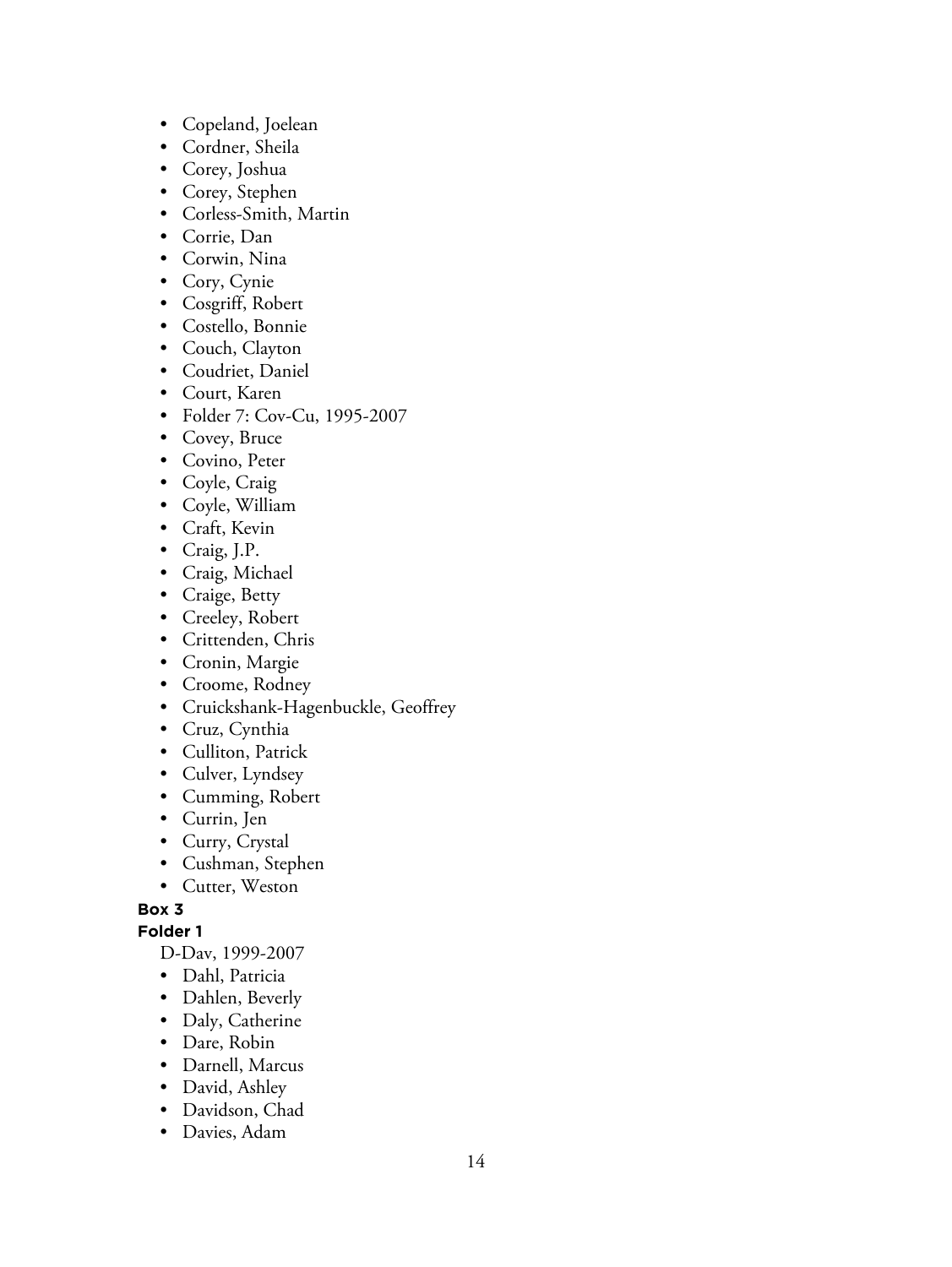- Davis, Alexis
- Davis, Christina
- Davis, Christopher
- Davis, Ed
- Davis, Garrett
- Davis, Garrick
- Davis, Jordan
- Davis, Lisa
- Davis, Peter

### **Folder 2**

Daw-Der, 1995-2006

- Dawes, Nic
- Day, Cort
- Day, Sarah
- Debeljak, Aleš
- DeBoer, Bernhard
- DeCarteret, Mark
- DeCesare, Henry
- Dee, Liza
- Deininger, Craig
- de la Flor, Neil
- de la Torre, Monica
- Denham, Robert
- deNiord, Chard
- DeNiro, Alan
- Dennigan, Darcie
- Denning, Susan
- Dentz, Shira
- Derkac, Lana
- Derrick, Paul

### **Box 3**

**Folder 3**

Det-Dol, 1988-2008

- Detorie, Michelle
- Devine, Lisa
- Di, Xue
- Dick, Jennifer
- Dickey, Christopher
- Dickey, James
- Dickinson, Amy
- Dickson, Barry
- Didato, Thom
- Dietz, Michael
- Dille, Carolyn
- DiMaggio, Kenneth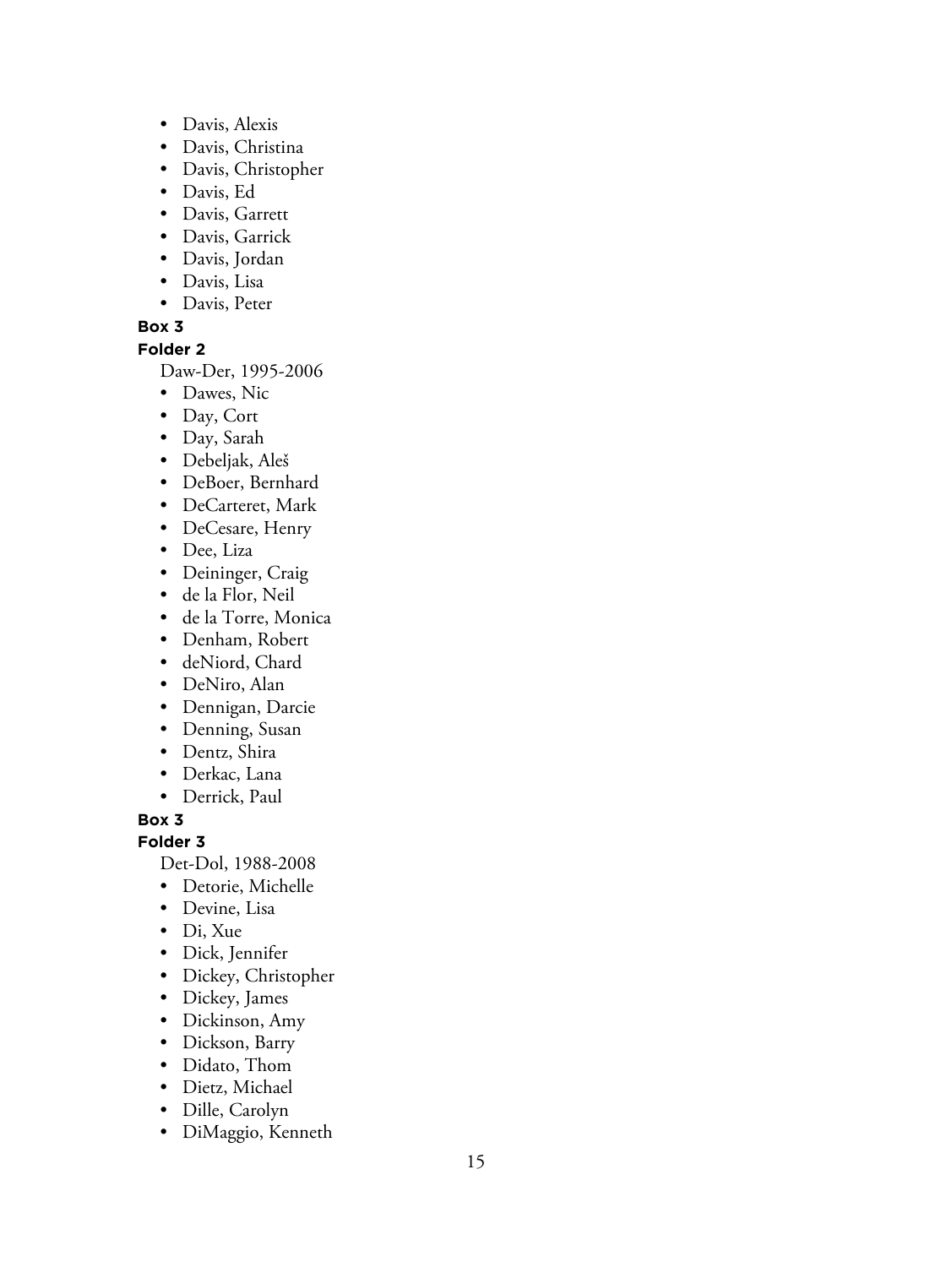- Dimkovoska, Lidija
- DiPalma, Ray
- Ditchfield, Sheila
- Djordjevic, Milan
- Dobyns, Stephen
- Dockins, Mike
- Doherty, Garrett
- Doller, Sandra

### **Folder 4**

Dom-Dor, 1998-2008

- Domitrovich, Jim
- Donahue, Bernard
- Donahue, Joseph
- Donnelly, Timothy
- Donovan, Katie
- Dordick, Barry
- Dore, Deirdre
- Doris, Stacey
- Dorjee, Tsultrim
- Dorsett, Thomas

### **Box 3**

**Folder 5**

Dot-Dy, 1998-2008

- Doty, Mark
- Dougherty, Sean
- Dow, Mark
- Downing, Brandon
- Doyle, Ben
- Doyle, James
- Drexel, John
- Dubie, Norman
- Duende, Elena
- Duff, Valerie
- Duffin, K.E.
- Dumanis, Michael
- Dunn, Douglas
- Durand, Marcella
- Durgin, Patrick
- Dworkin, Craig
- Dydo, Ulla

### **Box 3**

**Folder 6**

E-Er, 1984-2006

- Eagleton, Terry
- Eberhart, Richard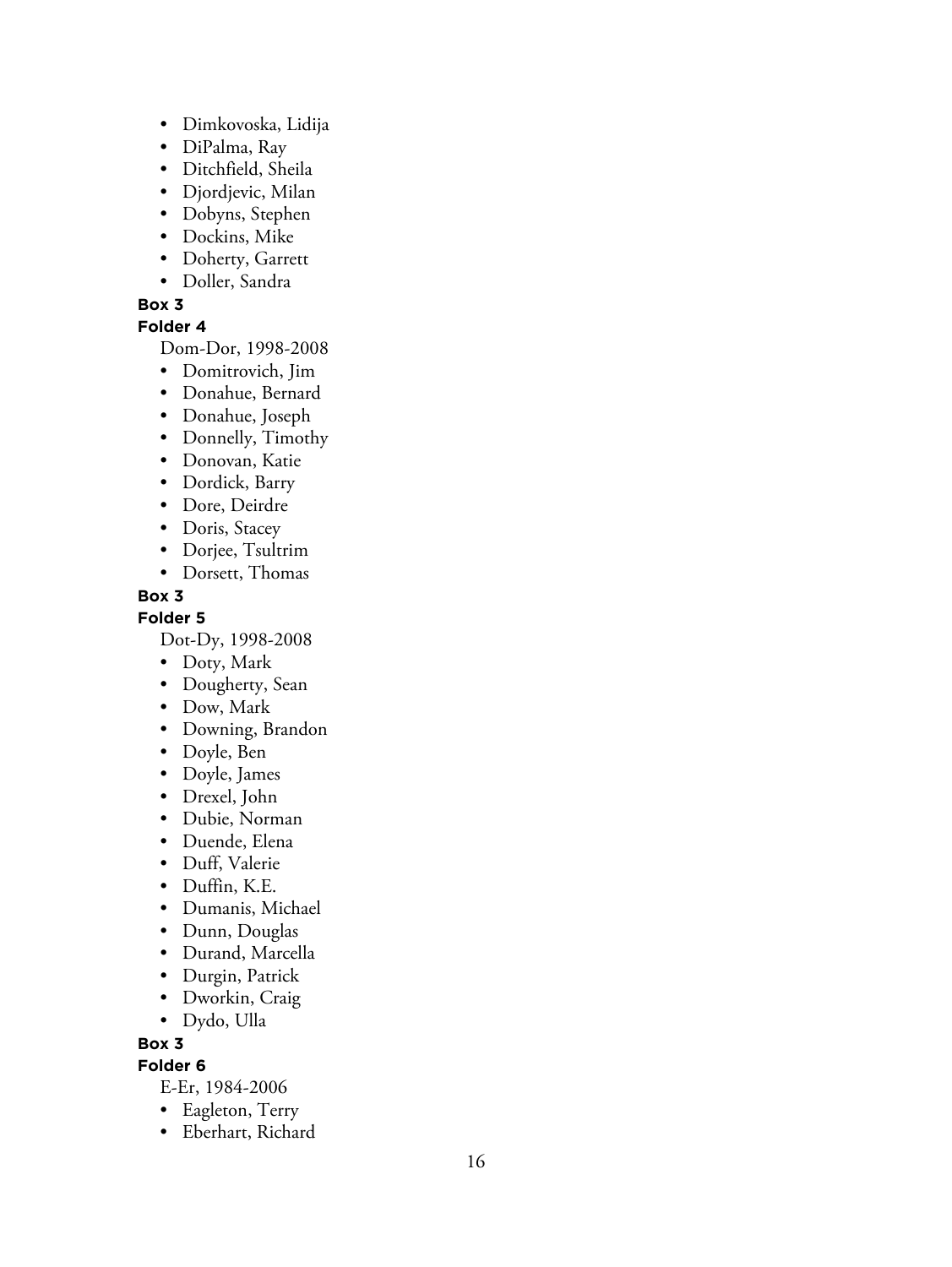- Ebersole, John
- Ebinger, Steve
- Edgar, Chris
- Edgar, Stephen
- Edwards, Joshua
- Egejuru, Phanuel
- Eichin, Florence
- Elarkin, Ed
- Ellis, Phillip
- Ellis, Thomas
- Emery, Christopher
- Engel, Jeanne
- Ennis, John
- Enright, Mary
- Epstein, Daniel
- Erdrich, Louise
- Eric, Kate

### **Folder 7**

- Es-Ey, 1993-2007
- Eshleman, Caryl
- Eshleman, Clayton
- Espada, Martin
- Estes, Angie
- Etter, Carrie
- Evans, Nicola
- Evans, Steve
- Ewing, Robyn
- Eyth, Melanie

### **Box 3**

### **Folder 8**

F-Finch, 1995-2007

- Factor, Jenny
- Fagan, Kate
- Fagenblat, Michael
- Fagin, Larry
- Fallon, Peter
- Fambrough, Monica
- Farrell, Michael
- Fathi, Farnoosh
- Fattaruso, Paul
- Fay, Sarah
- Feinman, Alvin
- Feirstein, Fredwick
- Felder, Brian
- Fernandez, Robert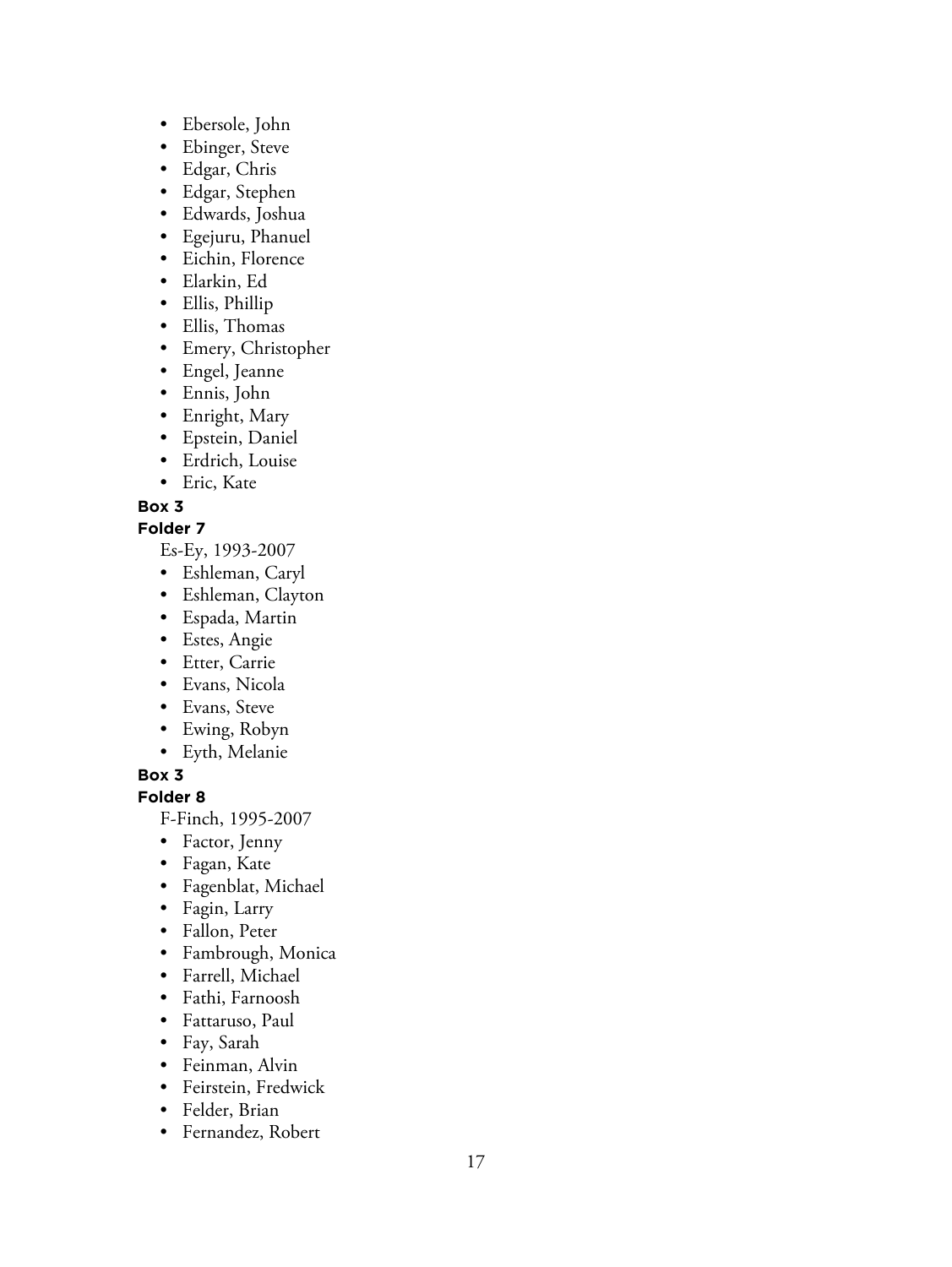- Fieled, Adam
- Finch, Annie
- Finch, Peter

### **Folder 1**

Finck-Four, 2000-2007

- Fincke, Gary
- Findura, John
- Fink, Thomas
- Finkelstein, Caroline
- Finnell, Dennis
- Firestone, Jennifer
- Fishman, Lisa
- Flaherty, Ryan
- Fletcher, Joe
- Flinn, Mary
- Fliss, Brad
- Florio, Michael
- Flowers, Charles
- Fong, Herman
- Forche, Carolyn
- Fosco, Cory
- Fourcade, Dominique

### **Box 4**

**Folder 2**

Fous-Ful, 1996-2006

- Foust, Graham
- Foust, Rebecca
- Fox, Sarah
- Francis, David
- Franklin, Jennifer
- Fraser, Lilas
- Freeman, Barbara
- Freeman, Molly
- Frere-Jones, Sasha
- Friebert, Stuart
- Fried, Phillip
- Friedlander, Ben
- Frisardi, Andrew
- Fuhrman, Joanna
- Fulton, Alice
- Fulton, Lee
- Fulton, Robin

### **Box 4**

### **Folder 3**

G-Gin, 1987-2008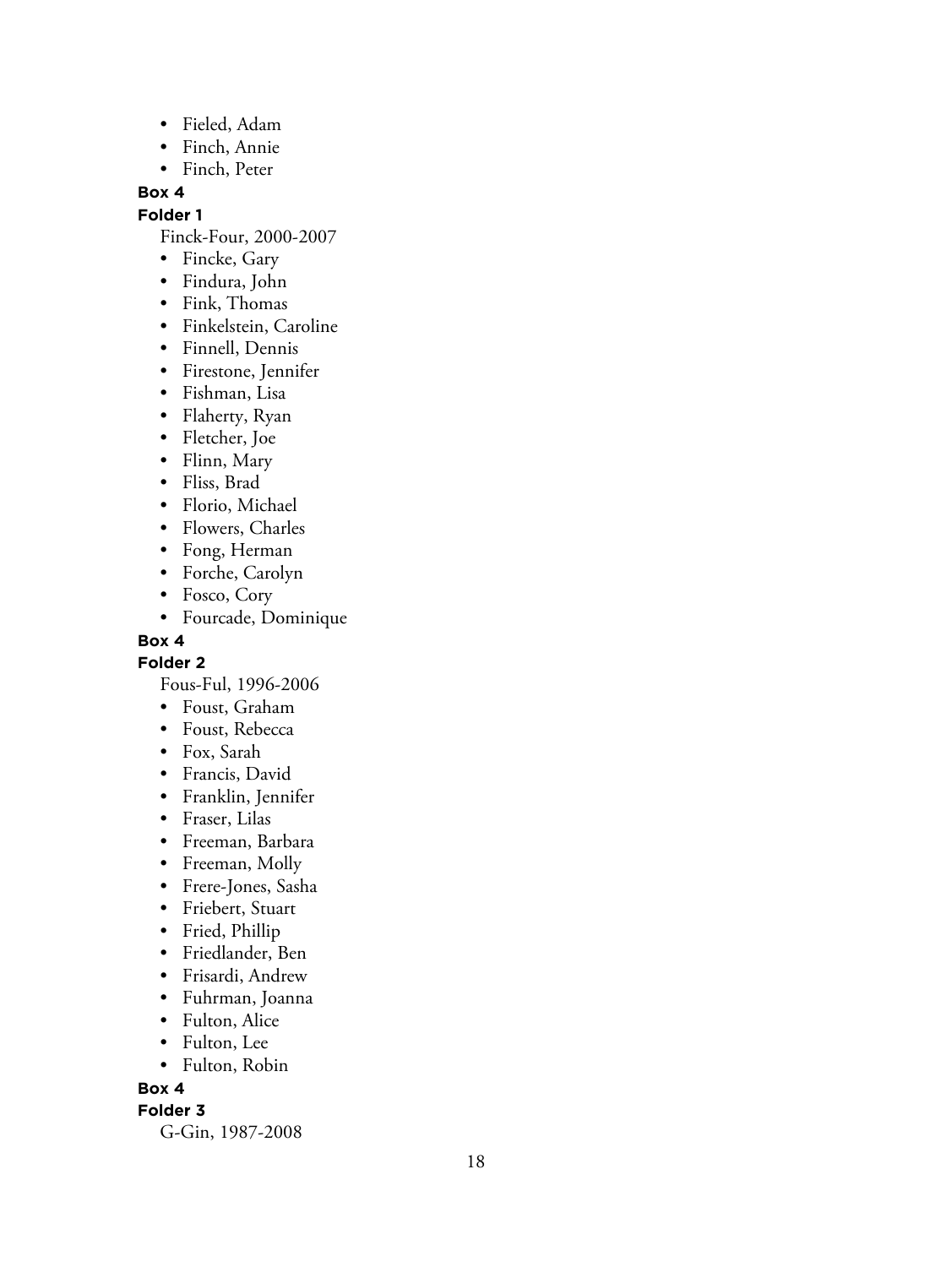- Gabbert, Elisa
- Gailey, Jeannine
- Galef, David
- Gallagher, Chris
- Gallagher, Katherine
- Gallaher, John
- Galvin, Brendan
- Galvin, James
- Gammarino, Thomas
- Ganassi, Ian
- Gander, Forrest
- Gannon, Mary
- Gardner, David
- Garin, Marita
- Garner, Ebun
- Garza, Elisa
- Gascoyne, David
- Gatza, Geoffrey
- Gay, Erin
- Geddie, Robin
- Gekoski, Rick
- Gelsinger, Eric
- Gendron, James
- Genoways, Ted
- Gerkis, Caroline
- Gerlach, Lee
- Gery, John
- Gewanter, David
- Ghigna, Charles
- Gibson, Dobby
- Giddens, Elizabeth
- Giesler, Jimmy
- Giffin, Joseph
- Giffin, Lawrence
- Gifford, Barry
- Gigante, Denise
- Gilbey, David
- Gilley, Emily
- Giménez-Roselló, Carmen
- Gingras, Jesse

**Folder 4**

Gioia, Dana, 1986-2004

**Box 4**

### **Folder 5**

Gioia, Dana, 1986-2004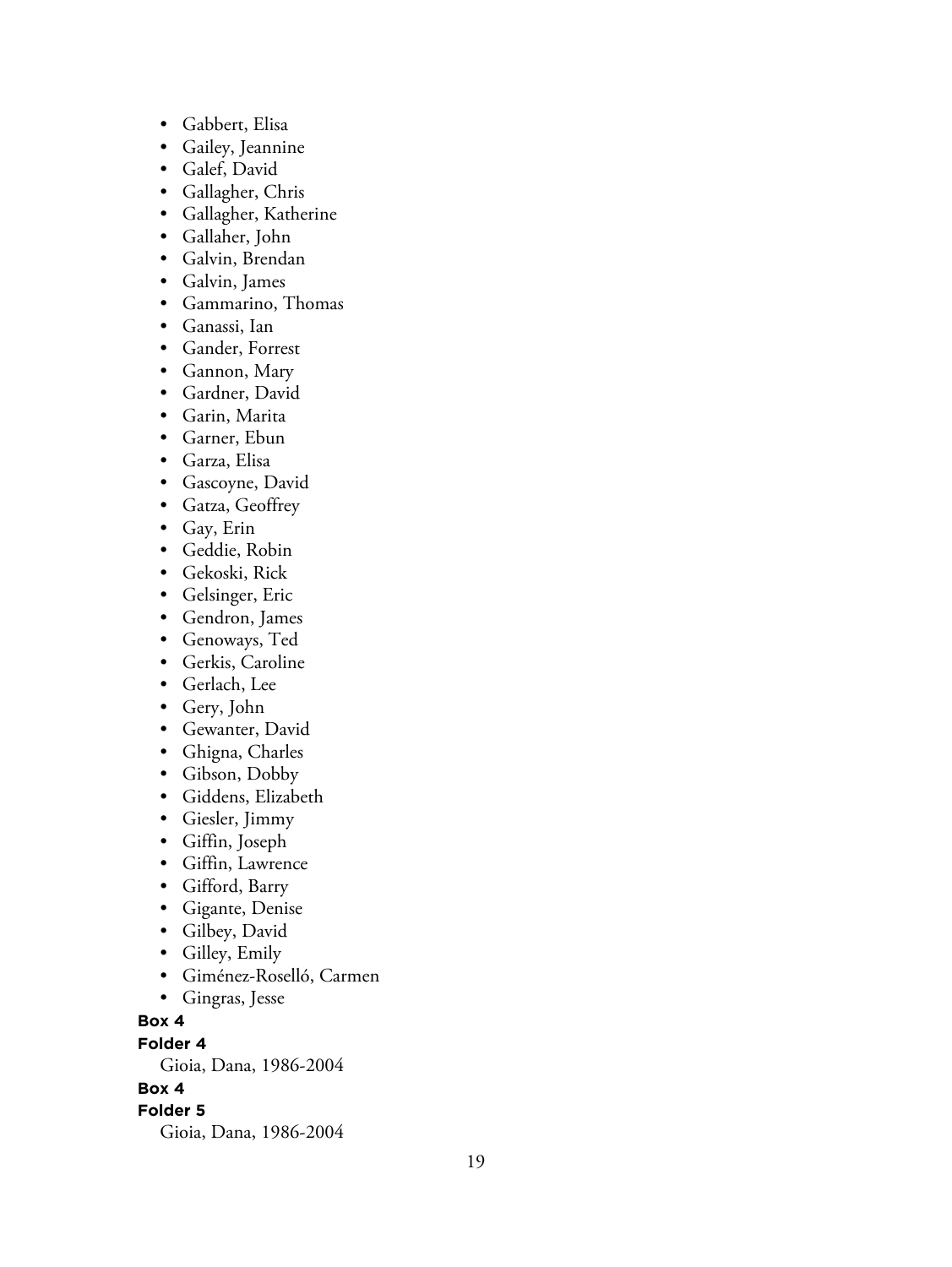**Folder 6**

Giz-Gra, 1986-2008

- Gizzi, Peter
- Glenum, Lara
- Glover, Beth
- Glück, Louise
- Godfrey, Landon
- Godston, Daniel
- Gold, Meg
- Goldberg, Lawrence
- Goldstein, David
- Goldstein, Sarah
- Goldsworthy, Peter
- Gonsalves, Joy
- Gonzalez, Ray
- Göransson, Johannes
- Gordimer, Nadine
- Gordon, Fran
- Gordon, Noah
- Gorvine, Tara
- Gouirand, Rae
- Goumas, Yannis
- Grace, Alexandra
- Grace, Andrew
- Grafton, Grace
- Graham, Loren
- Grant, Adriana
- Graves, Michael
- Gray, Kathryn
- Gray, Martin

**Box 4**

### **Folder 7**

Gre-Gro, 1986-2008

- Green, Chris
- Greenberg, Alvin
- Greenberg, Arielle
- Greenhouse, Stuart
- Greenlaw, Lavinia
- Greiner, Corinne
- Grenier, Arpine
- Grennan, Eamon
- Gridley, Sarah
- Grinnell, Tracey
- Grinwis, James
- Gritsman, Andrey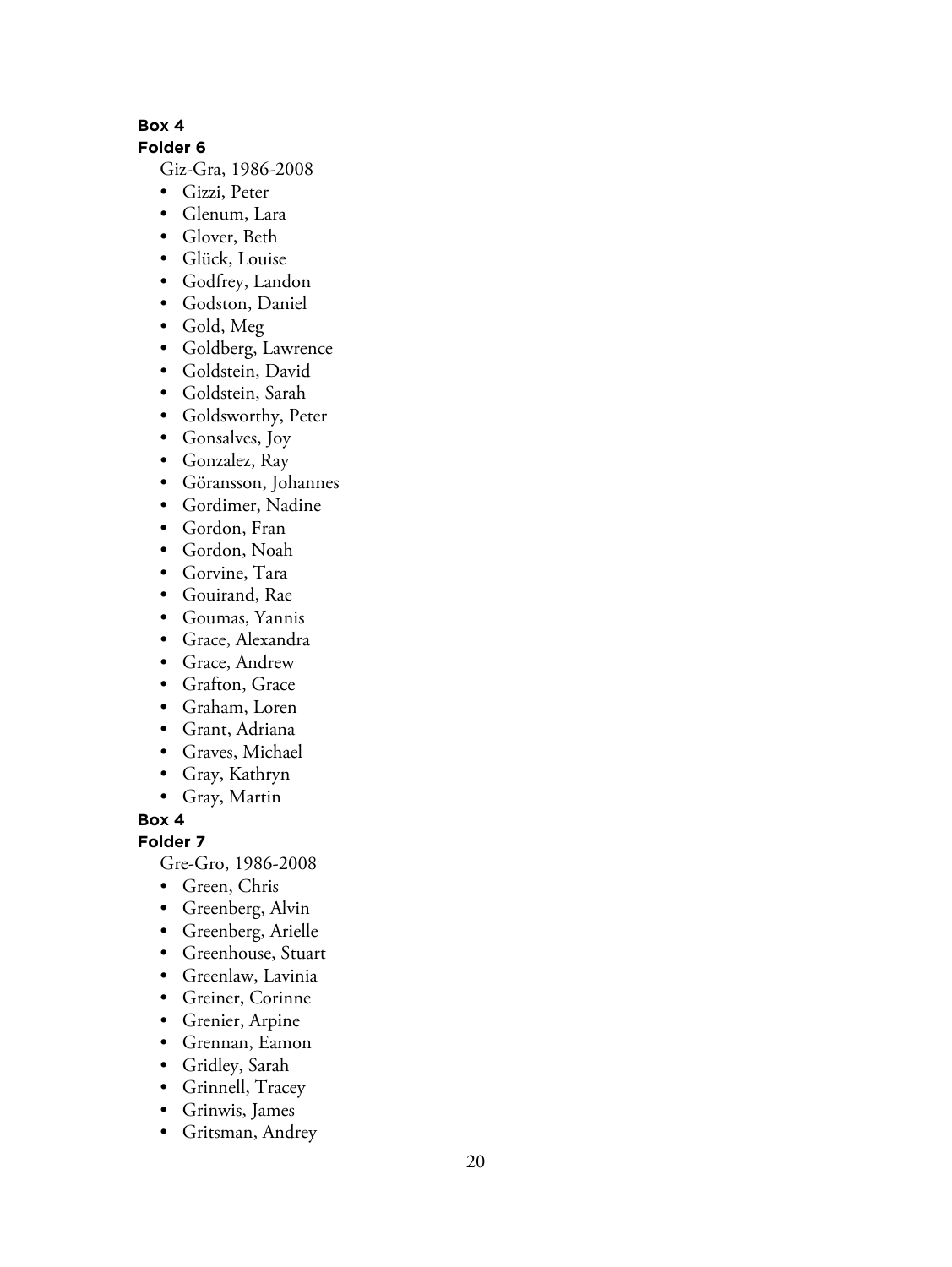- Groarke, Vona
- Gross, Philip
- Grossman, Allen

### **Folder 1**

Gru-Gu, 2001-2007

- Gruber, David
- G'Schwind, Stephanie
- Guest, Paul
- Guinness, Selina
- Guinzio, Carolyn
- Gunn, Thom
- Gunton, Dave
- Gur, Efrat
- Gutstein, Daniel

**Box 5**

### **Folder 2**

H-Hame, 1984-2008

- Hacker, Marilyn
- Hadas, Rachel
- Hagstrom, Jack
- Hahn, Robert
- Haight, Ian
- Hales, Daniel
- Hall, Donald
- Hall, Judith
- Hall, Kate
- Halman, Talat
- Halpern, Daniel
- Halsey, Christine
- Ham, Bob
- Hamby, Barbara
- Hamer, Terri

**Box 5**

### **Folder 3**

Hami-Hart, 1996-2006

- Hamilton, David
- Hamilton, Jeff
- Hamilton-Emery, Chris
- Han, Susie
- Hanlon, Kristen
- Hannah, Sophie
- Hannan, Maryanne
- Hansen, Michael
- Hansen, Tom
- Hanson, Danielle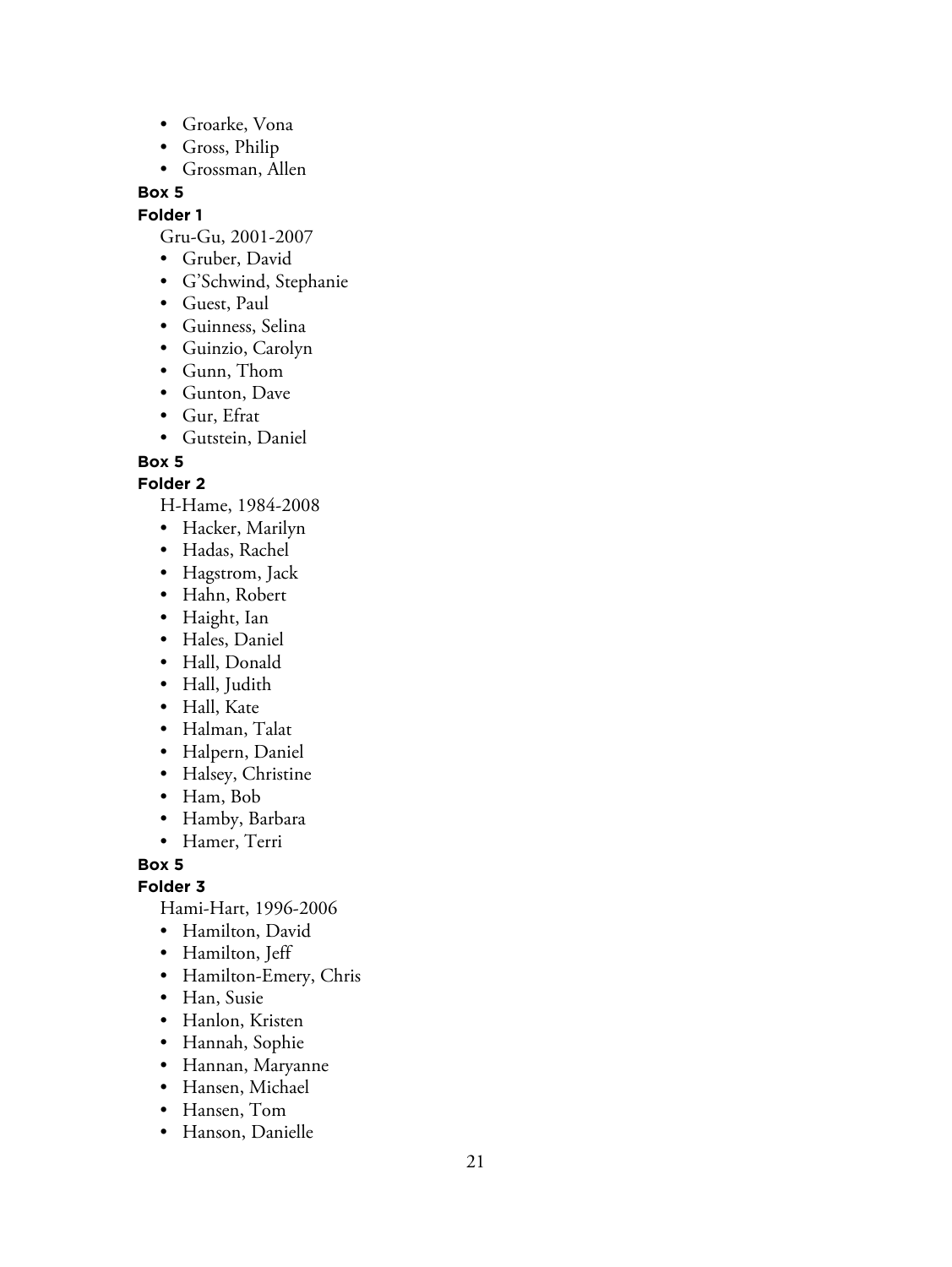- Hanson, Josh
- Hanssen, Beatrice
- Hanus, Richard
- Harmon, Joshua
- Harms, James
- Harp, Gerald
- Harp, Jerry
- Harris, Erina
- Harrison, Jeffrey
- Harrod, Lois
- Harry, Jann S.
- Harryman, Carla
- Hart, Kevin
- Hartman, M.L.
- Hartman, Tom

### **Folder 4**

Harv-Hel, 1984-2008

- Harvey, Matthea
- Harvey, Sean
- Hasan, Raza
- Hatch, Janet
- Hauke, Nathan
- Hawk, Rachael
- Hawke, John
- Hawkes-Howat, Valerie
- Hawkins, J. Todd
- Hawley, Anthony
- Hawn, Adam
- Headlam, Kristin
- Healey, Stephen
- Healey, Steve
- Healy, Randolph
- Heaney, Seamus
- Hecht, Anthony
- Heck, Evelyn
- Heffernan, Michael
- Heide, Anne
- Heise, William Thomas
- Hejinian, Lyn
- Heller, Michael
- Hellyin, Kevin
- Helms, Laura

**Box 5**

### **Folder 5**

Hem-Hie, 1998-2006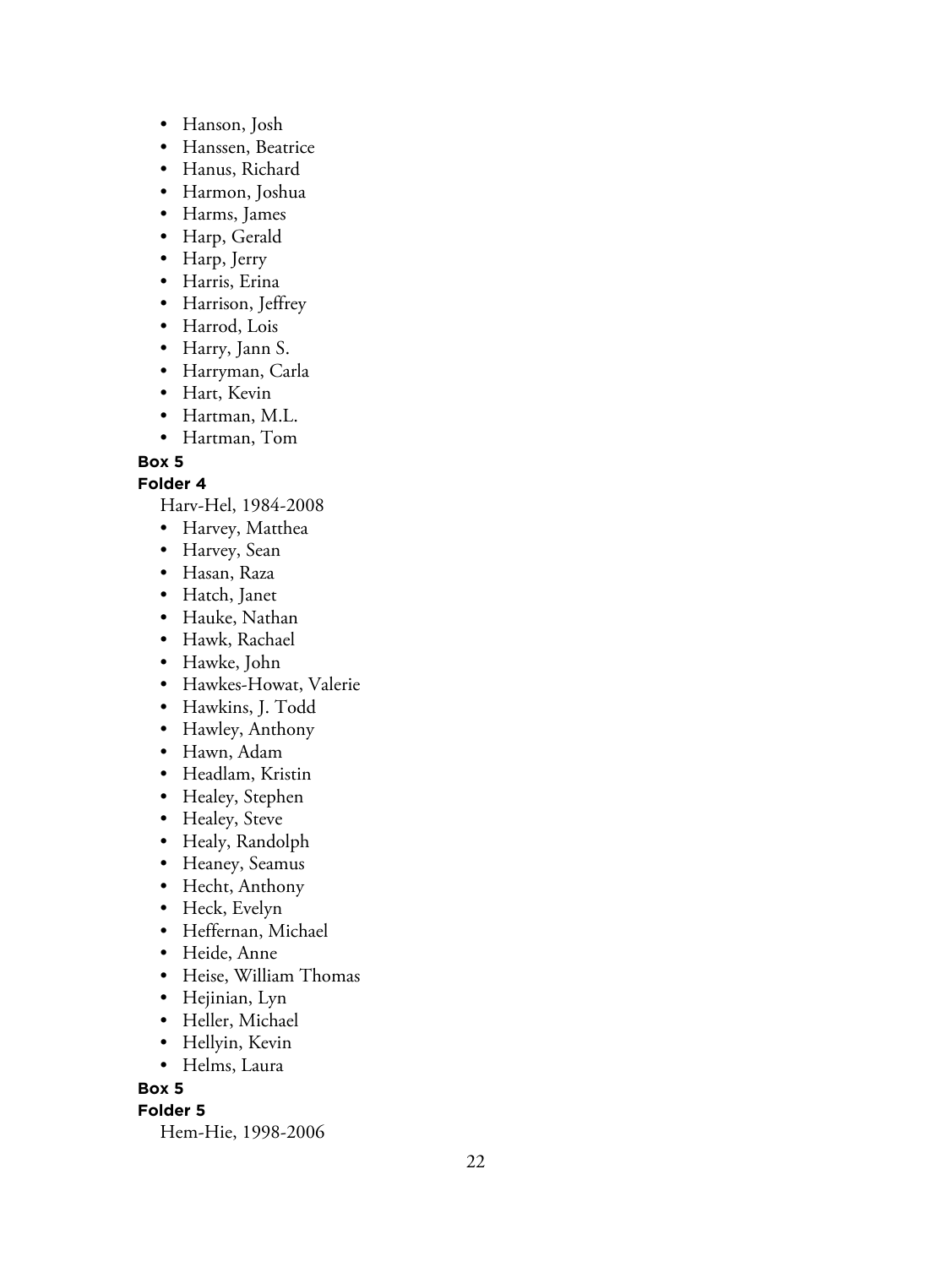- Hemensley, Kris
- Hena, Omaar
- Henderson, Audrey
- Henderson, Brian
- Henderson, Derek
- Hendrick, Michael
- Henehan, Kira
- Hennefrand, Elizabeth
- Hennessy, Christopher
- Henning, Sara
- Henriksen, Matt
- Herbert, W.N.
- Hero, Claire
- Herron, Patrick
- Hershon, Robert
- Heston, Brian
- Heyen, William
- Hicok, Bob
- Hierl, Sebastian

**Folder 6**

Hig-Hok, 1997-2007

- Higgins, Tiffany
- Hilbert, Ernest
- Hill, Casey
- Hill, Craig
- Hill, Geoffrey
- Hillman, Brenda
- Hilton, Nelson
- Hodge, Roger
- Hoff, Anne-Christine
- Hoff, James
- Hoggard, James
- Hoks, Nathan

**Box 5**

### **Folder 7**

Hol-Howe, 1984-2008

- Holden, Jonathan
- Holladay, Hilary
- Hollahan, Eugene
- Hollander, Katherine
- Holler, David
- Holley, Margaret
- Hollowell, Erin
- Holmes, Janet
- Hong, Cathy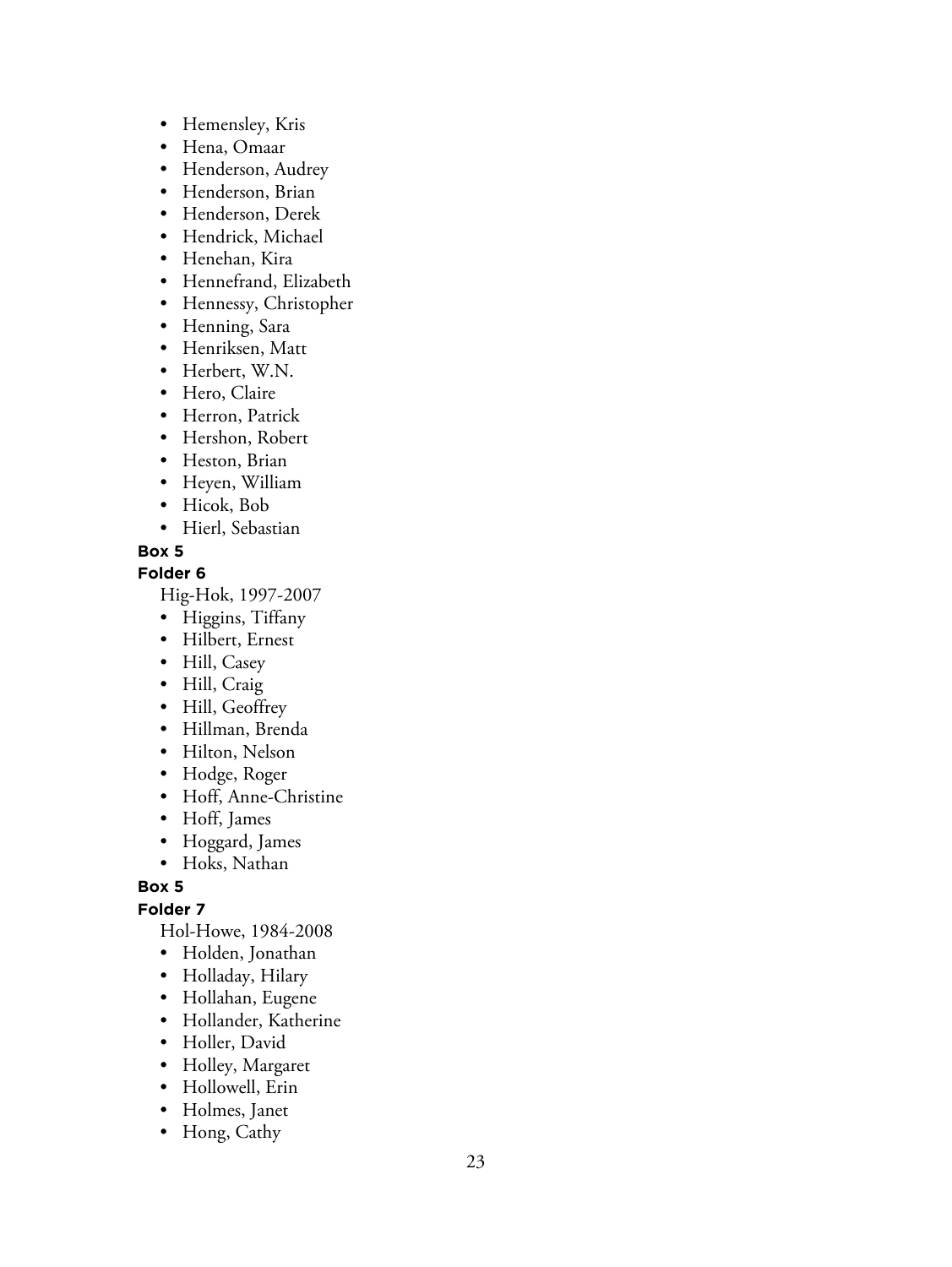- Hoover, Paul
- Hopler, Jay
- Hornik, Jessica
- Hosea, Chris
- Houlihan, John
- Houng, Cynthia
- Howe, Kristen
- Howe, Susan

### **Folder 1**

Hows-Hy, 1988-2006

- Howsare, Erika
- Hsiao, Irene
- Huffman, Khalil
- Hughes, Ted
- Hugo, Anne
- Hume, Christine
- Hummel, Thomas
- Hummell, Austin
- Hummer, Terry
- Hummer, Theo
- Hund, Christopher
- Hundley, Nick
- Huset, Zeb
- Huskey, Lori
- Hutcheson, Jo
- Huteson, Greg
- Hutton, Lizzie
- Hymans, Don

### **Box 6**

### **Folder 2**

- I, 2003-2007
- Iddings, Cecily
- Iglenum, Lara
- Illich, Donald
- Inside, Aphoenix
- Irwin, Mark
- Isles, John
- Israeli, Henry
- Ives, Lucy
- Izenberg, Oren

### **Box 6**

### **Folder 3**

J-Je, 1988-2007

- Jackson, James
- Jackson, Richard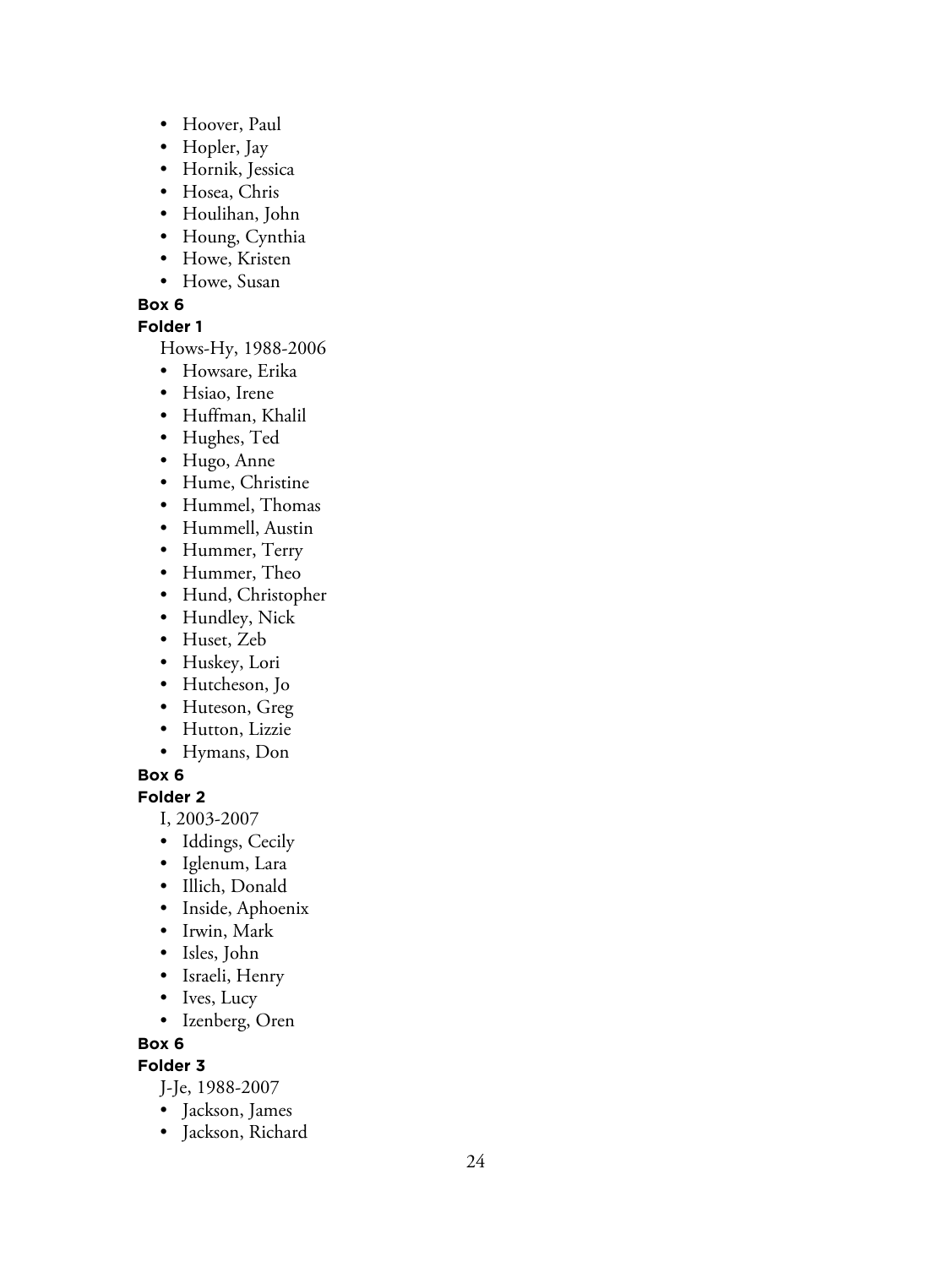- Jackson, Rick
- Jackson, Stacy Nathaniel
- Jacques, Jean
- Jaime, Michael
- Jamie, Kathleen
- Jane, Barbara
- Janke, Chris
- Jarnot, Lisa
- Jasper, Matt
- Jauss, David
- Jelnikar, Ana
- Jenike, Lesley
- Jenkins, Alan
- Jenkins, Louis
- Jenks, Allison

### **Folder 4**

Johnson, 1997-2007

- Johnson, Daniel
- Johnson, J.
- Johnson, Miranda
- Johnson, Paul
- Johnson, Peter

### **Box 6**

**Folder 5**

Johnst-Ju, 1989-2007

- Johnston, Andrew
- Johnston, Fred
- Johnston, Devin
- Johnstone, Rosemarie
- Jones, Jackie
- Jones, Kelina
- Jones, Nathan
- Jones, Suzanne
- Jordan, Barbara
- Jorgensen, Edmund
- Joritz, Jane
- Joron, Andrew
- Joseph, Lawrence
- Justice, Donald

### **Box 6**

### **Folder 6**

K-Kei, 1988-2007

- Kalamaras, George
- Kallet, Jeff
- Kane, Paul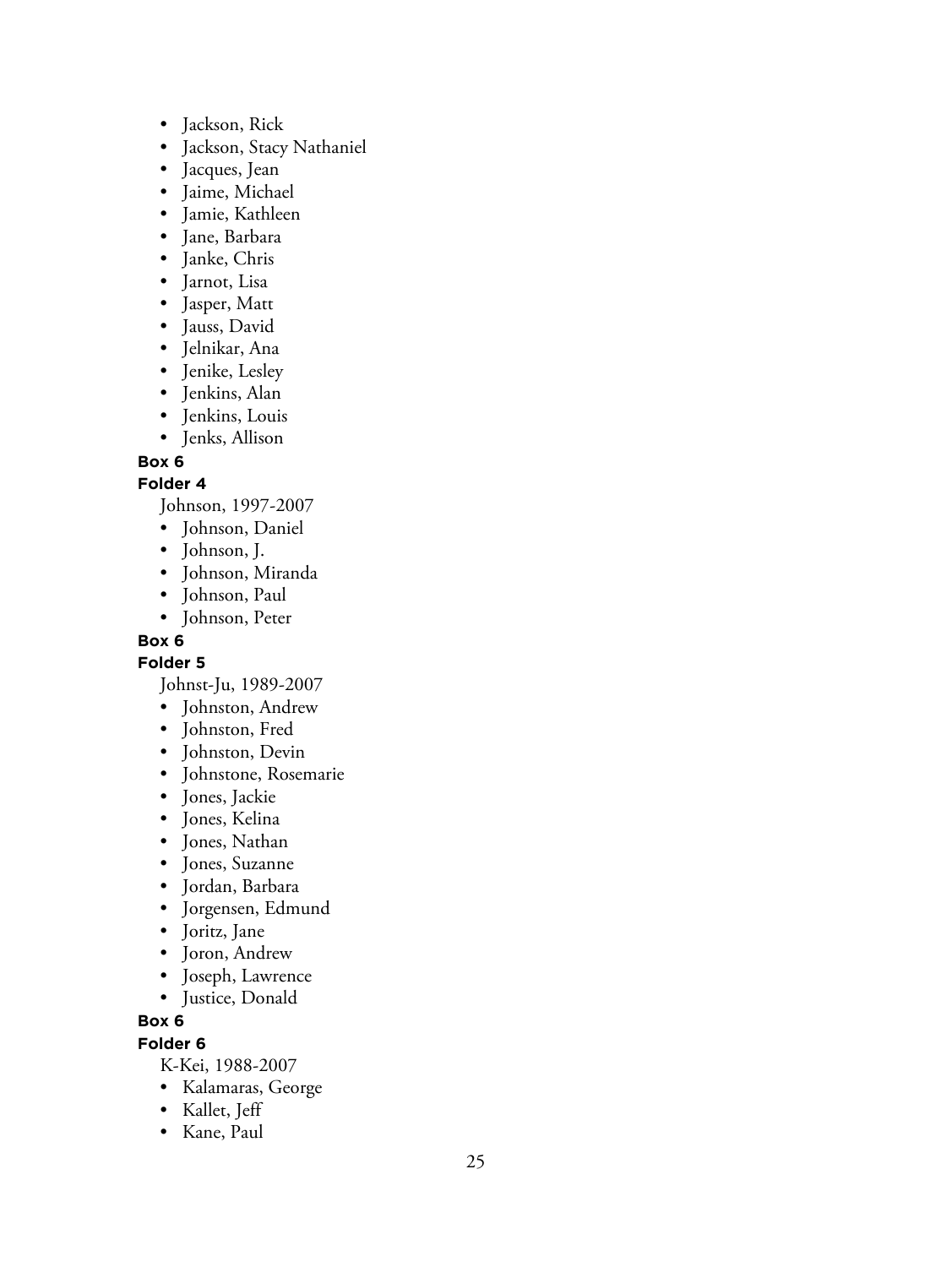- Kaplan, Debbie
- Karhi, Jeanette
- Karpilovsky, Suzanne
- Kartsonis, Sophia
- Kaschock, Kirsten
- Katko, Justin
- Katz, Joy
- Katz, Vincent
- Kaufman, Ellen
- Kaufman, Erica
- Kaufman, Stuart
- Kaupang, Aby
- Keckler, W.B.
- Keenaco, Gus
- Keenan, Michael
- Keene, Jarret
- Keeney, Scott
- Keesbury, Aron
- Keiley, Lizbeth
- **Box 6**

### **Folder 7**

Kel-Ken, 1995-2005

- Kelen, Steve
- Kellas, Anne
- Kelleher, Carl
- Kelsey, Karla
- Kendall, Tim
- Kennedy, David
- Kennedy, Jake
- Kenney, Richard
- Kenny, Sir Anthony
- Kenwood, Nina
- Kenyon, Jane

**Box 6**

### **Folder 8**

Kh-Kinl, 1985-2007

- Khallip, Jacques
- Kiely, Sean
- Kiesselbach, Dore
- Kilfara, Kenny
- Killebrew, Paul
- Killough, Ann
- Kim, Brian
- Kim, Flora
- Kimball, Jack
- King, Amy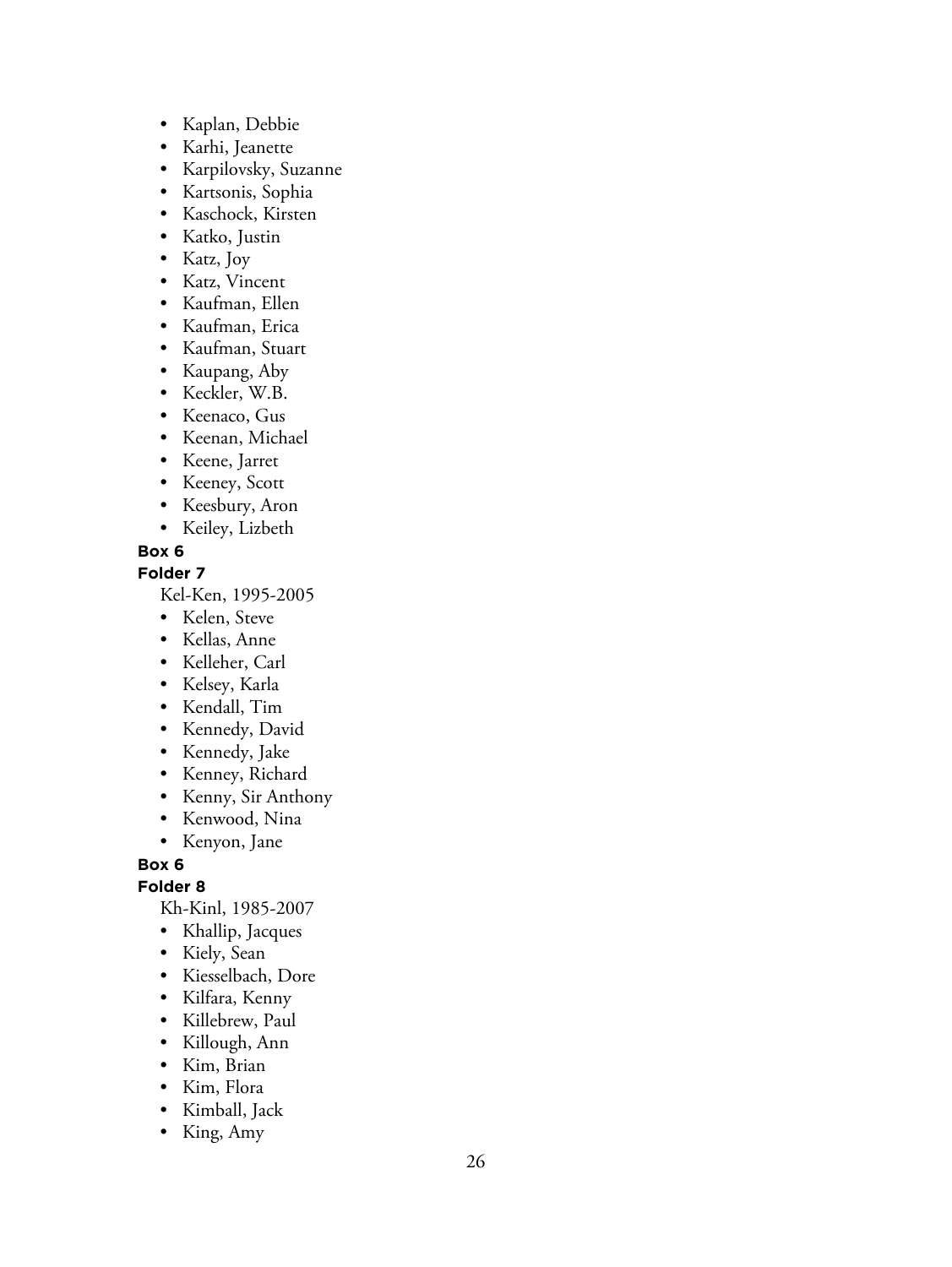- King, Cindy
- Kinloch, David

**Folder 1**

Kinsella, John, 1995-2006

### **Box 7**

**Folder 2**

Kir-Koc, 1991-2008

- Kirby, Barney
- Kirby, David
- Kirk, Donna
- Kirksey, Lisa
- Kirsch, Adam
- Kirtley, Cristen
- Kissane, Andy
- Kitche, Heidi
- Klane, Matthew
- Klatt, Lewis
- Klein, Laurie
- Kleinzahler, August
- Klink, Joanna
- Kluge, Christine
- Knoeller, Christian
- Knox, Caroline
- Knox, Jennifer
- Kobylarz, Philip
- Koch, James
- Koch, Kenneth
- Kociemba, Alice

**Box 7**

### **Folder 3**

Koe-Ku, 1993-2007

- Koehn, David
- Koeneke, Rodney
- Koestenbaum, Wayne
- Koethe, John
- Koffman, Roald
- Komunyakaa, Yusef
- Koneazny, Paula
- Konopka, Autumn
- Konyalian, Arpine
- Koo, Jason
- Koon, Mary
- Kosmicki, Greg
- Kostelanetz, Rich
- Krajeski, Jenna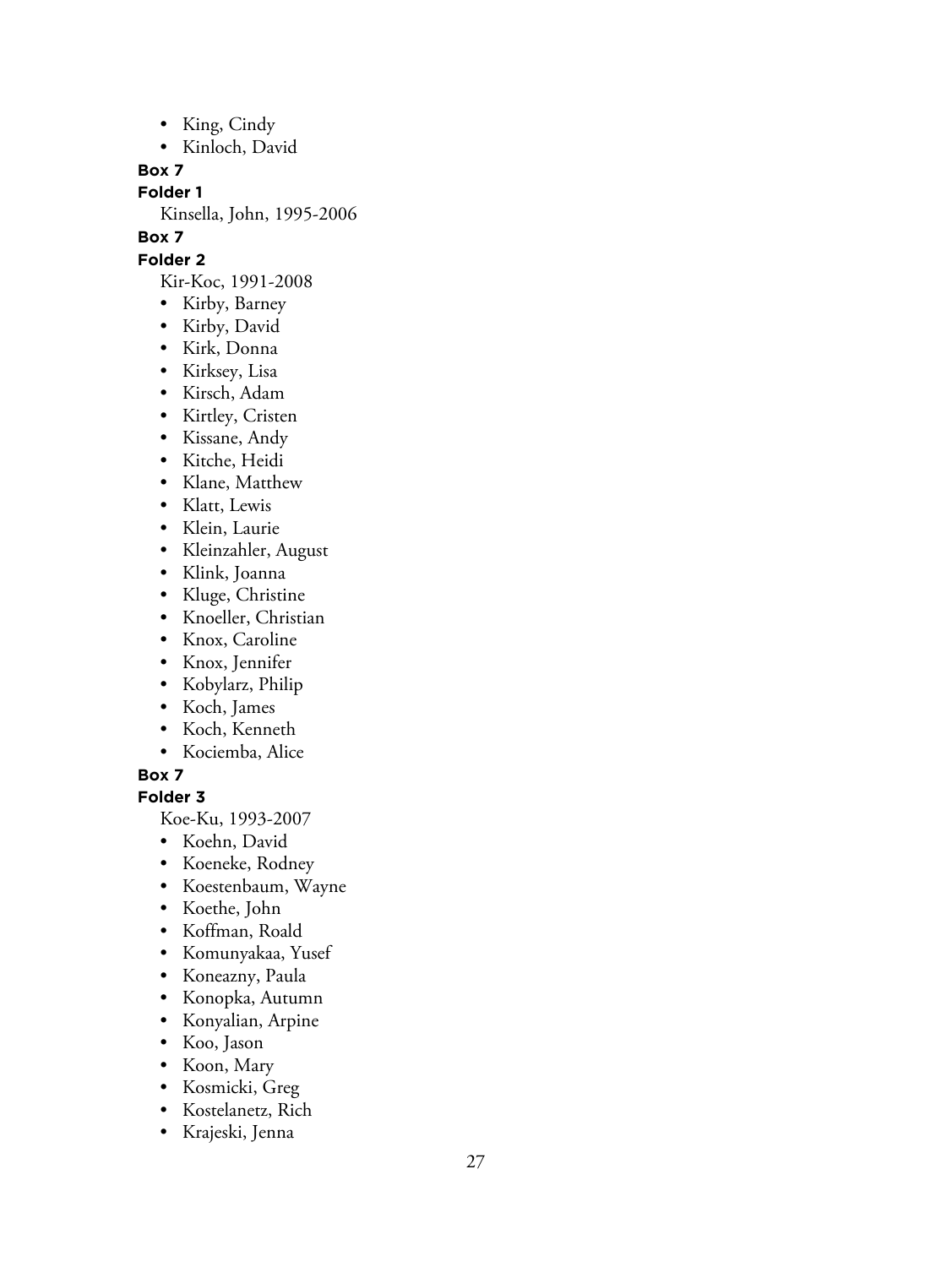- Krasovec, Metka
- Kravetz, Lee
- Krisak, Len
- Krump, David
- Kryah, Joshua
- Kubasak, Sharon
- Kuhl, Nancy
- Kusar, Marjetka
- Kushner, Dale

### **Folder 4**

L-Lat, 1993-2007

- Labbe, Jason
- Lacavaro, Tony
- Lamoureux, Mark
- Landau, Deborah
- Landers, Susan
- Lang, Abigail
- Lang, Sarah
- Langan, Steve
- Larimer, Kevin
- Larsen, Laura
- Larsen, Wolf
- Lasher, Susan
- Lasky, Dorothea
- Latimer, Nicholas
- Latrenta, Amanda
- Latta, John

### **Box 7**

**Folder 5**

Lau-Lee, 1989-2007

- Lau, David
- Lauer, Brett
- Laurey, Stephanie
- Lawler, Christa
- Lawler, Patrick
- Lawrence, Anthony
- Lawrence, David
- Lazer, Hank
- Le, Nam
- Lea, Sydney
- Lease, Joseph
- Lederer, Katherine
- Lee, David
- Lee, Gareth
- Lee, Juliette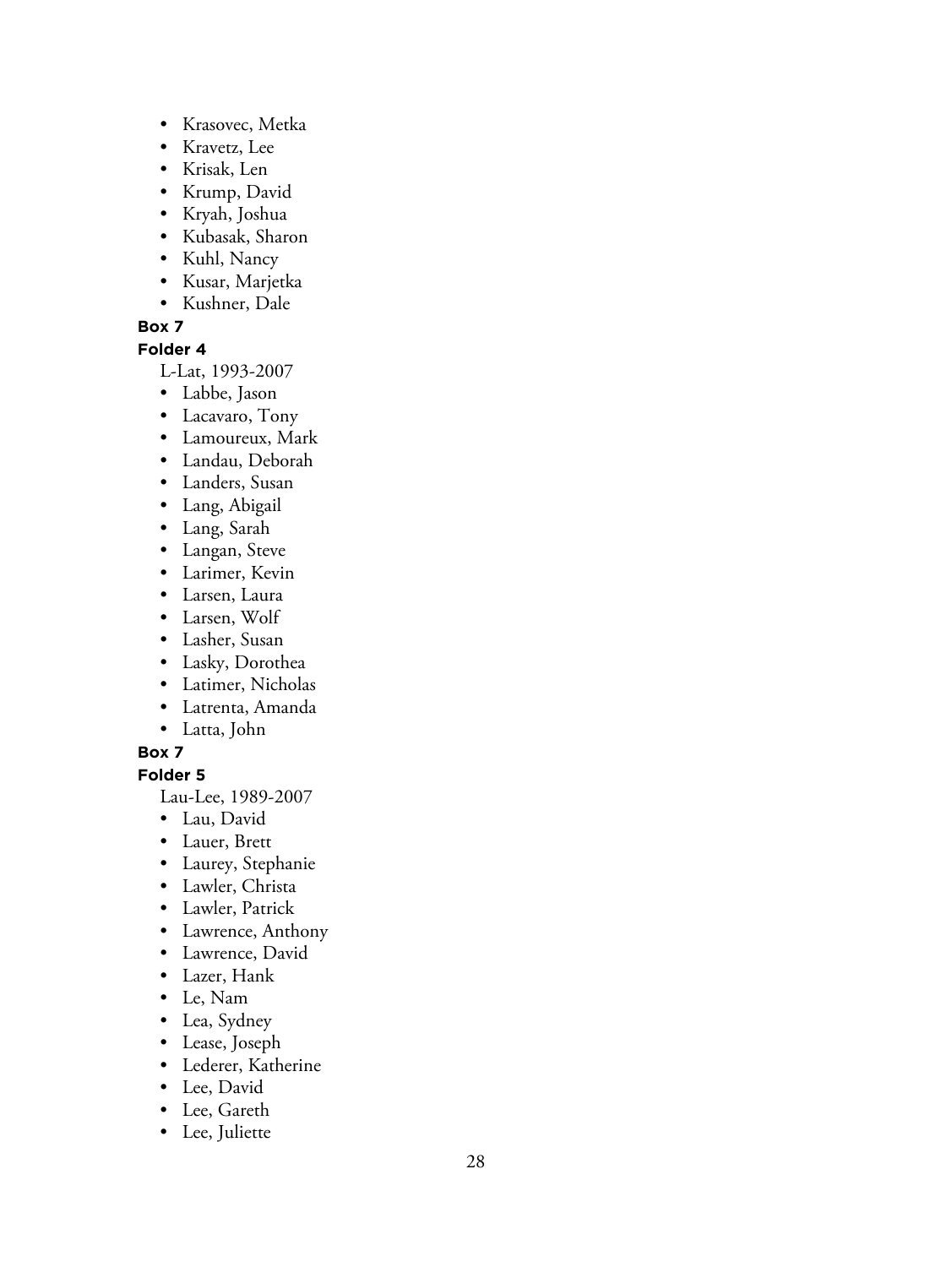### • Lee, Li-Young

### **Box 7**

### **Folder 6**

Leh-Lev, 1988-2006

- Lehman, David
- Leichum, Laura
- Leja, Kristine
- Lemon, Alex
- Lenier, Sue
- Leon, Jon
- Leonard, John
- Lerner, Ben
- Lessley, Shara
- Levin, Phillis

### **Box 7**

**Folder 7**

Lew-Li, 1992-2007

- Lew, Emma
- Lewis, Lesle
- Li, Bing
- Lichtenstein, Jesse
- Liddy, James
- Liefer, Allison
- Lietz, Chad
- Lilly, Rebecca
- Limon, Ada
- Lindgren, Petter
- Lineberger, James
- Lingafelter, Amy
- Link, Jon
- Liu, Timothy
- Livingood, Jeb

**Box 8**

**Folder 1**

Ll-Ly, 1992-2008

- Lloyd, Emily
- Loberer, Eric
- Lobko, William
- Lock, Charles
- Lock, Norman
- Locke, Christopher
- Loden, Rachel
- Logan, William
- Lombardo, Gina
- Long, Judy
- Longenbach, James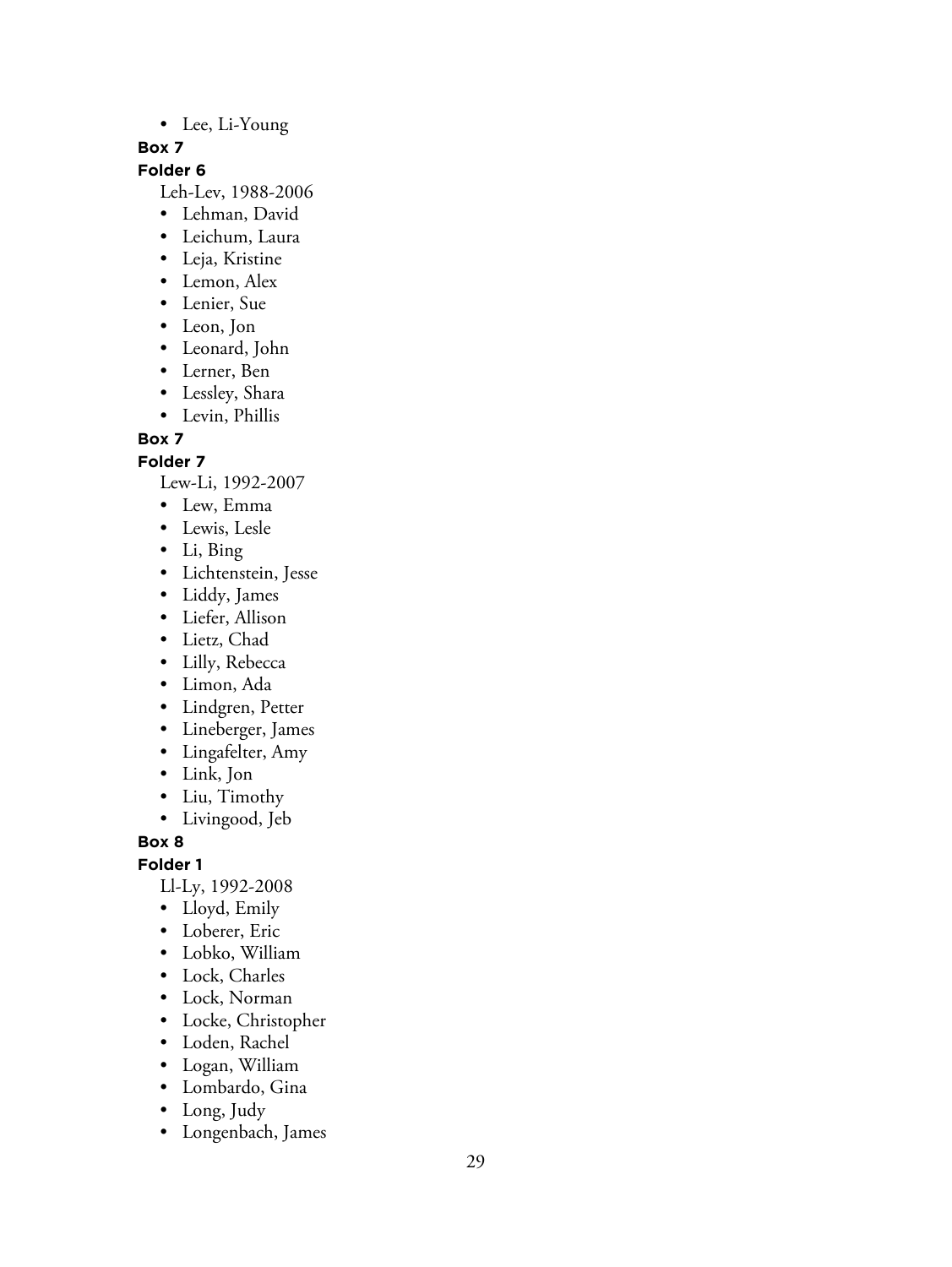- Longfellow, Stephen
- Longley, Michael
- Lonoconus, Michele
- Lopez, Maggie
- López-Colomé, Pura
- Lorberer, Eric
- Lorenz, Scott
- Lori, Erudite
- Loudermelt, C.L.
- Loughran, Michael
- Lourie, Dick
- Love, B.J.
- Lovejoy, Sue
- Lowery, Joanne
- Loydell, Rupert
- Lozar, Tom
- Lubasch, Lisa
- Luck, Richard
- Ludvigson, Susan
- Luftig, Richard
- Lumsden, Alison
- Lumsden, Roddy
- Lundbom, Erika
- Lutz, Gary
- Lyalin, Natalie
- Lynch, Alessandra
- Lynch, Anthony
- Lynn, Heidi
- Lynn, Richard

### **Folder 2**

M-Marks, 1992-2008

- MacCarter, Kent
- MacGregor, Elizabeth
- MacGowan, Christopher
- MacKenzie, Jennifer
- Mackenzie, Sinead
- Madrid, Anthony
- Magazzi, Josef
- Maginnes, Al
- Mailer, N.
- Malech, Dora
- Maliszewski, Paul
- Mandel, Charlotte
- Mandle, Dara
- Manesiotis, Joy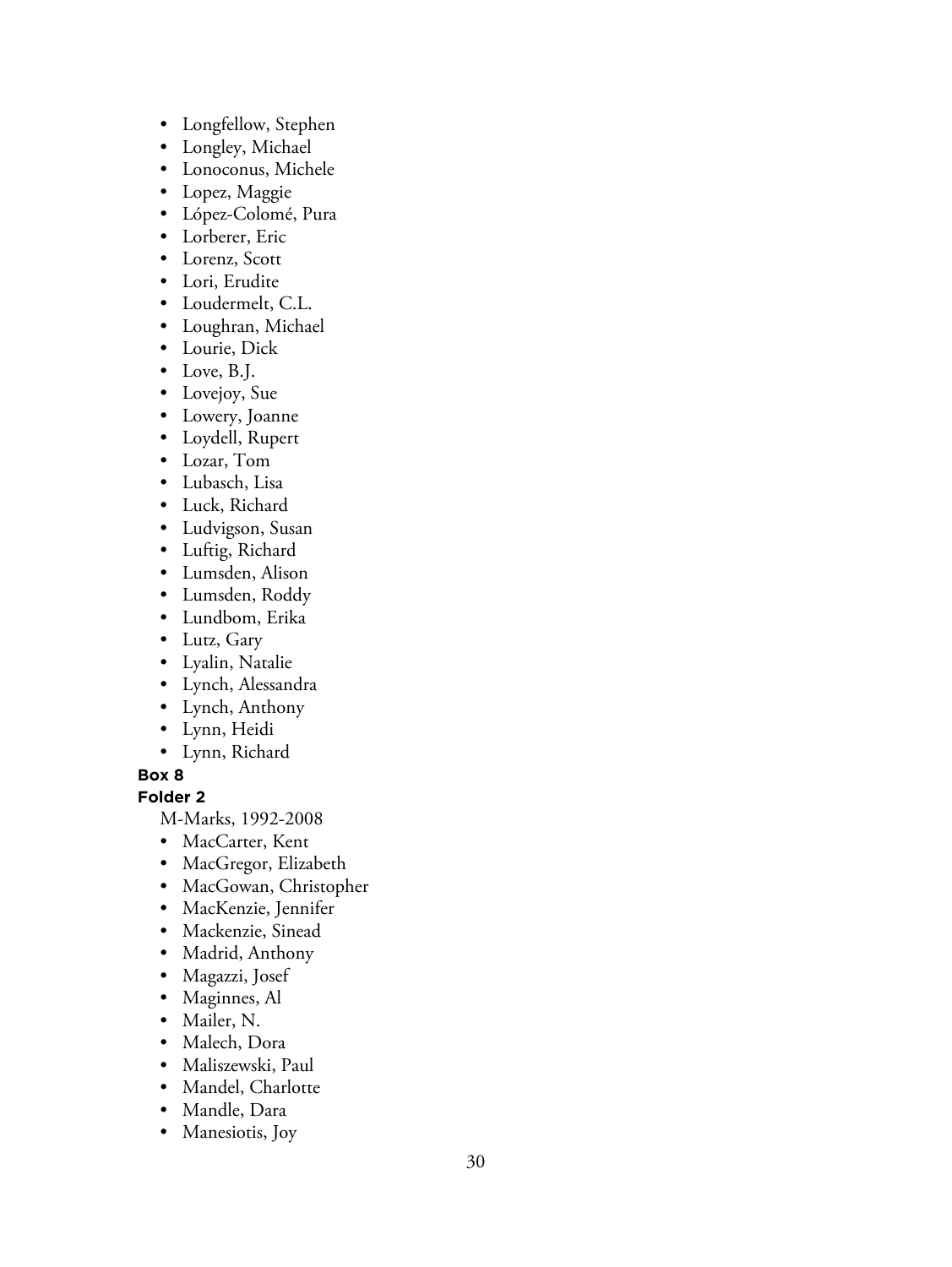- Mangeot, Andre
- Mangold, Sarah
- Manguso, Sarah
- Manirao, Mani
- Manning, Nicholas
- March, Thomas
- Marcinkowski, Michael
- Marcus, Ben
- Mariani, Paul
- Mark, P.J.
- Mark, Sabrina
- Markham, Malinda
- Marklevits, Farah
- Marks, Justin

**Folder 3**

Marku-Max, 1997-2008

- Markus, David
- Markus, Peter
- Marshall, Tod
- Martin, Christine
- Martin, Christopher
- Martin, Ross
- Martin, Jynne
- Martinez, Dionisio
- Marvin, Cate
- Marx, Beth Anderson
- Marx, John
- Mason, David
- Mateer, John
- Mathias, Louise
- Mathys, Ted
- Matthews, Clay
- Matthias, John
- Mattox, Gretchen
- Matze, Mary
- Maugeri, Carolina
- Maxwell, Glyn
- Maxwell, Kristi
- Maxwell, Susan

### **Box 8**

### **Folder 4**

May-McC, 1986-2007

- May, Alan
- Mazer, Ben
- Mazis, Glen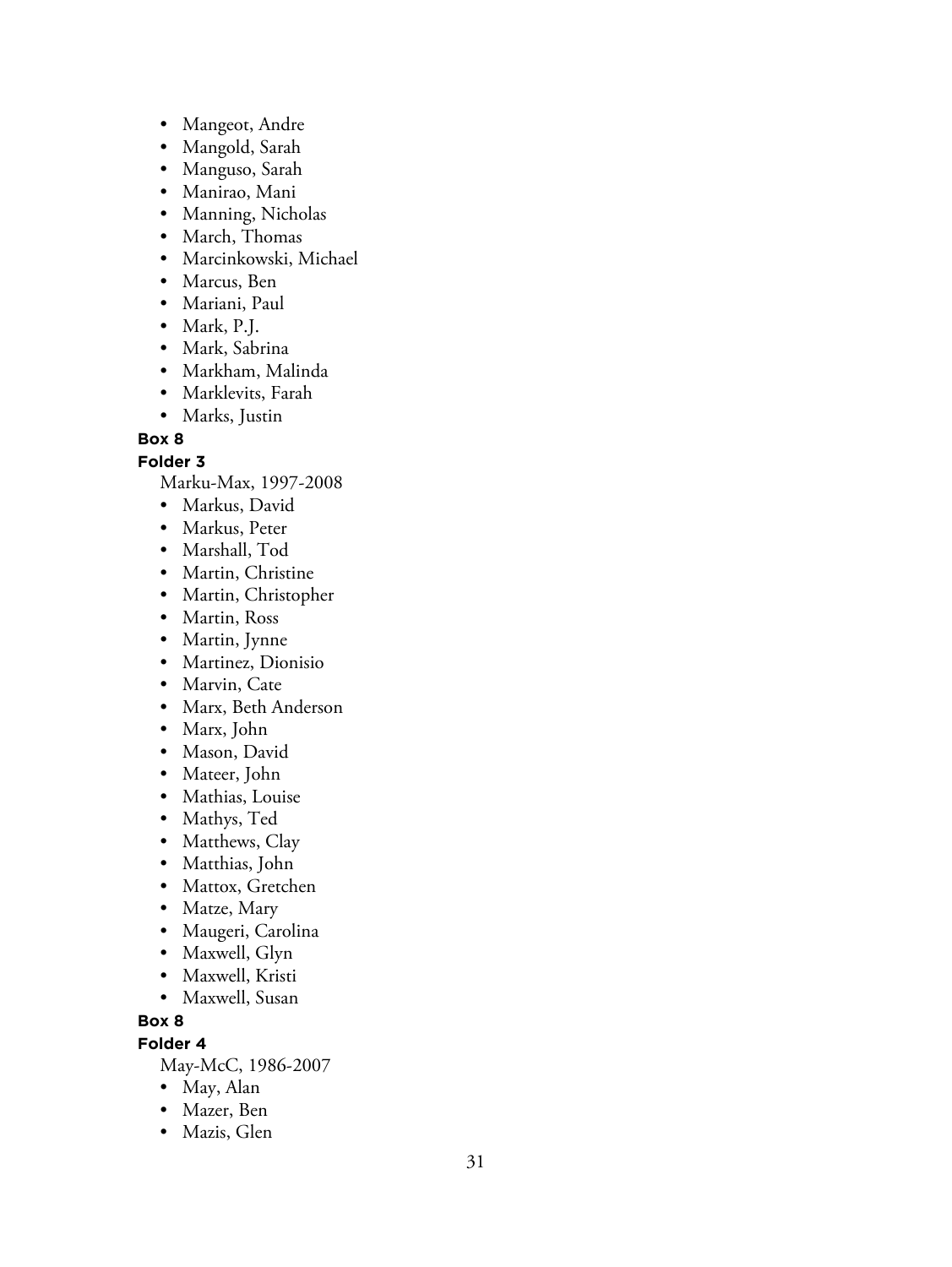- McCallum, Shara
- McCarthy, Brian
- McClatchy, J.D.
- McCollough, Aaron
- McCooey, David
- McCord, Kyle
- McCorkle, James
- McCormick, Paul
- McCrae, Shane
- McCrorie, Edward

### **Folder 5**

McDermott, Chris, 2000-2006

### **Box 8**

### **Folder 6**

McD-McGuin, 1987-2007

- McDonald, Stanley
- McDonnell, Sean
- McFadden, Kevin
- McFarland, Erin
- McGann, Jerome
- McGlynn, Karyna
- McGuinness, Kelly

### **Box 8**

**Folder 7**

McGuir-McPhe, 1987-2005

- McGuire, Jerry
- McHugh, Heather
- McKee, Marc
- McKendrick, Jamie
- McKernan, John
- McKinsey, Martin
- McManus, Kevin
- McMichael, James
- McMullen, Joanne
- McPherson, Sandra

### **Box 8**

### **Folder 8**

McPhi-Mela, 1989-2008

- McPhillips, Robert
- McSweeney, Joyelle
- Mead, Jane
- Meier, Richard
- Melamed, Lori

**Box 8**

### **Folder 9**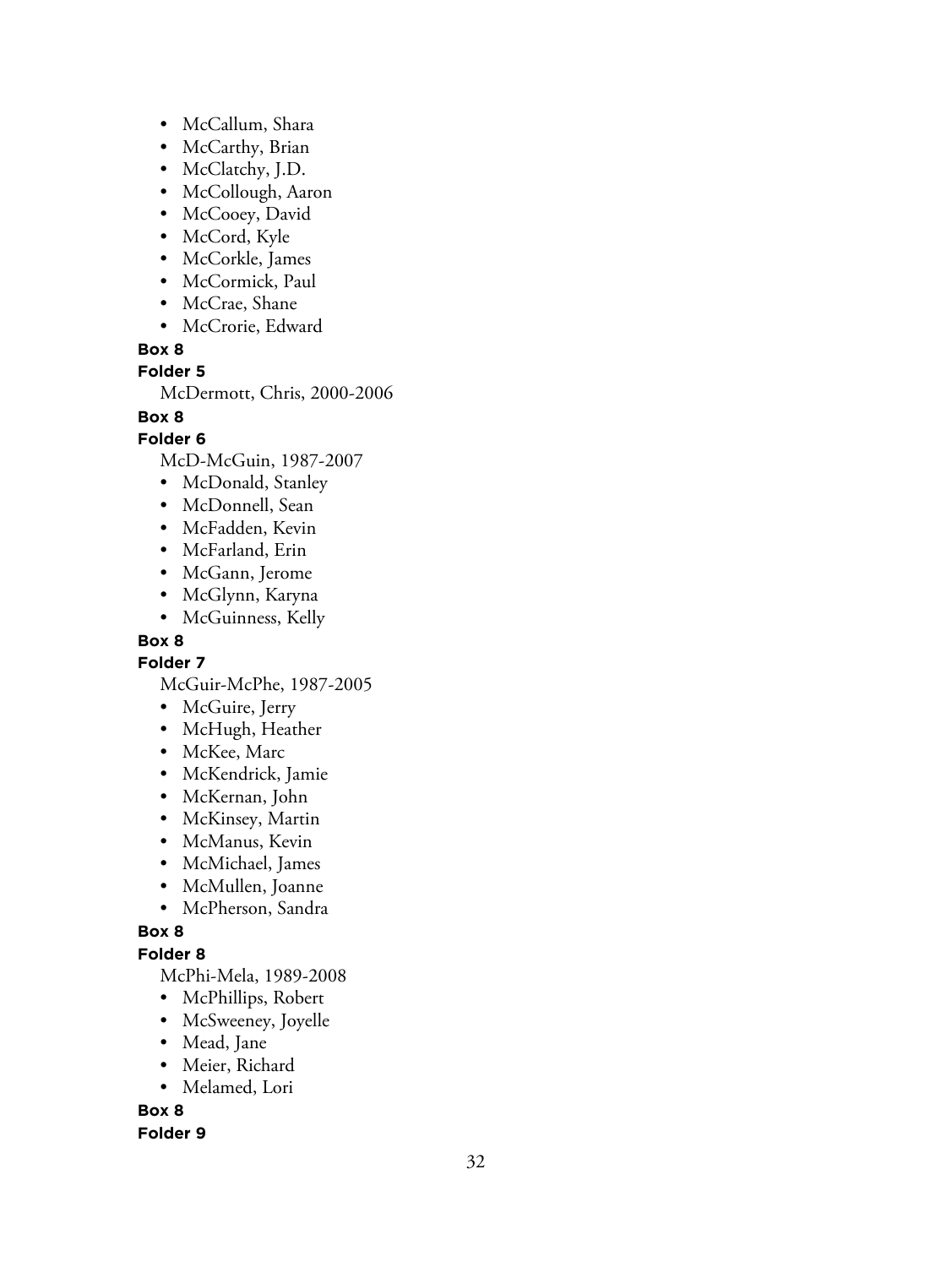Meli-Mill, 1992-2007

- Melicker, Todd
- Melvin, Lydia
- Mendoza, Mark
- Mengert, Christina
- Mengham, Rod
- Merchant, Preston
- Merrill, James
- Merriman, Emily
- Meserve, Susie
- Messerli, Douglas
- Metzger, Teresa
- Meyer, Daniel
- Meyer, Nadine
- Middleton, David
- Militello, Jennifer
- Millager, Abby
- Miller, Errol
- Miller, Greg
- Miller, Michael
- Miller, Sandra
- Miller, Sid
- Miller, Wayne

### **Box 9**

**Folder 1**

Miln-Mora, 1985-2007

- Milne, Drew
- Minter, Peter
- Mir, Stan
- Mirskin, Jerry
- Mister, Andrew
- Moeckel, W. Thorpe
- Moffitt, John
- Mohammed, K. Silem
- Mohring, Ron
- Molini, Sally
- Monacell, Pete
- Moni, Natasha
- Monk, Ian
- Monroe, Jonathan
- Monson, Ander
- Montney, Marvin
- Moore, Catherine
- Moore, George
- Moran, Mike

**Box 9**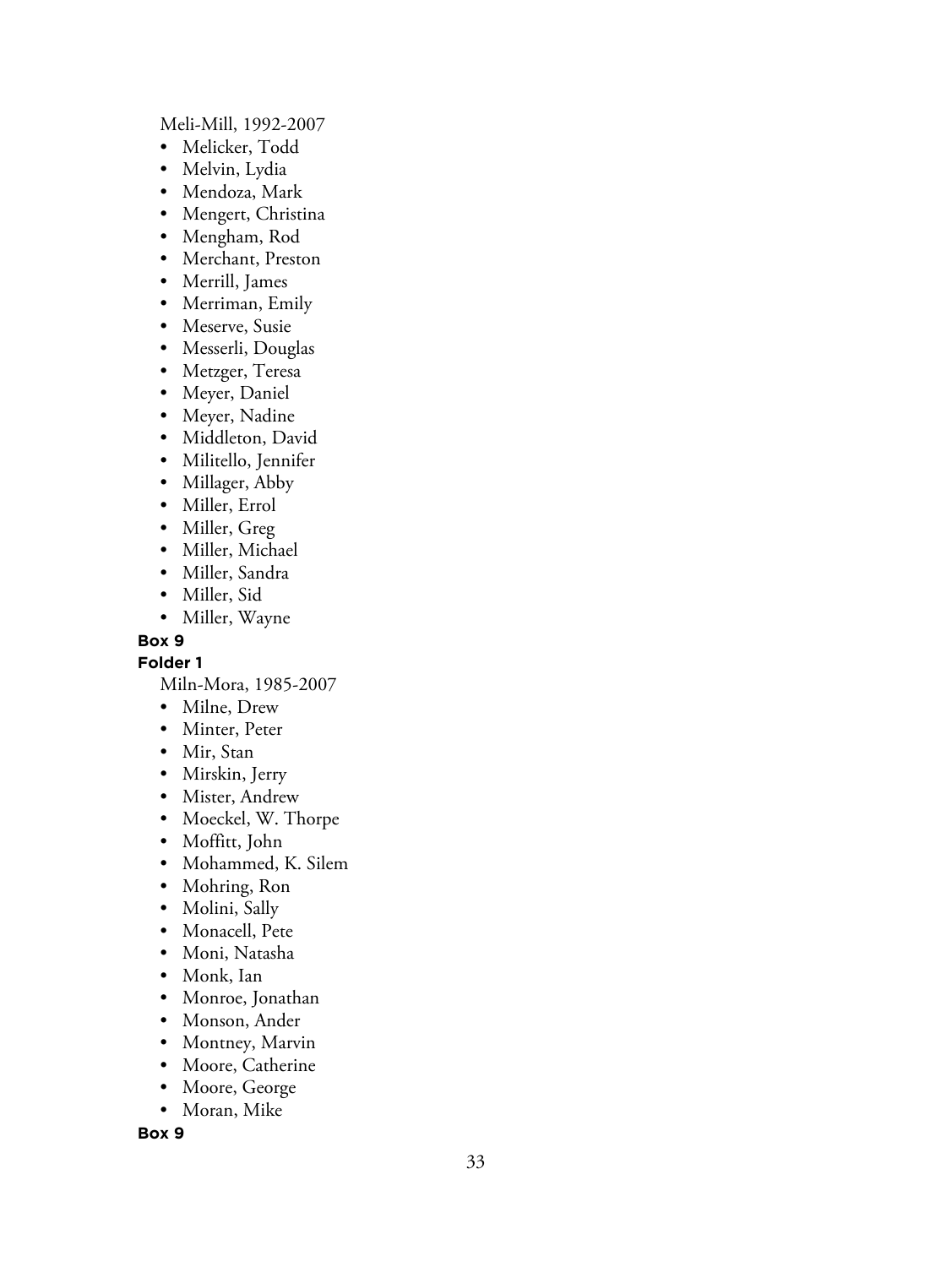### **Folder 2**

Morg-My, 1985-2007

- Morgan, Andrew
- Morgan, Robert
- Mori, Bruna
- Moriarty, Laura
- Moritz, Rachel
- Mormoris, Stephen
- Morris, Darren
- Morris, Katie
- Morris, Ronn
- Morrison, Rusty
- Morrissette, Micaela
- Mörsel Nathan, Miriam
- Mosca, Mark
- Moschovakis, Anna
- Moss, Jennifer
- Mosson, Gregg
- Motion, Andrew
- Mott, Michael
- Moxley, Jennifer
- Mueller, Jenny
- Muldoon, Paul
- Murabito, Stephen
- Muratori, Fred
- Murnane, Catherine
- Murphy, Jim
- Murphy, Kay
- Murphy, Ryan
- Murray, Christopher
- Murray, Les
- Muske, Carol
- Myers, Gina

**Box 9**

**Folder 3**

N-Nic, 1996-2007

- Nacca, Judy
- Naci, Lorin
- Nagler, David
- Nandakumar, Prema
- Neimeyer, Robert
- Nelligan, Marci
- Nelson, Jason
- Nelson, Maggie
- Nelson, Timothy
- Nesset, Kirk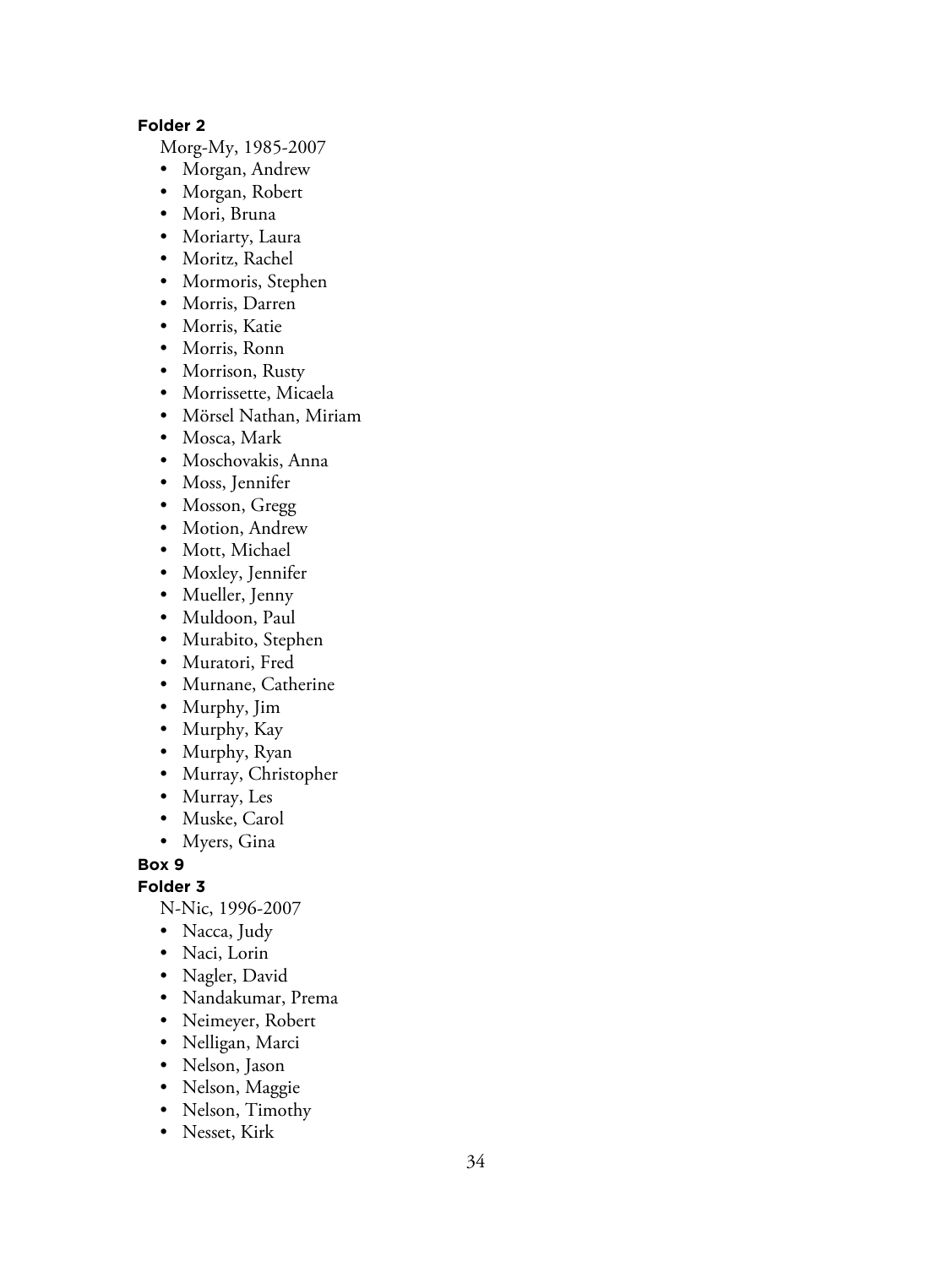- Nester, Daniel
- Newkirk, Kent
- Newman, Lance
- Newton, Keith
- Nezhukumatahil, Aimee
- Nichols, Travis

### **Folder 4**

Nie-Nu, 1995-2007

- Nied, Susanna
- Niewoehner, Virginia
- Nightingale, Andrew
- Nikolayev, Philip
- Njatin, Lela
- Norcliffe, James
- Norris, Gary
- Norton, Romana
- Noteboom, Michelle
- Nowrousian, Schirin
- Novak, Boris
- Nudelman, Edward
- Nurhussein, Nadia
- Nussbaum, Martha
- Nutter, Geoffrey

### **Box 9**

### **Folder 5**

- O, 1986-2007
- O'Brien, George
- O'Connor, Brendan
- Odell, Jere
- O'Donoghue, Bernard
- O'Driscoll, Dennis
- Offen, Ron
- O'Hara, Sean
- Olin, Jessica
- Olney, James
- Olstein, Lisa
- Omanson, Bradley
- O'Reilly, Caitriona
- Orff, Valerie
- Orlemanski, Julie
- Ormond, Timothy
- Orr, Gregory
- Osborn, Andrew
- Osman, Jena
- Ossip, Kathleen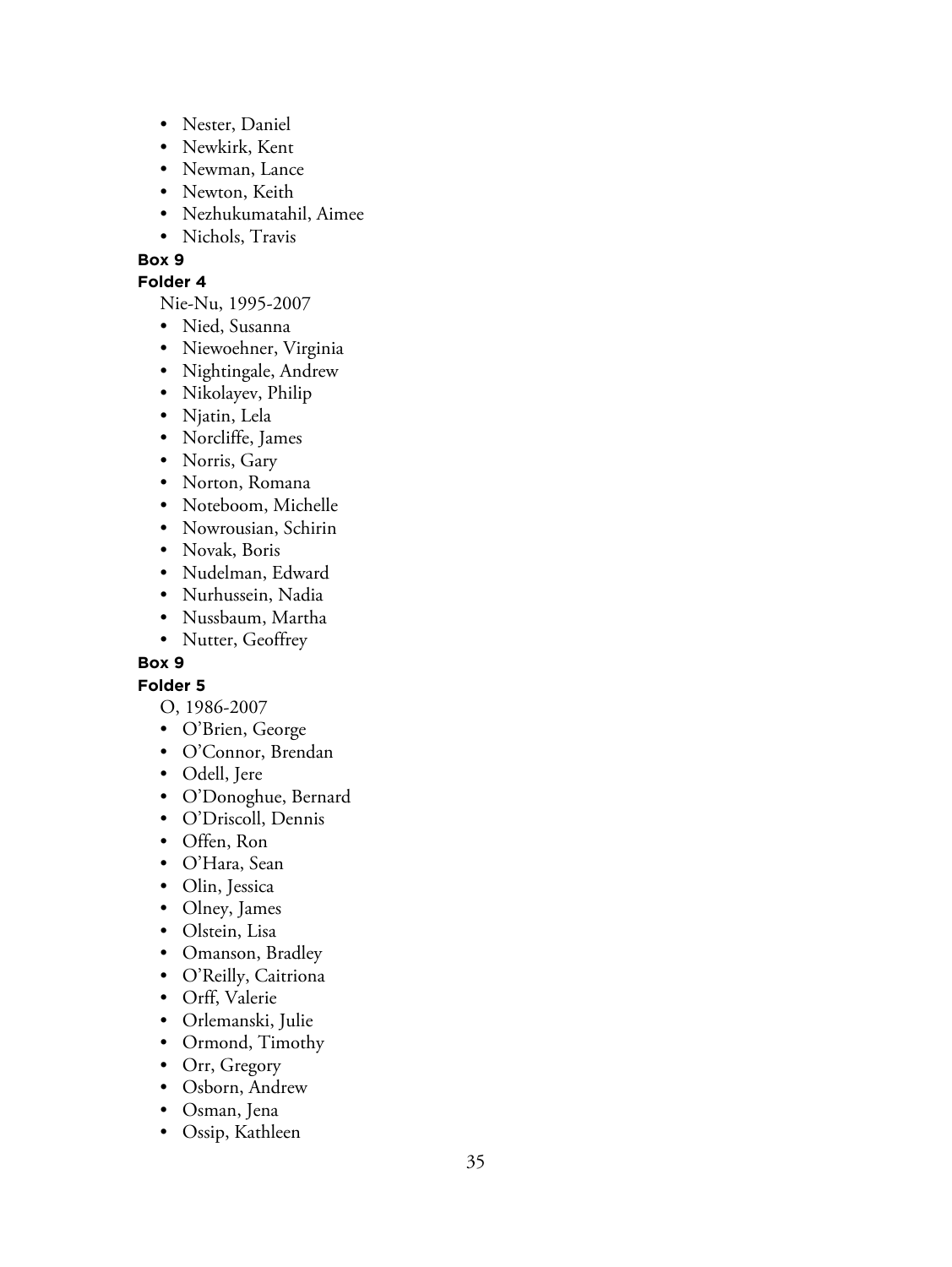### • O'Toole, Peter

### **Box 9**

### **Folder 6**

P-Pap, 1987-2007

- Padel, Ruth
- Padgett, Ron
- Paegle, Julia
- Pafunda, Danielle
- Paisky, Robert
- Palm, Lars
- Palmer, Michael
- Pandiri, Thalia
- Pankey, Eric
- Papa, Joseph
- Papadopoulos, Stephanos

### **Box 9**

**Folder 7**

Paquin, Ethan, 1996-2005

### **Box 9**

### **Folder 8**

Par-Pep, 1992-2007

- Parini, Jay
- Parker, Seth
- Parko, Kim
- Paterson, Don
- Paterson, James Cameron
- Patterson, Juliet
- Pau-Llosa, Ricardo
- Pavelich, David
- Pavlic, Ed
- Peacock, Molly
- Pearson, Ted
- Peary, Alexandria
- Pecqueur, Jean-Paul
- Pendergast, Dawn
- Penna, J.J.
- Peoples, Peg
- Peppermint, Heidi

### **Box 10**

### **Folder 1**

Per-Pin, 1985-2007

- Perchik, Simon
- Perelman, Bob
- Perloff, Marjorie
- Perriere, Donna
- Pesch, Josef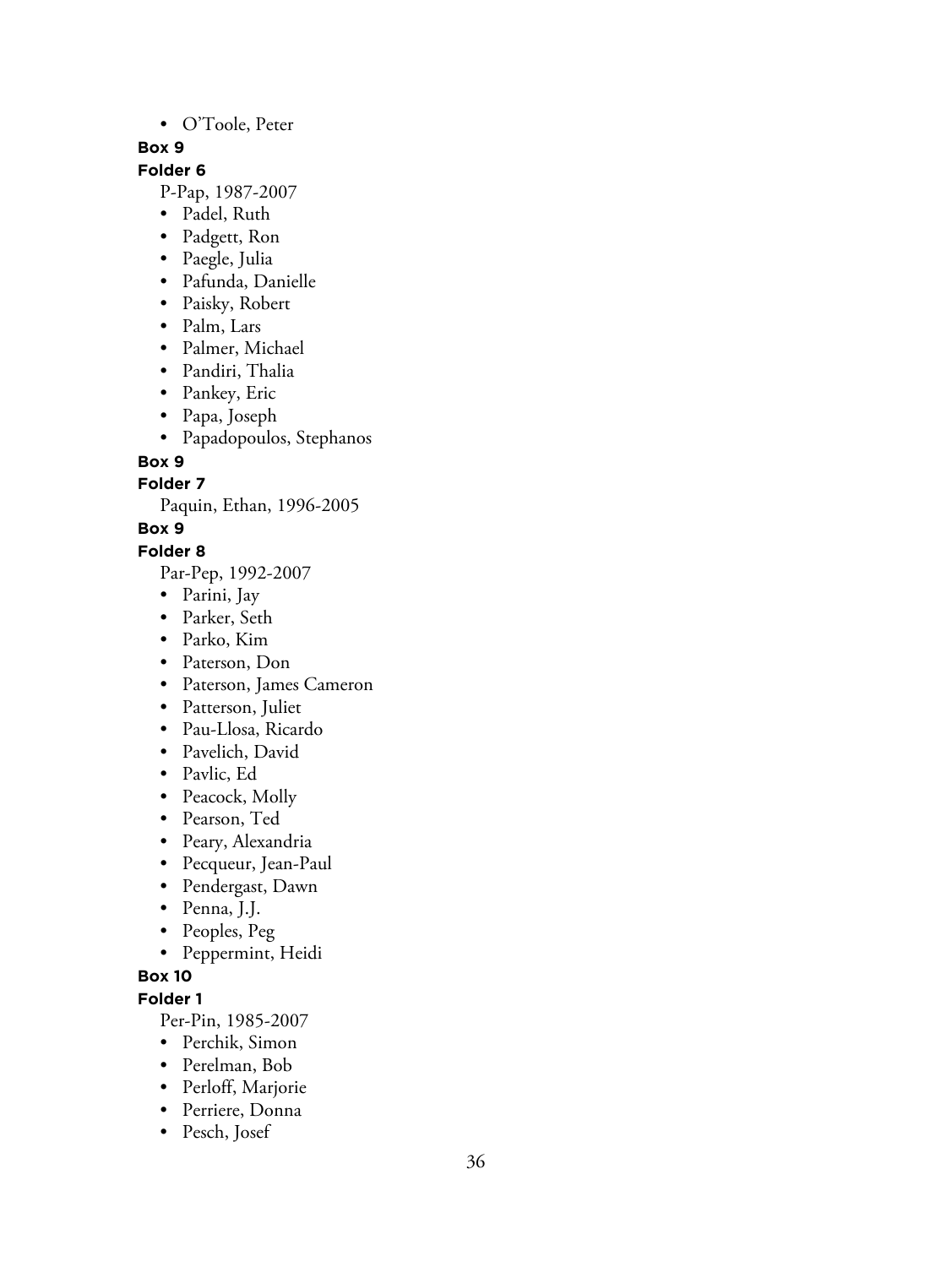- Peters, Cheri
- Peterson, Kathleen
- Pethybridge, Jeffrey
- Petlevski, Sibila
- Petrescu, Ioanna
- Petrosino, Kiki
- Pfeifer, Teresa
- Phillips, Carl
- Phillips, Lance
- Pierce, Scott
- Pilch, Jennifer
- Pinkerton, Daniel
- Pinsky, Robert

### **Folder 2**

Pio-Pu, 1985-2008

- Piombino, Nick
- Pitts, Kathy
- Plasek, Aaron
- Plumly, Stanley
- Polikoff, Daniel
- Polito, Robert
- Pollack, Frederick
- Pollard, Derek
- Pollock, James
- Ponce de Leon, Maria
- Ponka, Vince
- Pople, Ian
- Porter, Dorothy
- Porter, Esther
- Post, Chad
- Potokar, Jure
- Potter, Jane
- Potter, Steve
- Poucel, Jean-Jacques
- Powell, Elizabeth
- Powell, Jim
- Powell, John
- Preston, Dorine
- Prevallet, Kristin
- Prevost, Chad
- Price, Michael
- Pringle, Kathryn
- Pritts, Nathan
- Prufer, Kevin
- Prunty, Wyatt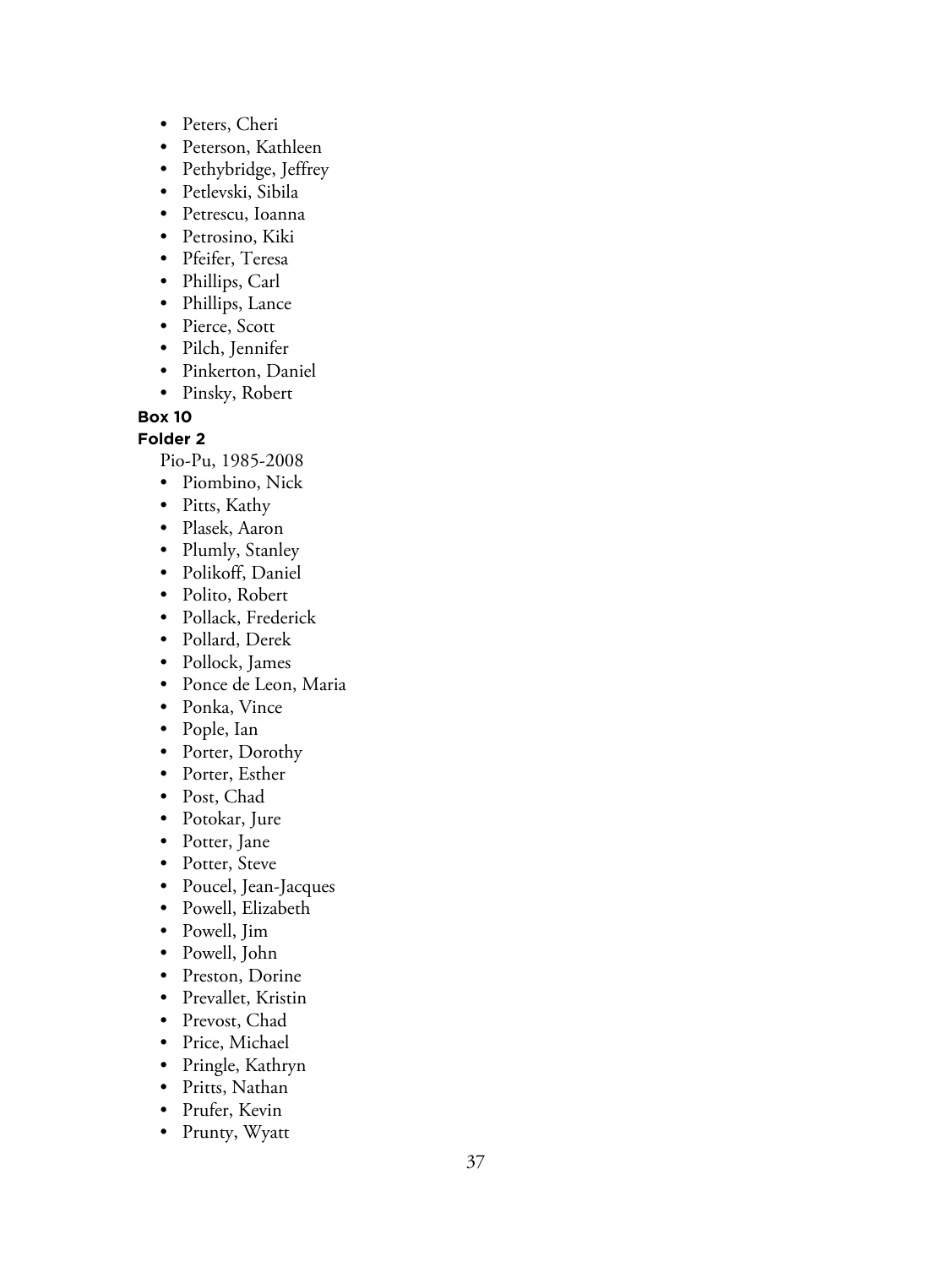- Pugh, Christina
- Pulkkinen, Kristin
- Pultz, Constance
- Purdy, Gilbert
- Pursley, John
- Pustateri, Chris

#### **Folder 3**

Q, 1987-2006

- Qualls, Suzanne
- Queeney, Courtney
- Quinn, Alice
- Quinn, Carol
- Quinn, Justin

**Box 10**

### **Folder 4**

Ra, 1985-2007

- Rabinowitz, Anna
- Radcliff, Lisa
- Rafdal, Kristin
- Rahmark, Sabrina
- Rail, Evan
- Raine, Craig
- Ramazani, Fabian
- Ramke, Bin
- Ramos, Peter
- Rampp, Charles
- Ramsay, Steve
- Ramsdell, Heather
- Ramspeck, Doug
- Rand, Jordan
- Rankine, Claudia
- Raos, Andrea
- Rasmovicz, Bill
- Rasula, Jed
- Rathkamp, Josh
- Raven, Francis

### **Box 10**

### **Folder 5**

Re-Ri, 1989-2007

- Rebele, Tara
- Reddy, Srikanth (Chicu)
- Redgrove, Peter
- Reeves, Sonya
- Reid, Alastair
- Reid, Christopher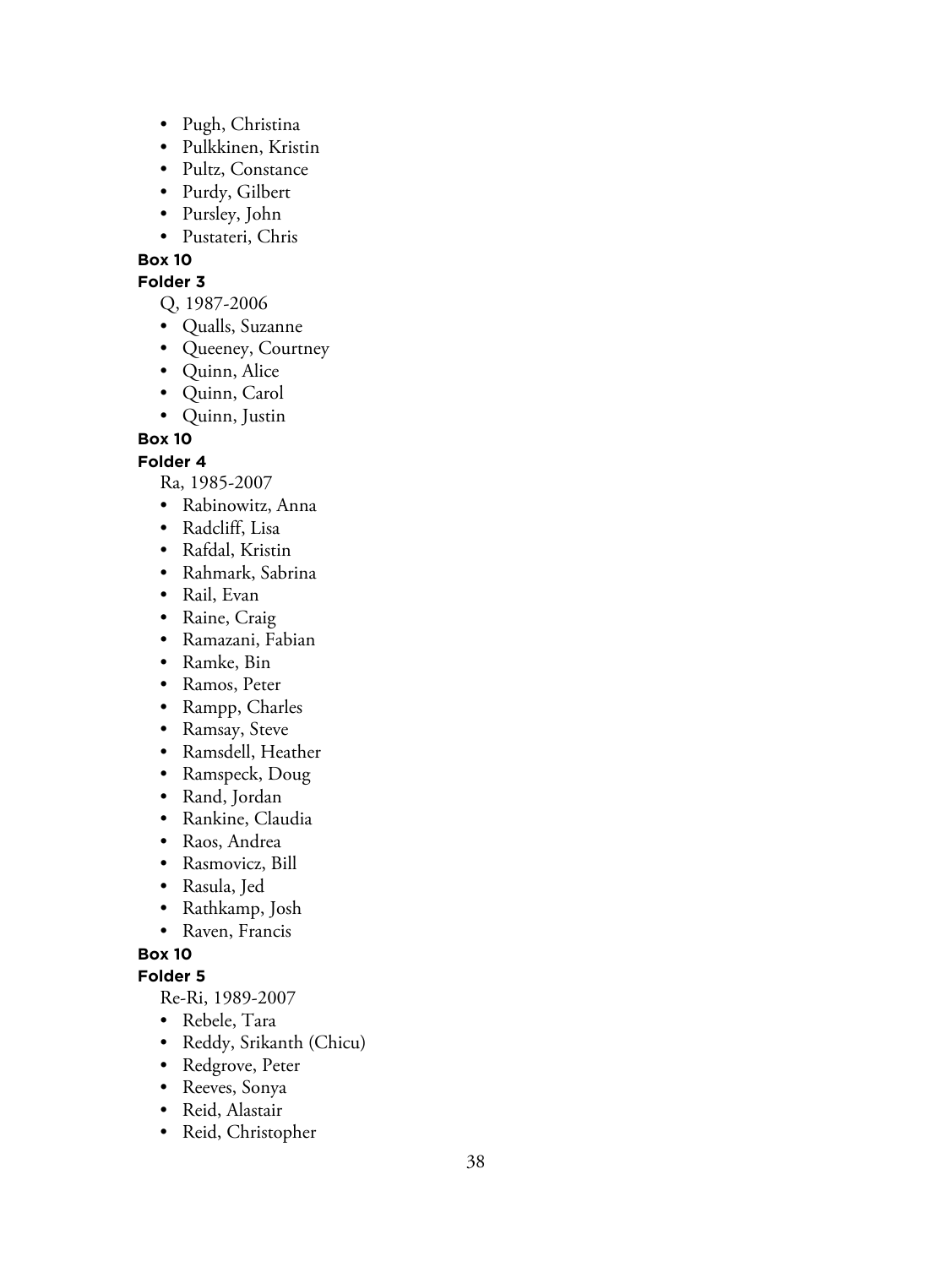- Reidel, James
- Reilly, Evelyn
- Reimer, Karen
- Reis, Donna
- Remein, Daniel
- Revell, Donald
- Reyes, Barbara Jane
- Reynolds, Charles
- Reynolds, Rebecca
- Rhee, Michelle Young-Mee
- Rich, Jordana
- Rich, Peter
- Rich, Rita
- Richards, Barbara
- Richardson, Rachel
- Richman, Robert
- Richmond, Andrew
- Ricks, Christopher
- Riesterer, Kory
- Rigby, Karen
- Riggs, Sarah
- Rivard, David

### **Folder 6**

Rob-Roh, 1998-2005

- Robbins, Michael
- Roberson, Ed
- Roberts, Andrew Michael
- Roberts, Garrett
- Roberts, M. Edwin
- Roberts, Michael
- Roberts, Tim
- Robertson, Lisa
- Robinette, Robert
- Robins, Michael
- Robinson, Anthony
- Robinson, Elizabeth
- Robinson, Monica McFawn
- Rodefer, Stephen
- Roderick, Brian
- Rodger, William
- Rodriguez, David Jr.
- Rogers, Michelle
- Rohrer, Matthew

**Box 10**

**Folder 7**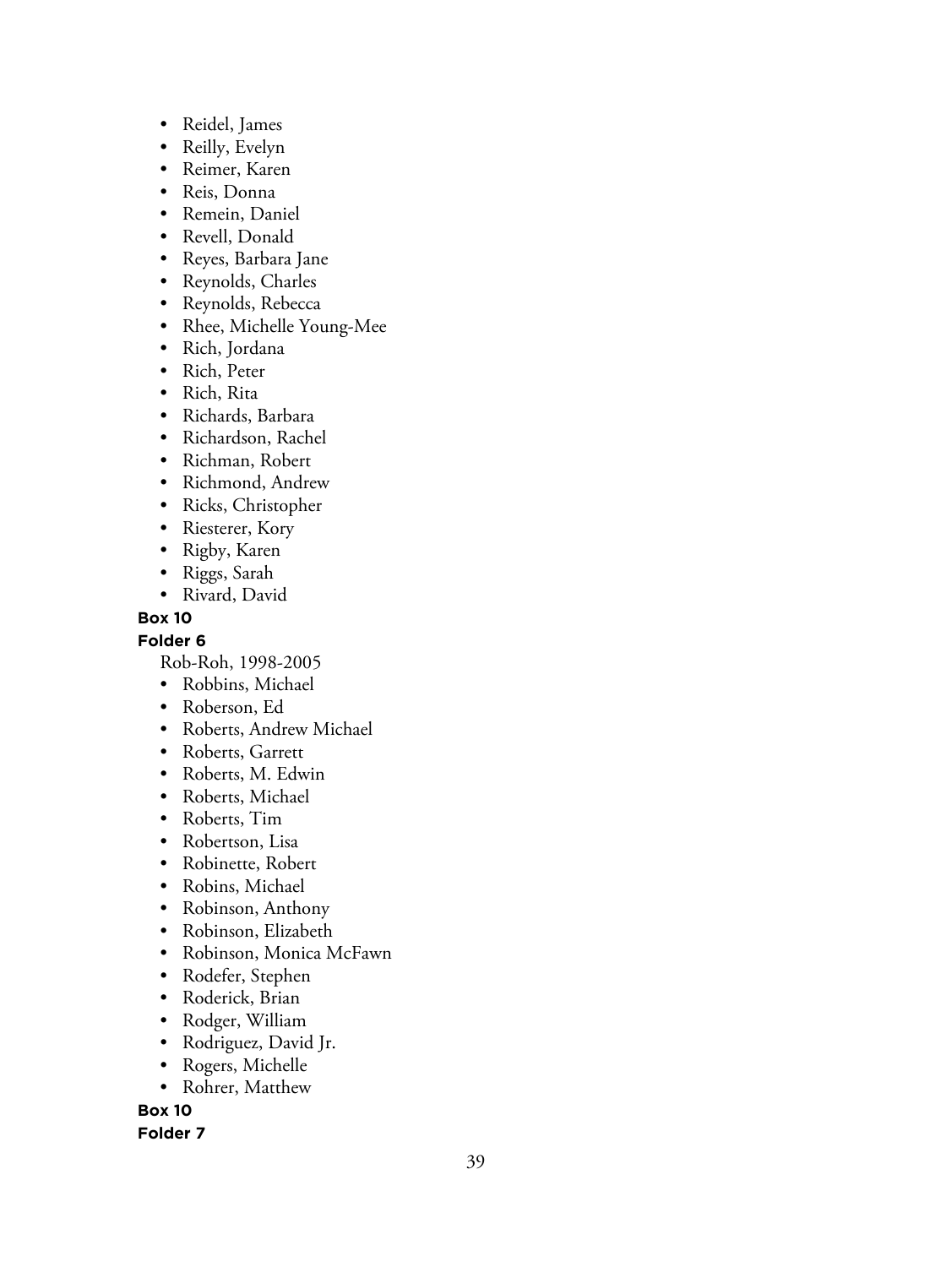#### Roo-Ry, 1985-2006

- Root, William
- Rose, Peter
- Rose, Rachel
- Rosemurgy, Catie
- Rosenb(?), Susan
- Rosenberg, Dan
- Rosenthal, Mira
- Rosser, J. Allyn
- Roth, Matthew
- Rotstein, Jason
- Roundy, Richard
- Rowe, Ronald
- Rudman, Mark
- Rumsey, Tessa
- Ruppersburg, Hugh
- Ryan, Gig
- Ryan, Tracy

### **Box 10**

### **Folder 8**

Sa, 1997-2005

- Saalfeld, Daniel
- Sadre-Orafal, Jenny
- Sage, Andrew
- Saint, Harry
- Saje, Natasha
- Salamun, Tomaz
- Salane, Jeffrey
- Salerno, Christopher
- Salter, Mary Jo
- Samyn, Mary Ann
- Sanchez, Jorge
- Sandage, Chivas
- Sanders, Tony
- Sansom, Ian
- Sant, Andrew
- Santos, Ron
- Sapinkopf, Lisa
- Satterfield, Jane
- Savich, Zach
- Savitz, Michael
- Sawyer, Ryan

### **Box 11**

### **Folder 1**

- Sca-Schoenb, 1977-2006
- Scanlon, Christine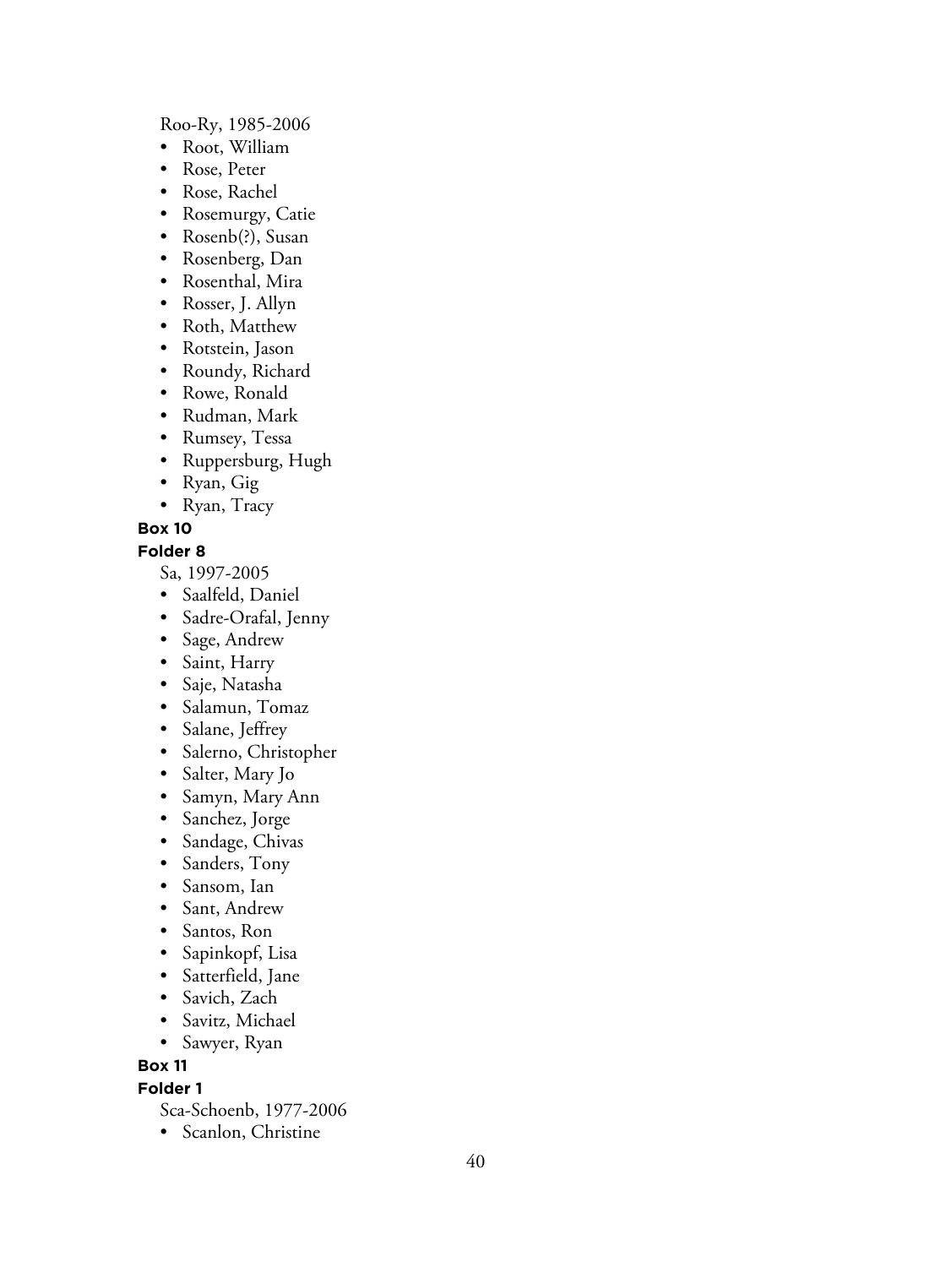- Schaefer, Standard
- Schapira, Kate
- Schauffler, Zanni
- Scheele, Christof
- Scheele, Roy
- Scheiwe, Richard
- Schiavo, Michael
- Schickling, Jared
- Schiff, Robyn
- Schilpp, Margot
- Schlegel, Rob
- Schmeer, Matthew
- Schmidt, Michael
- Schneider, Ronald
- Schoenberger, Nancy

### **Folder 2**

Schoenf-Sco, 1993-2006

- Schoenfeld, Becky
- Schofield, Don
- Schreyer, Alice
- Schroeder, Amy
- Schroeder, Steven
- Schuchard, Ronald
- Schuldt, Morgan
- Schultz, Susan
- Schuman, Dave
- Schutz, Lacy
- Schwartz, Leonard
- Schwartz, Louis
- Schwartz, Naomi
- Schwartzman, Adam
- Scott, Herbert
- Scott, Jeanie

**Box 11**

### **Folder 3**

Se-Shind, 1997-2008

- Seay, Allison
- Sebald, W.G.
- Seeger, Roy
- Selby, Don
- Selby, Spencer
- Seligman, Howie
- Sellers, Danielle
- Senfert, Christopher
- Sewell, David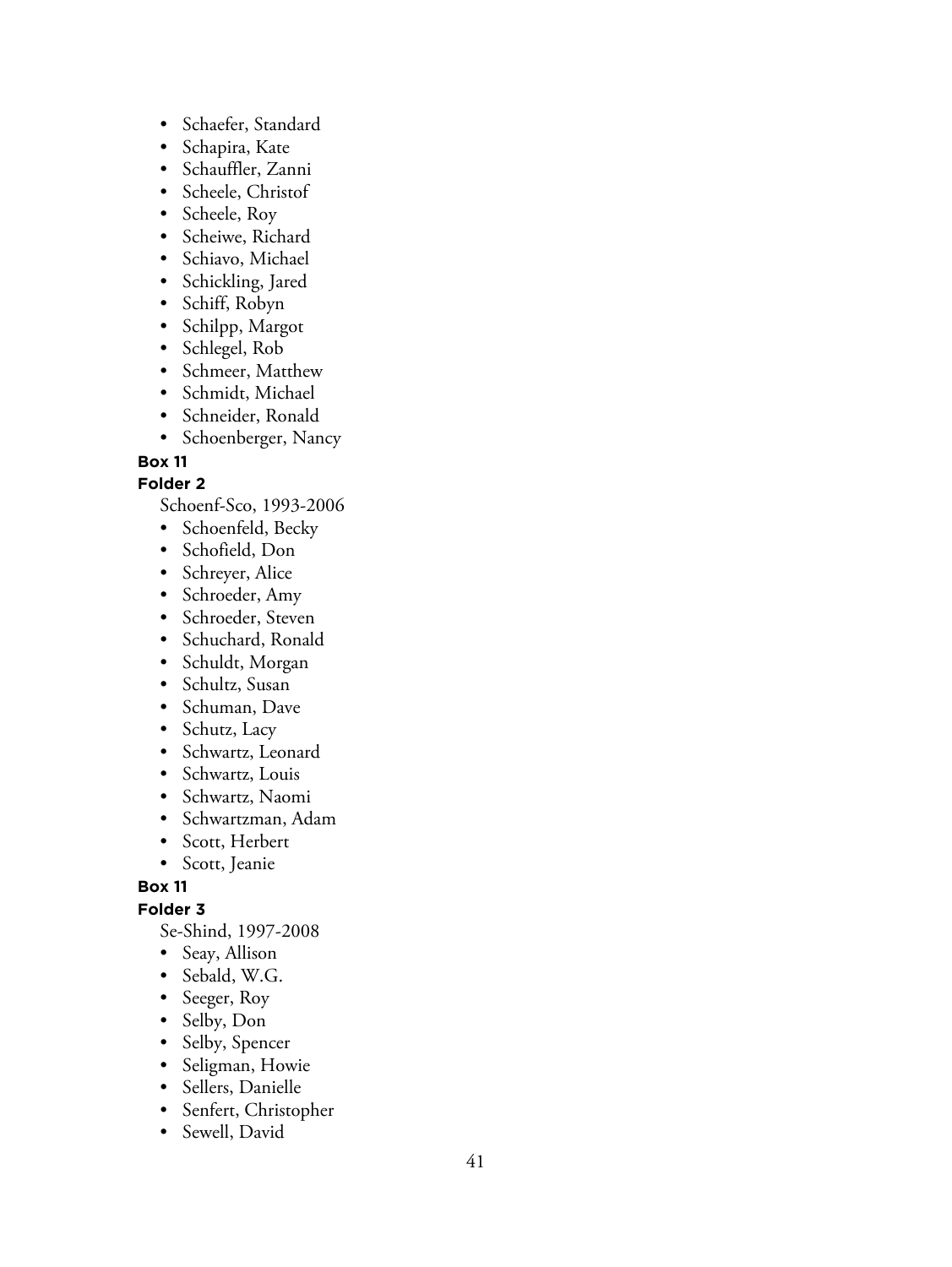- Shah, Pankaj
- Shapcott. Jo
- Sharma, Prageeta
- Shaw, Kent
- Shea, Daniel
- Shea, James
- Shearn, Amy
- Sheck, Laurie
- Shepherd, Reginald
- Sherborne, Craig
- Sherman, Ann
- Shimoda, Brandon
- Shindell, Matthew

**Folder 4**

Shine, Lori, 2002-2007

### **Box 11**

### **Folder 5**

Ship-Shu, 1985-2006

- Shipley, Vivian
- Shippy, Peter
- Shivani, Anis
- Shoaf, Diann
- Shobert, Adam
- Shoptaw, John
- Short, Spencer
- Shuttle, Penelope

### **Box 11**

### **Folder 6**

Si-Sik, 1985-2005

- Siegel, Robert
- Sigalas, Mary
- Signorelli-Pappas, Rita
- Sikelianos, Eleni

### **Box 11**

### **Folder 7**

Sil-Sl, 1986-2006

- Silano, Martha
- Silem Mohammad, Kasey
- Silliman, Ron
- Silver, Kristen
- Simeon, Berry
- Simic, Charles
- Simon, Aaron
- Simon, Maurya
- Simonds, Sandra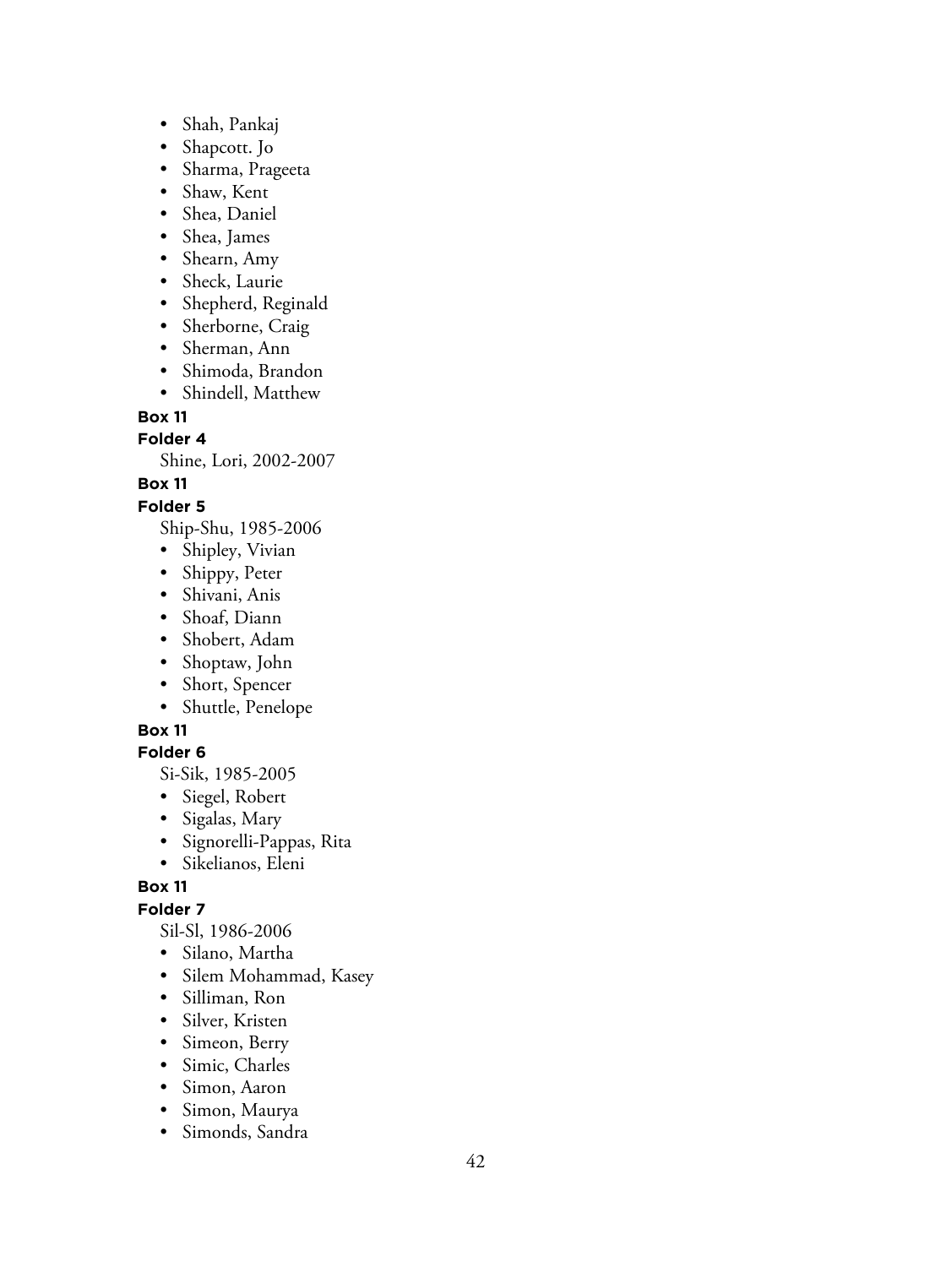- Simons, Lacy
- Simonson, J'Lyn
- Simpson, Louis
- Sims, Laura
- Sirhal, Dan
- Sittler, Lee
- Skinner, C.J.
- Skloot, Floyd
- Slaymaker, Bob
- Slease, Marcus

### **Folder 8**

Smith, B-D, 1988-2004

- Smith, Bruce
- Smith, Carmen
- Smith, Dale
- Smith, Dave

### **Box 12**

### **Folder 1**

Smith, E-T, 1985-2006

- Smith, Ernest
- Smith, Joshua
- Smith, Justin
- Smith, Lytton
- Smith, Marcus
- Smith, Matthew
- Smith, Matthew Alan
- Smith, Michael
- Smith, Rebecca
- Smith, Rod
- Smith, Ron
- Smith, S.
- Smith, Todd

**Box 12**

**Folder 2**

Sn-So, 1997-2005

- Snediker, Michael
- Snodgrass, Ann
- Snodgrass, Kathleen
- Snodgrass, W.D.
- Snow, Carol
- Snyder, Gary
- Snyder, Laurel
- Snyder, Lauren
- Sobin, Gustaf
- Sofaer, Daniel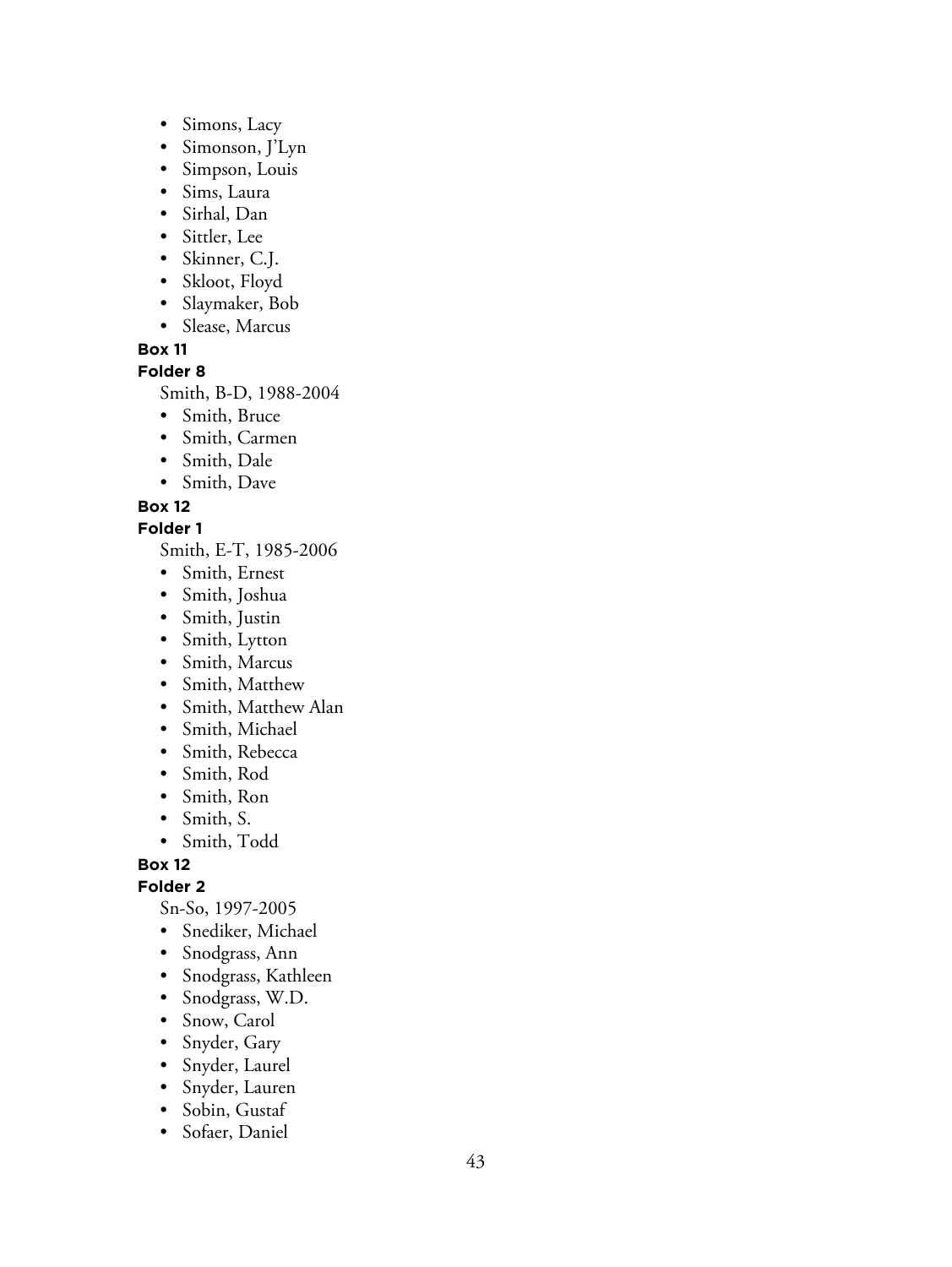- Sol, Adam
- Solfrian, Joanna
- Solomon, Laura
- Solomon, Onna
- Sommer, Piotr
- Sommerville, Jane
- Sorkin, Adam

### **Folder 3**

Sp-Ste, 1986-2007

- Spahr, Juliana
- Speaker, Mary
- Spires, Elizabeth
- Sprague, Jane
- Spring, Declan
- Srivastava, Satyendra
- Stallworthy, Jon
- Stambler, Douglas
- Stamey, Vince
- Stanford, Donald
- Stanic, Barbara
- Stanley, Rose Ann
- Stanton, Maura
- Staples (Peppermint), Heidi
- Staples, John
- Starr, Leslie
- Starzinger, Page Hill
- Stebelton, Chuck
- Steele, Peter
- Steensen, Sasha
- Stefans, Brian
- Steger, Ales
- Steinberg, Hugh
- Steinhoff, Eirik
- Stelzer, Skaidrite
- Stephens, Nathalie
- Sterud, Sommer
- Stevick, Mark
- Stewart, Lane
- Stewart, Susan

### **Box 12**

### **Folder 4**

Sti-Sw, 1995-2006

- Stiles, John
- Stock, Norman
- Stoloff, Carolyn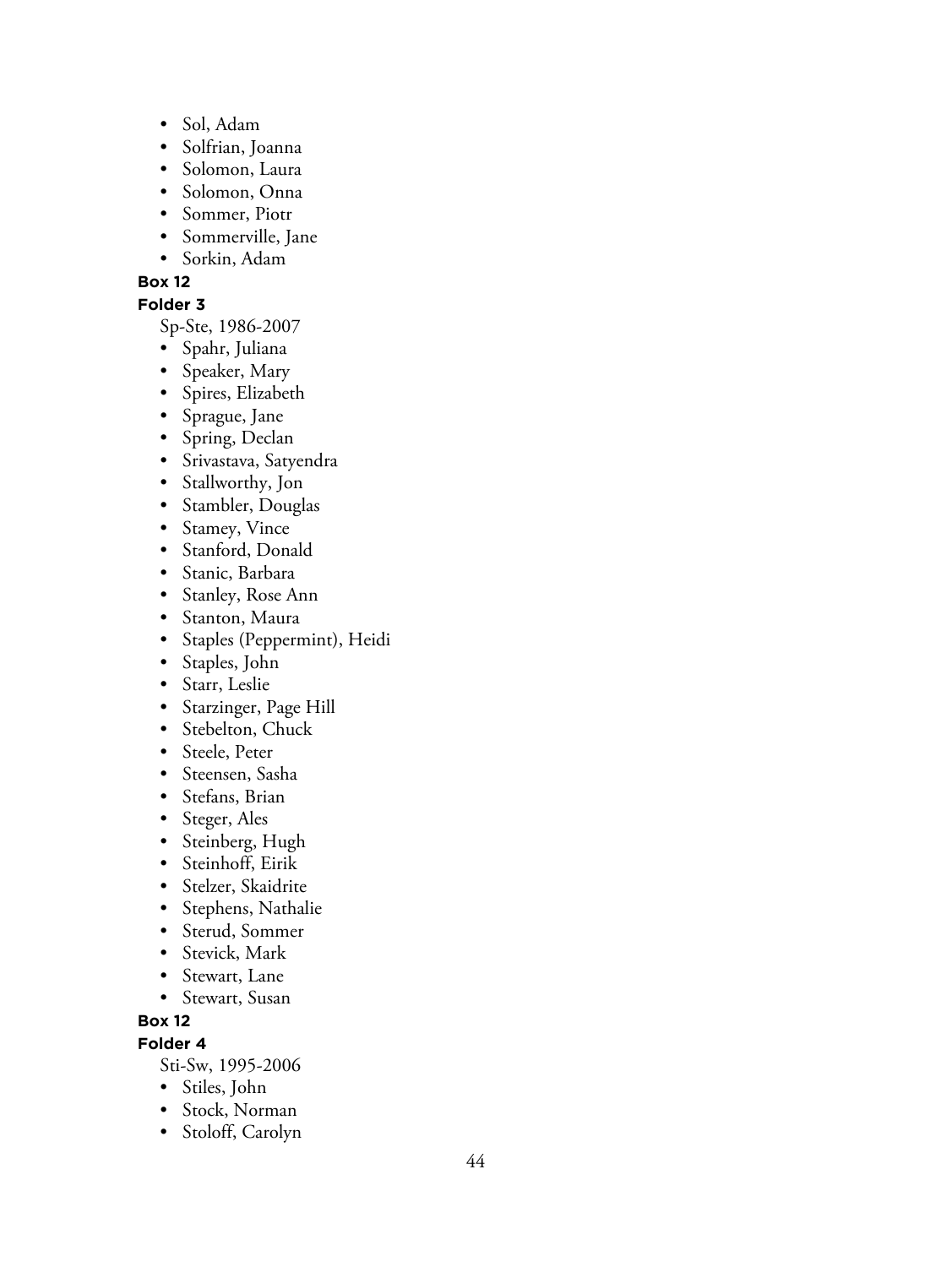- Stomel, Robert
- Stone, Alison
- Stonecipher, Donna
- Story, Julia
- Stowell-Travis, Phyllis
- Straka, Vanda
- Strang, Brian
- Strauss, Adam
- Strong, Christina
- Struloeff, John
- Stuart-Smith, Stephen
- Stucky, Janaka
- Stumpf, Jason
- Sturgeon, Shawn
- Suermondt, Tim
- Sulej, Peter
- Sumegi, Veronica
- Sumrall, Daniel
- Summer, Laurie
- Sundahl, Daniel
- Sutherland, Keston
- Sutter, Paul
- Sutton-Ramspeck, Doug
- Svaliana, Mathias
- Swann, Brian
- Sweeney, Chad
- Sweeney, Matthew
- Swensen, Cole
- Swierenga, Marianne
- Swift, Todd

### **Folder 5**

- T-Tom, 1987-2007
- Tabios, Eileen
- Tall, Deborah
- Tanerai, Javant
- Taransky, Michelle
- Taufer, Veno
- Taylor, Catherine
- Taylor, Emily
- Taylor, Sam
- Teare, Brian
- Tedesco, Cynthia
- Teicher, Craig
- Thackrey, Susan
- Theune, Michael James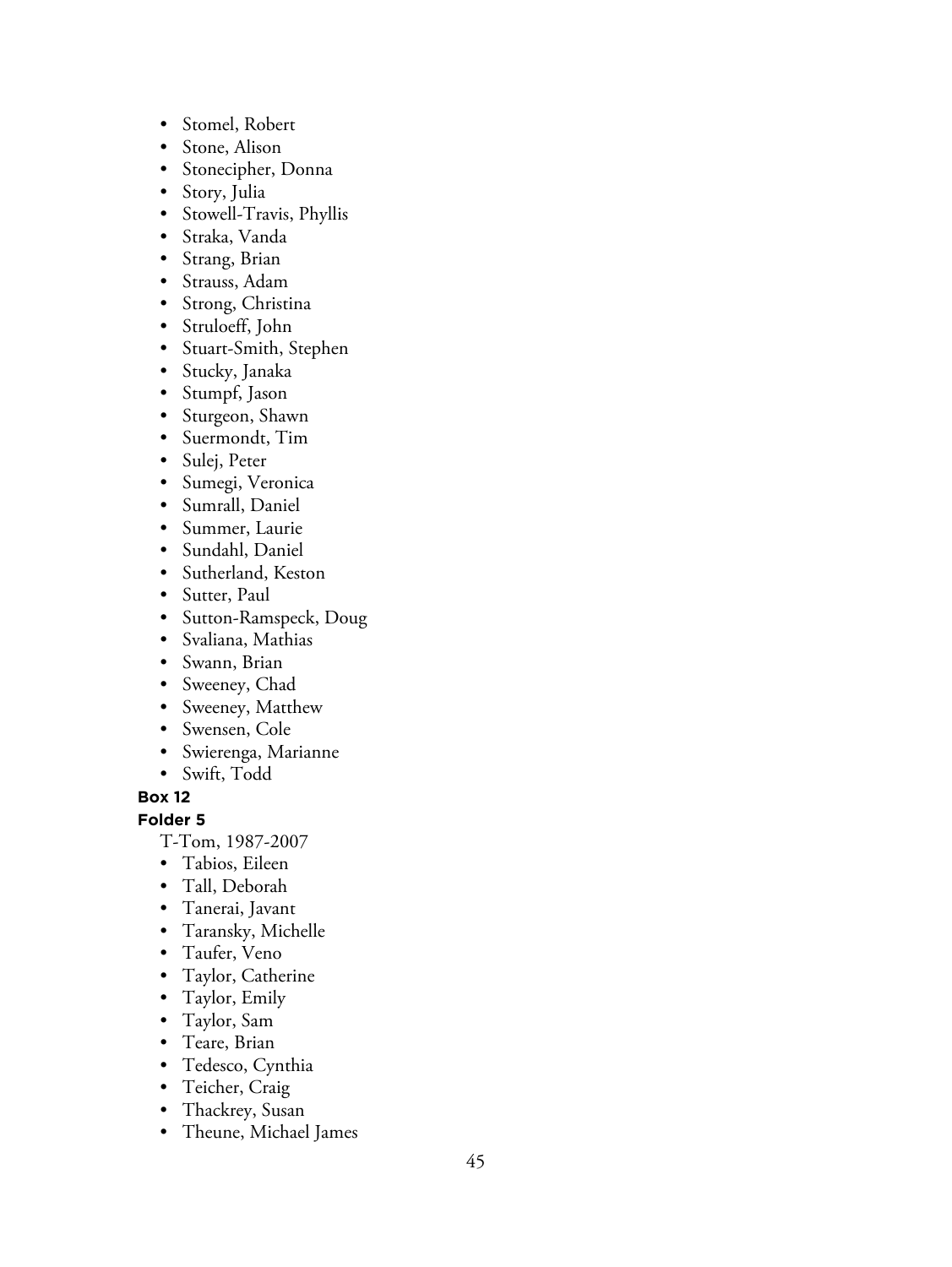- Thirkfield, Jonathan
- Thomas, Heather
- Thomas, Jamie
- Thomas, Susan
- Thomas, Tracy
- Thompson, Christina
- Thompson, Jon
- Thompson, Kyle
- Thompson, Phillip
- Thompson, Tom
- Thomson, Henry
- Thorburn, Matthew
- Tibbetts, Frederick
- Tiger, Madeline
- Tillona, Carl
- Todd, Cody
- Todd, John
- Tolf, Gale
- Tolhurst, Hugh
- Tomash, Barbara

### **Folder 6**

Ton-Ty, 1997-2007

- Tonelli, Chris
- Toohill, Heather
- Topalian, Suzanne
- Tost, Tony
- Tranter, John
- Tremaine, Louis
- Trivedi, Amish
- Tromp, Ian
- Tuck, Zack
- Tucker, Seth
- Tuffield, Aviva
- Turnmire, Margie
- Tweedy, Colin
- Twemlow, Nicholas
- Tynes, Jennifer

### **Box 12**

### **Folder 7**

- U, 1996-2005
- Umans, Kate
- Unwin, Vanessa
- Upton, Lee
- Urbanski, Debbie

**Box 13**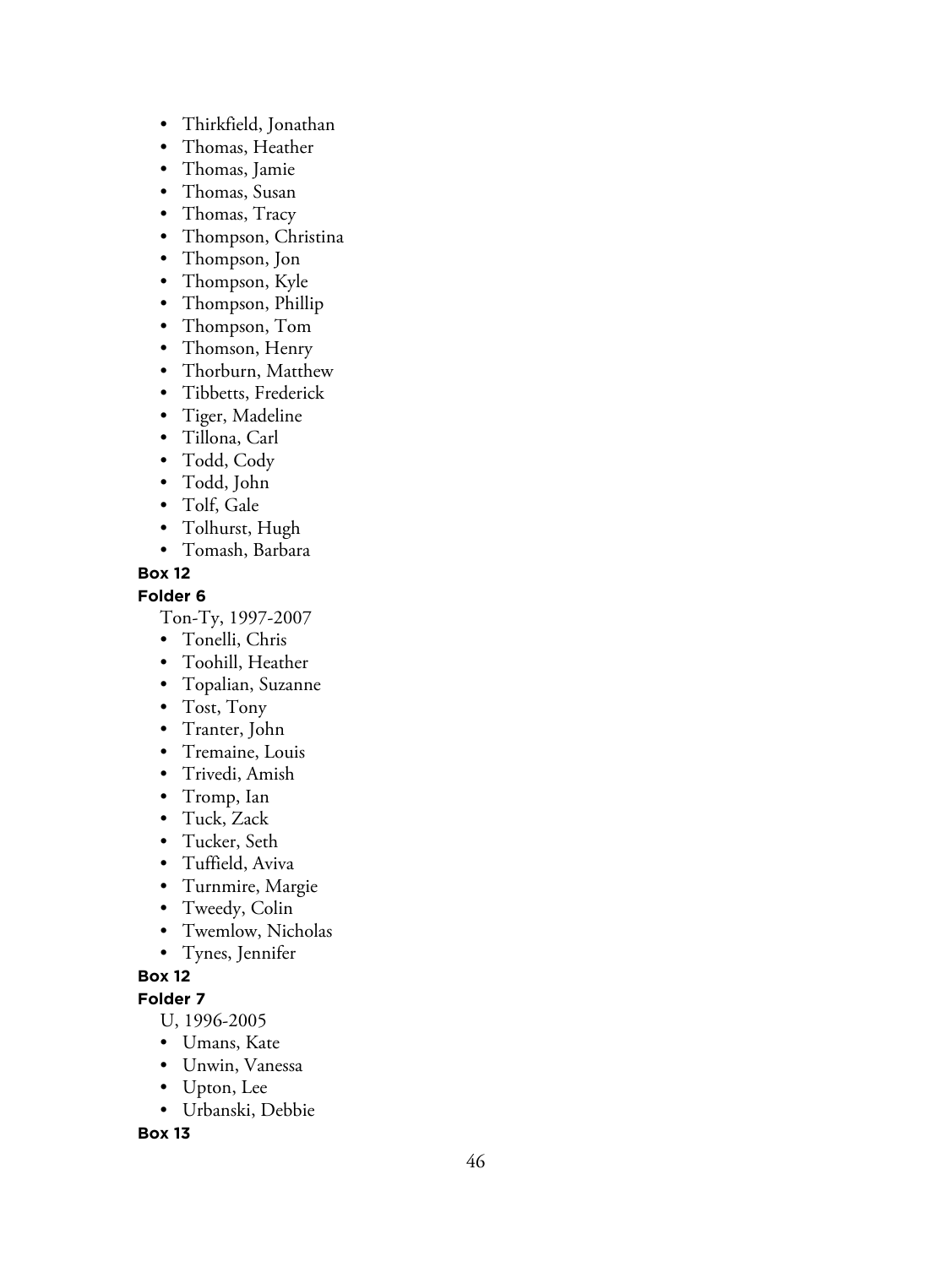### **Folder 1**

- V, 1987-2007
- Valles, Alissa
- VanDoorn, Ashley
- Van Ness, Gordon
- Vap, Sarah
- Varrone, Kevin
- Vazlrani, Reetika
- Veith, Danielle
- Vendler, Helen
- Vennedy, Said
- Villaneuva, Tino
- Vincz, Jason
- Vines, Adam
- Viridian, Paul
- Vitiello, Christopher
- Vogelsang, Arthur
- Volkman, Karen
- Volkmeier, Rick

### **Box 13**

**Folder 2**

W-Walla, 1996-2007

- Wade, Sidney
- Wagner, Cathy
- Wagner, James
- Wagner, Jasmine Dreame
- Wahl, Dan
- Wakamatsu, Kayoko
- Wald, Diane
- Waldner, Liz
- Waldnor, Peter
- Waldrep, G.C.
- Waldrop, Keith
- Waldrop, Rosmarie
- Walker, Jane
- Walker, Nicole
- Wallace, Gavin
- Wallace, Mark
- Wallace, Toby
- Wallace-Crabbe, Christopher

### **Box 13**

**Folder 3**

Walle-We, 1993-2007

- Wallenstein, Barry
- Walsh, William
- Waltz, William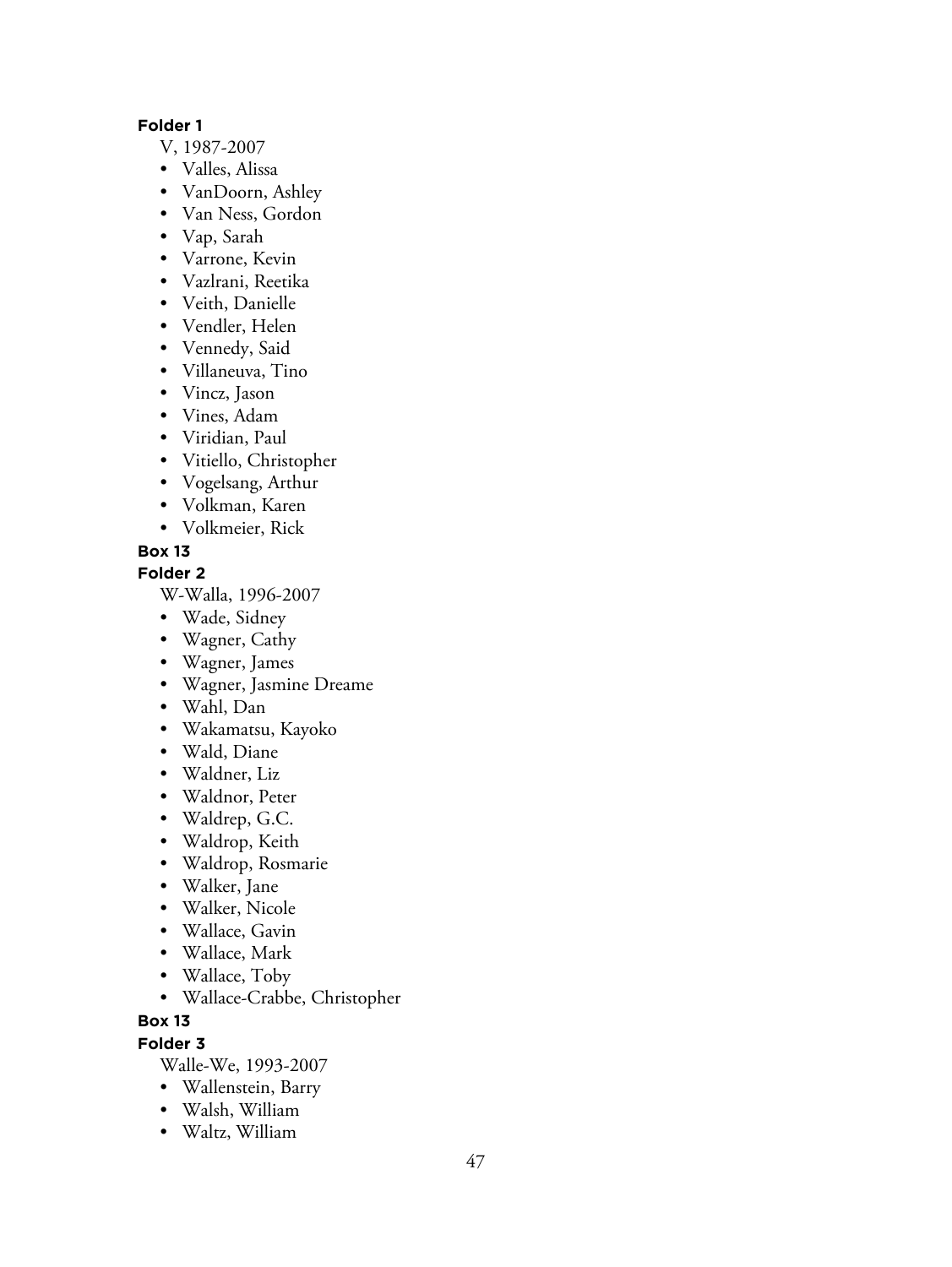- Wanen, Rosanna
- Ward, Fritz
- Ward, Tony
- Ward, William
- Wardrop, Daneen
- Warren, Robert Penn
- Wasley, Aidan
- Watson, Emily
- Watson, Maurice
- Watson, Stephen
- Webb, Charles
- Webster, Derek
- Webster, Kerri
- Weddle, Jeff
- Wehle, Ellen
- Weiner, Joshua
- Weinstein, Carole
- Weisburd, Stefi
- Wellnitz, Clare
- Wenderoth, Joe
- West, Simon
- Weston, Lorraine

#### **Folder 4**

Wh, 1997-2007

- Whalen, John
- Wheatley, David
- Whedon, Tony
- White, Derek
- White, Jared
- White, Mark
- White, Mike
- White, Naomi
- White, Philip
- Whitehead, Gary
- Whitmarsh, Jason

#### **Box 13**

#### **Folder 5**

Wic-Will, 1989-2004

- Wicks, Les
- Widner, Nikki
- Wiegers, Michael
- Wiener, Chet
- Wier, Dara
- Wilbur, Richard
- Wilde-Menozzi, Willis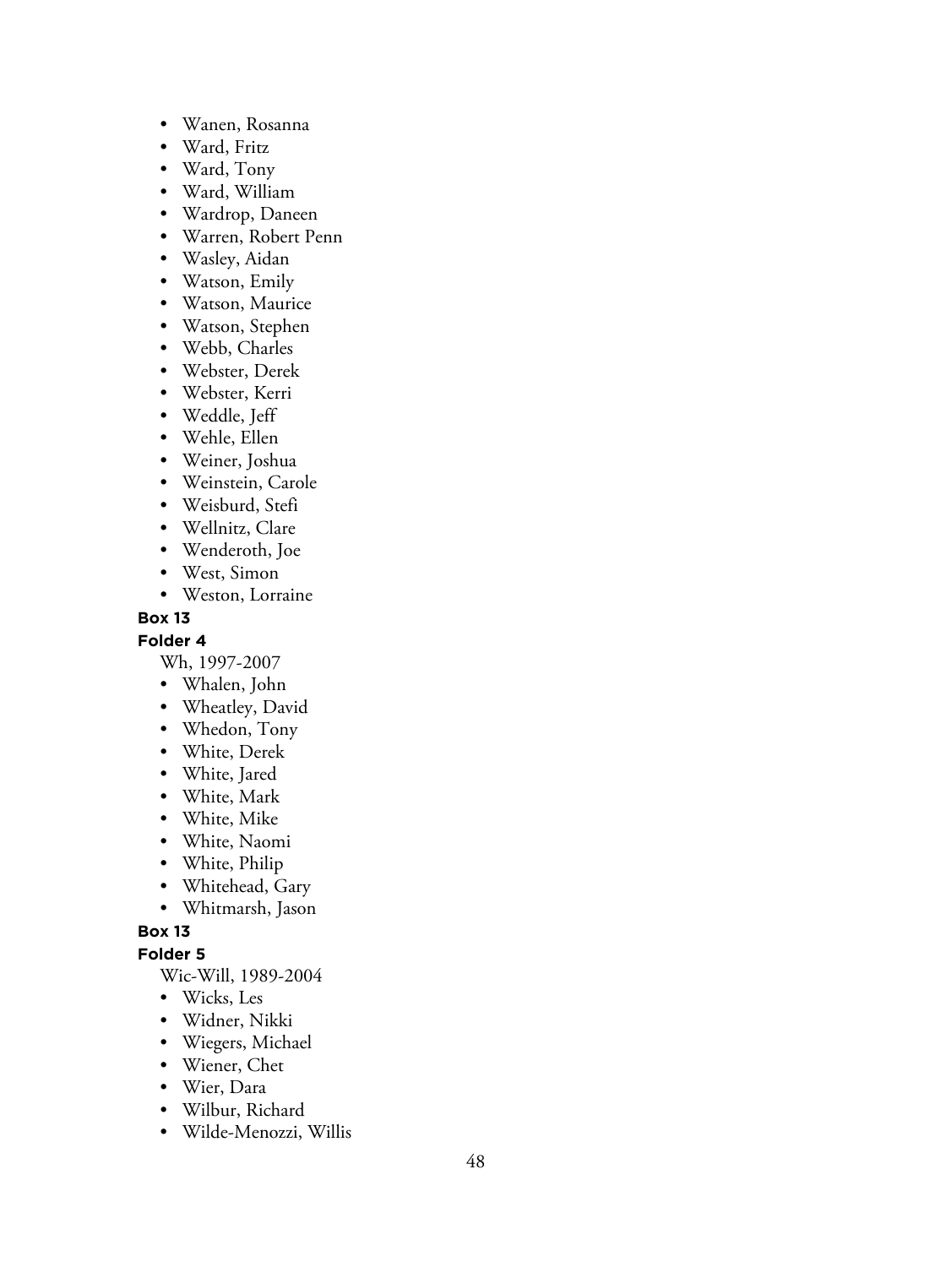- Wilkinson, John
- Wilkinson, Josuha
- Wilks, Lucy
- Willeford, Ann
- Williams, Diane
- Williams, Ian
- Williams, Kenneth
- Williams, Phil
- Willis, Christina
- Willis, Elizabeth
- Willkinson, Poppy

**Folder 6**

Wils-Wo, 1991-2005

- Wilson, Emily
- Wilson, Fiona
- Wilson, James
- Wilson, Rob
- Wilson, Ryan
- Winch, Terence
- Winter, Jonah
- Winter, Kathleen
- Winter, Max
- Wisniewski, Mark
- Wojahn, David
- Wolff, Rebecca
- Wong, Suzi
- Wood, Joseph
- Wootten, Devon

### **Box 13**

**Folder 7**

Wr-Wy

- Wright, Anne
- Wright, Carolyne
- Wright, Charles
- Wright, Harriet
- Wright, Katherine
- Wright, Paul
- Wuest, Charles
- Wysong, Brennen

### **Box 13**

### **Folder 8**

Y-Z, 1996-2006

- Yakich, Mark
- Yarbrough, John
- Yarbrough, Wynn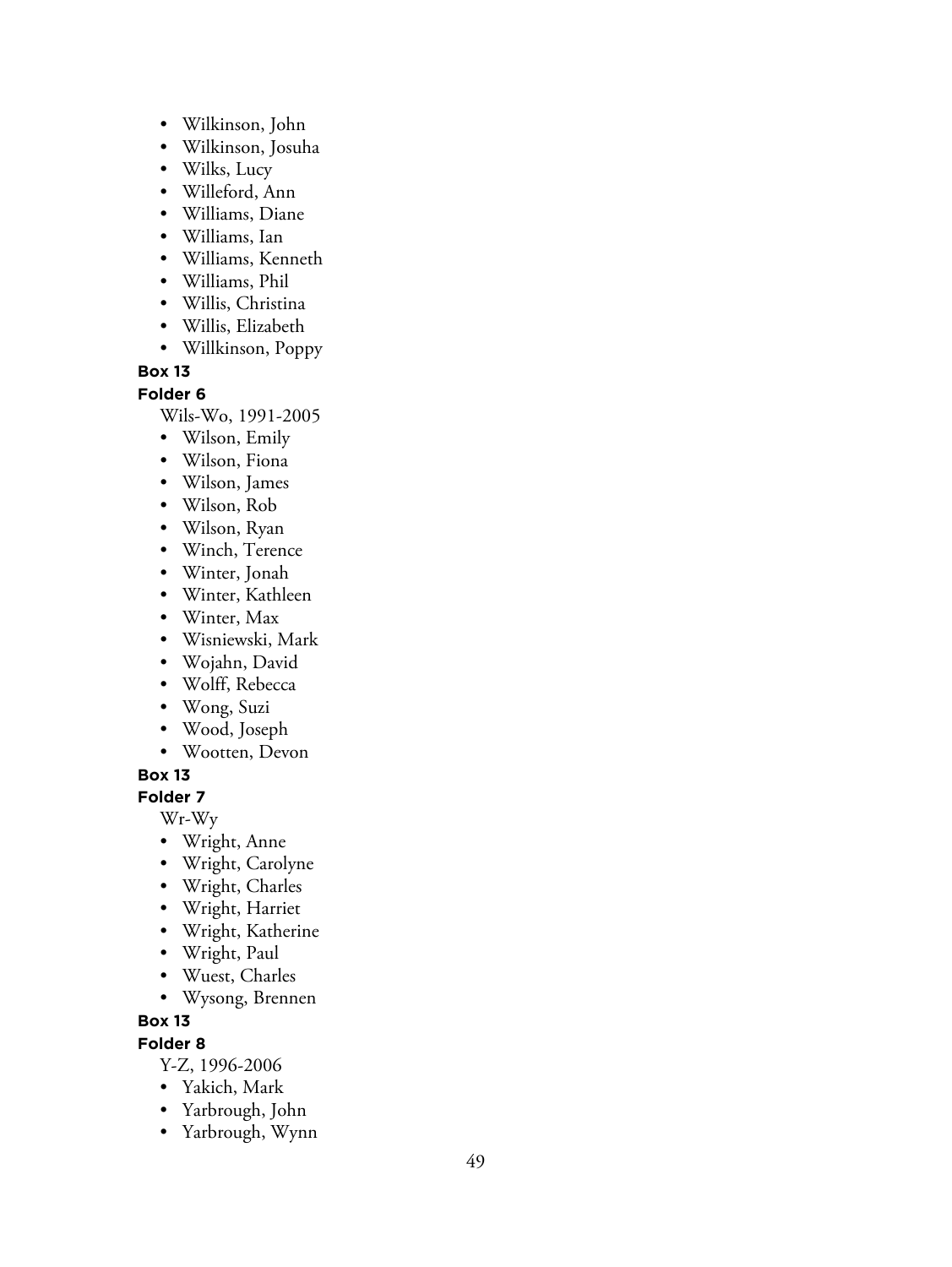- Yau, John
- Yezzi, David
- Yorty, Thomas
- Young, Andy
- Young, David
- Young, Dean
- Young, Elizabeth
- Young, Gary
- Young, Kevin
- Yurkovsky, Alexandra
- Zaiss, David
- Zanelli, Alessio

#### **Folder 1**

Zapruder, Matthew, 1998-2005

### **Box 14**

### **Folder 2**

Zapruder, Matthew, 1998-2005

### **Box 14**

### **Folder 3**

Zapruder, Matthew, 1998-2005

### **Box 14**

**Folder 4**

Zapruder, Matthew, 1998-2005

### **Box 14**

### **Folder 5**

- Zar-Zy, 1996-2006
- Zaretsky, Natalia
- Zawacki, Benjamin
- Zhang, Jenny
- Zherlsch, Leonard
- Zhicheng-Mingde, Desmond
- Ziegler, Anna
- Ziman, Larry
- Zucker, Rachel
- Zultanski, Steven
- Zupan, Uros
- Zura, Gregory
- Zuzga, Jason
- Zwart, Jane
- Zwartjes, Arianne
- Zweizig Suzanne
- Zydek, Frederick

**Box 14**

#### **Folder 6**

Unidentified, 1995-2006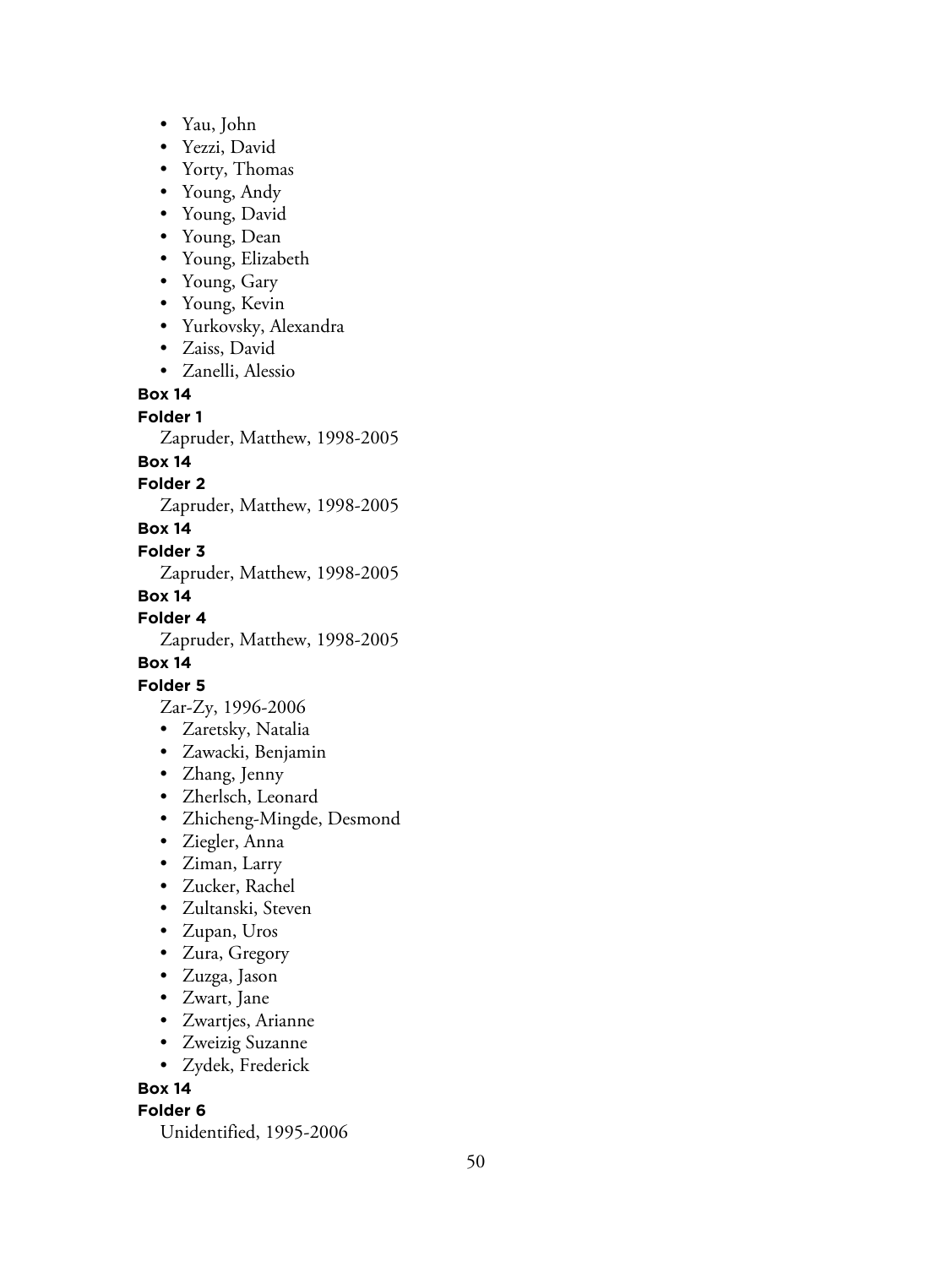### **Subseries 2: Editorial Box 15 Folder 1** Editorial, 1984-1985 **Box 15 Folder 2** Editorial, 1986-1987 **Box 15 Folder 3** Editorial, 1988 **Box 15 Folder 4** Editorial, 1989 **Box 15 Folder 5** Editorial, 1990 **Box 15 Folder 6** Editorial, 1991 **Box 15 Folder 7** Editorial, 1992 **Box 15 Folder 8** Editorial, 1993 **Box 16 Folder 1** Editorial, 1994 **Box 16 Folder 2** Editorial, 1995 **Box 16 Folder 3** Editorial, 1996 **Box 16 Folder 4** Editorial, 1997 **Box 16 Folder 5** Editorial, 1998 **Box 16 Folder 6** Editorial, 1998 **Box 16 Folder 7**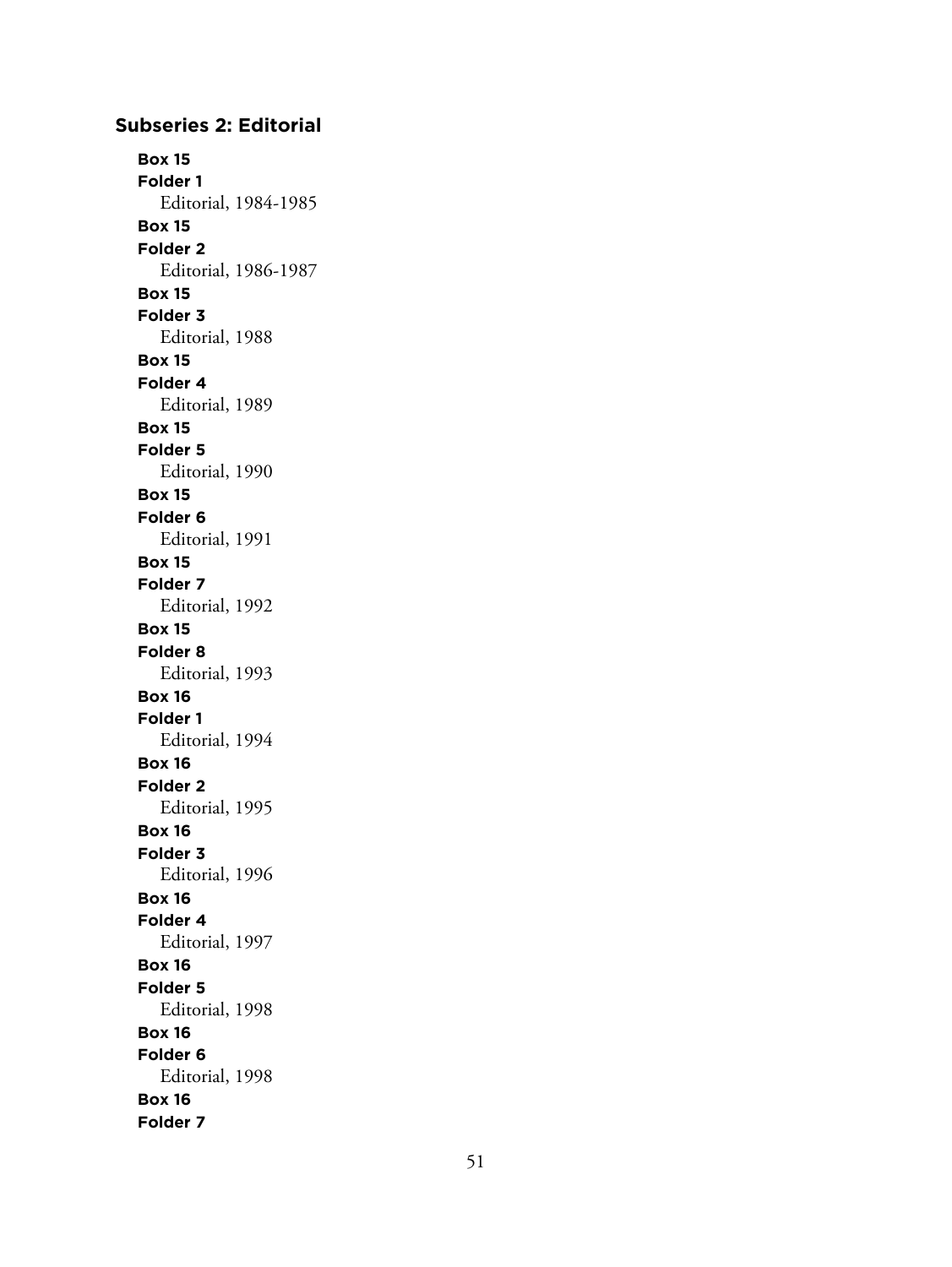Editorial, 1999 **Box 16 Folder 8** Editorial, 1999 **Box 16 Folder 9** Editorial, 2000 **Box 17 Folder 1** Editorial, 2001 **Box 17 Folder 2** Editorial, 2001 **Box 17 Folder 3** Editorial, 2002 **Box 17 Folder 4** Editorial, 2003 **Box 17 Folder 5** Editorial, 2003 **Box 17 Folder 6** Editorial, 2004 **Box 17 Folder 7** Editorial, 2004 **Box 17 Folder 8** Editorial, 2004 **Box 18 Folder 1** Editorial, 2004 **Box 18 Folder 2** Editorial, 2005 **Box 18 Folder 3** Editorial, 2005 **Box 18 Folder 4** Editorial, 2005 **Box 18 Folder 5** Editorial, 2006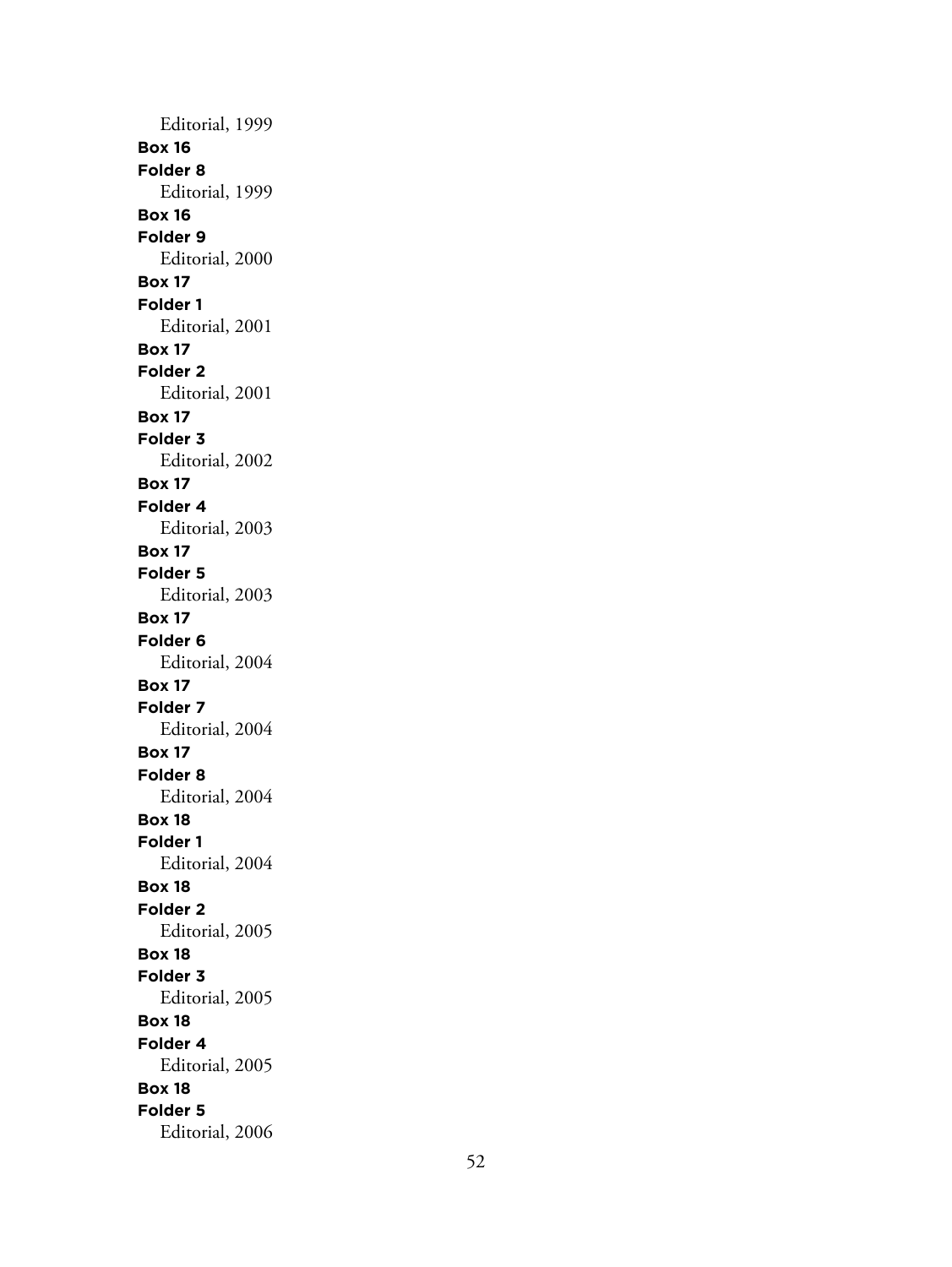**Box 18 Folder 6** Editorial, 2006 **Box 19 Folder 1** Editorial, 2007 **Box 19 Folder 2** Editorial, 2007 **Box 19 Folder 3** Editorial, 2008 **Box 19 Folder 4** Editorial, undated **Series II: Administrative and Events Box 19 Folder 5** Author Biographies, undated **Box 19 Folder 6** The Best Australian Poems 2004, 2004 **Box 19 Folder 7** The Best Australian Poems 2004, 2004 **Box 19 Folder 8** Compact Discs, undated **Box 19 Folder 9** Festival, Edinburgh International Festival, 1985 **Box 19 Folder 10** Festival, First Festival of Literary Magazines, 2002 **Box 19 Folder 11** Festival, PEN World Voices Festival, 2008 **Box 19 Folder 12** Festival, Verse Festival, Photos, 2001 **Box 19 Folder 13** Grant Applications, The Australian Arts Council, 1998-1999

**Box 19 Folder 14**

53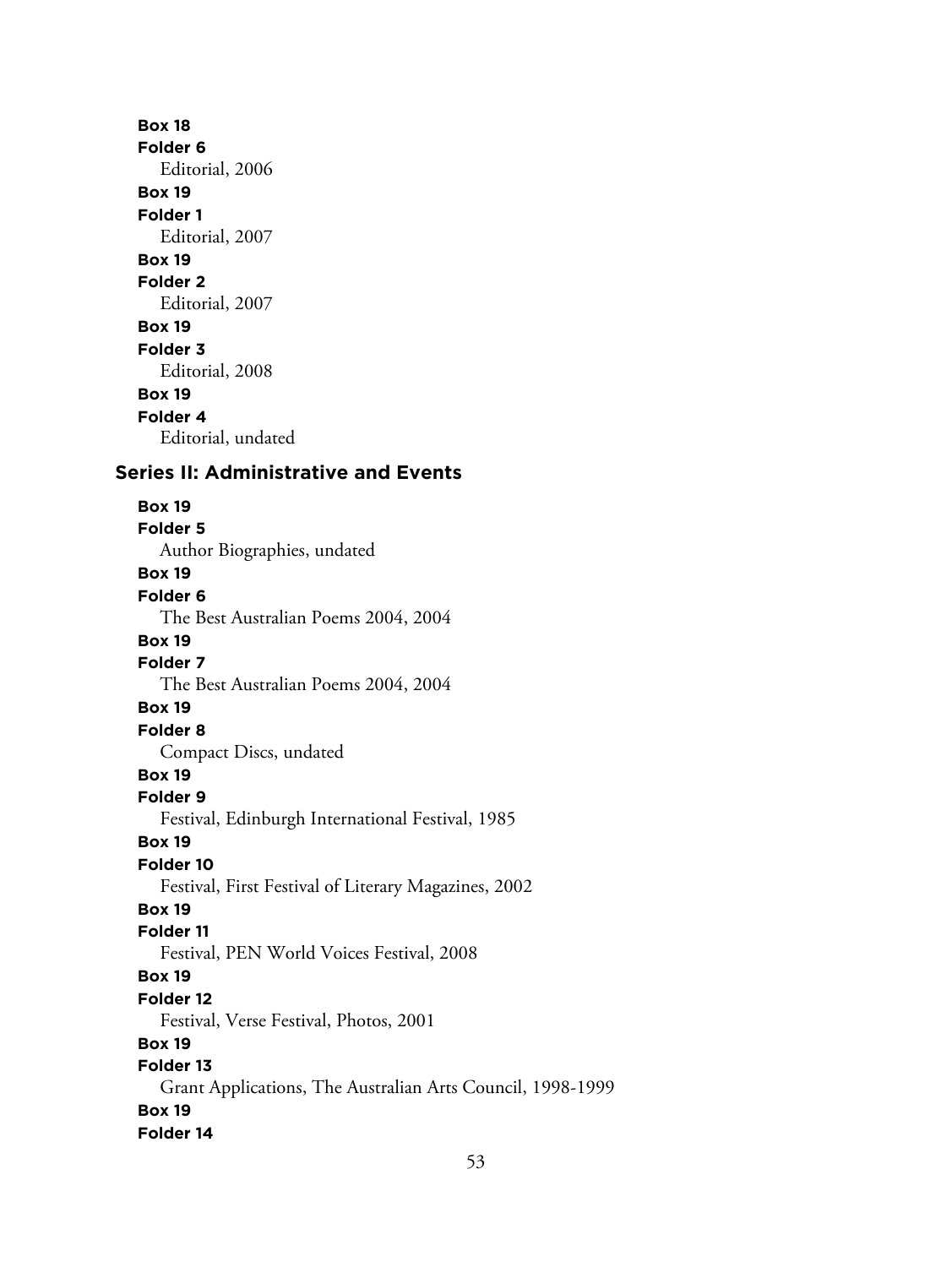Grant Applications, The Scottish Arts Council, 1995-2000 **Box 20 Folder 1** Grant Applications, undated **Box 20 Folder 2** Handbills, undated **Box 20 Folder 3** Harper's Magazine, 2001 **Box 20 Folder 4** International Verse Prize, undated **Box 20 Folder 5** Invoices, 1989-1992 **Box 20 Folder 6** Invoices, 1999 **Box 20 Folder 7** Invoices, 2001-2003 **Box 20 Folder 8** Invoices, 2004 **Box 20 Folder 9** Mailing List, 1998 **Box 20 Folder 10** Memorandum of Agreement, 1999 **Box 20 Folder 11** Memorandum of Agreement, 2000 **Box 20 Folder 12** Newspaper Articles, 1985-1996 **Box 20 Folder 13** Notes, undated **Box 20 Folder 14** Permission to Publish, 1995 **Box 20 Folder 15** Permission to Publish, 1998-1999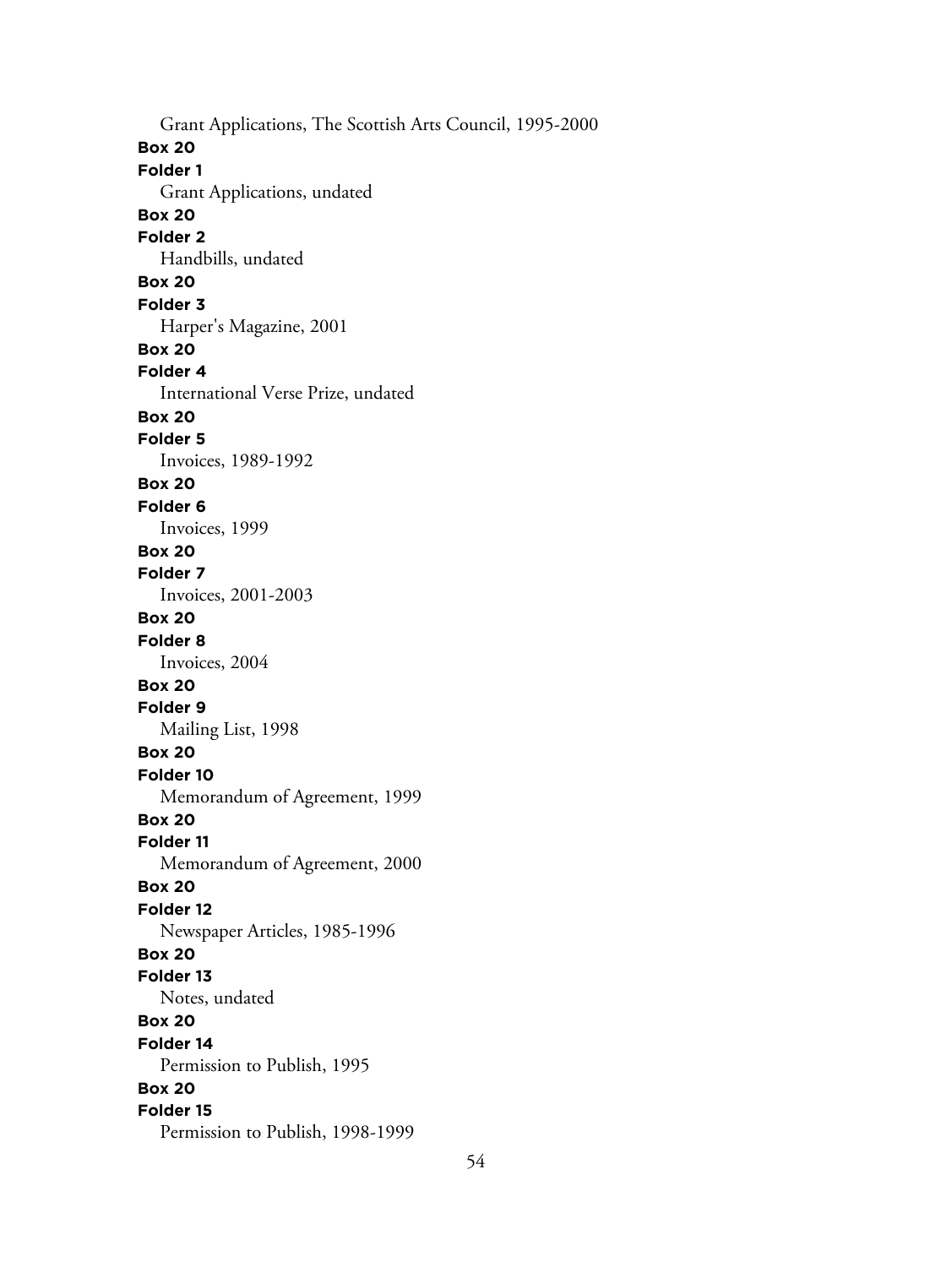**Box 20 Folder 16** Permission to Publish, 2002 **Box 20 Folder 17** Photocopies of Poems, undated **Box 20 Folder 18** Poetry Readings, Andrew Zawacki, 2003-2004 **Box 20 Folder 19** Poetry Readings, Phillis Levin, 1996 **Box 20 Folder 20** Press Releases, 1999 **Box 20 Folder 21** Press Releases, 2001-2002 **Box 20 Folder 22** Press Releases, 2004 **Box 20 Folder 23** Printing, 1996-2001 **Box 21 Folder 1** Printing, 2006-2007 **Box 21 Folder 2** Promotional Material, 1994 **Box 21 Folder 3** Publicity, 1992-2003 **Box 21 Folder 4** Pushcart Prize Nominee, 1999-2001 **Box 21 Folder 5** Russia Trip, 1999 **Box 21 Folder 6** "A Short Version of Verse," 2005 **Box 21 Folder 7** Skein Issue 2, 2004 **Box 21**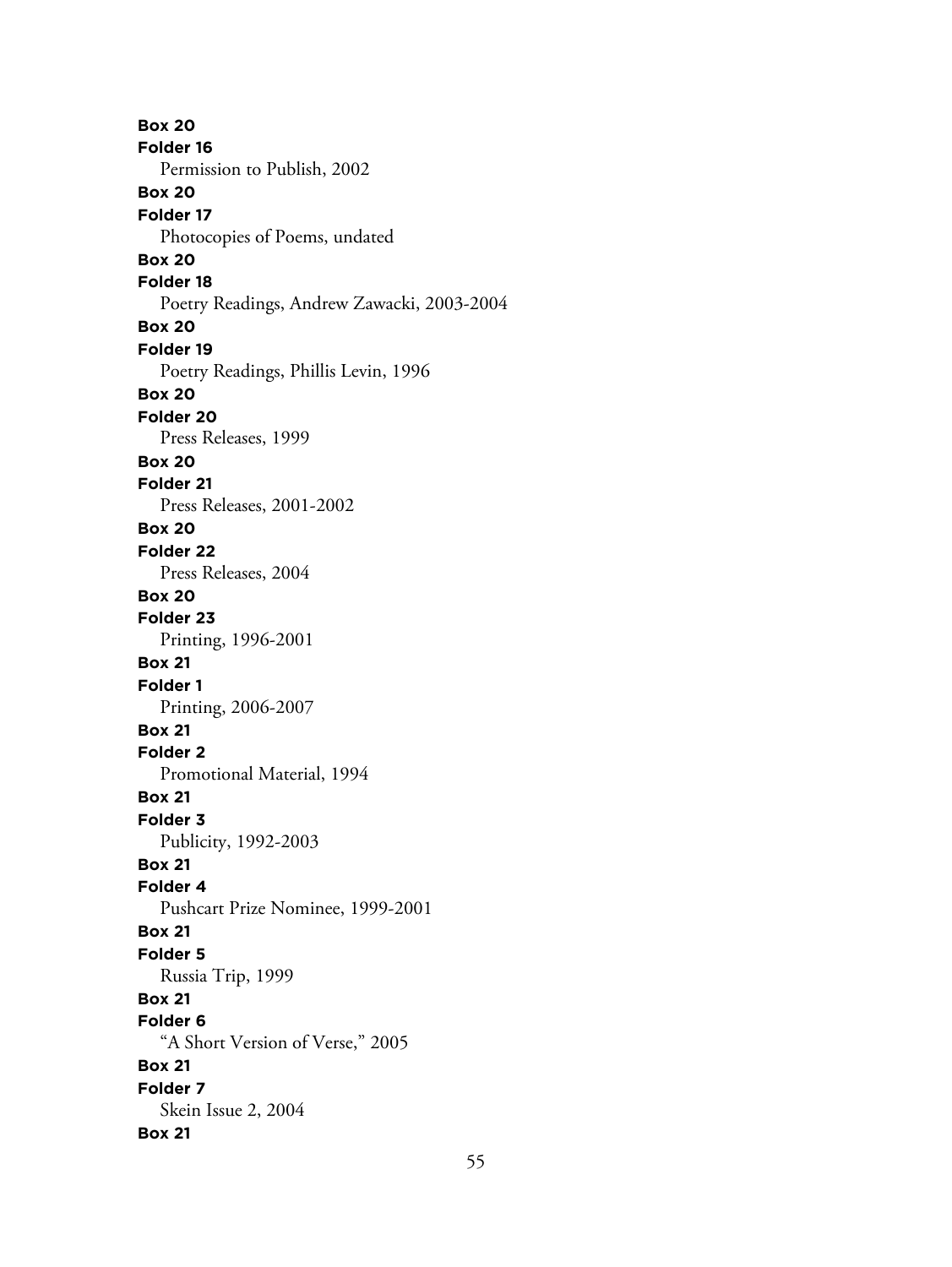**Folder 8** Submissions, 1987-1993 **Box 21 Folder 9** Submissions, 1995 **Box 21 Folder 10** Submissions, 1995 **Box 21 Folder 11** Submissions, 1995 **Box 21 Folder 12** Submissions, 1995 **Box 21 Folder 13** Submissions, 1996-1997 **Box 22 Folder 1** Submissions, 1996-1997 **Box 22 Folder 2** Submissions, 1997 **Box 22 Folder 3** Submissions, 1997 **Box 22 Folder 4** Submissions, 1997-2001 **Box 22 Folder 5** Submissions, 1998-1999 **Box 22 Folder 6** Submissions, 1998-2001 **Box 22 Folder 7** Submissions, 2001 **Box 23 Folder 1** Submissions, 2001 **Box 23 Folder 2** Submissions, 2001 **Box 23 Folder 3**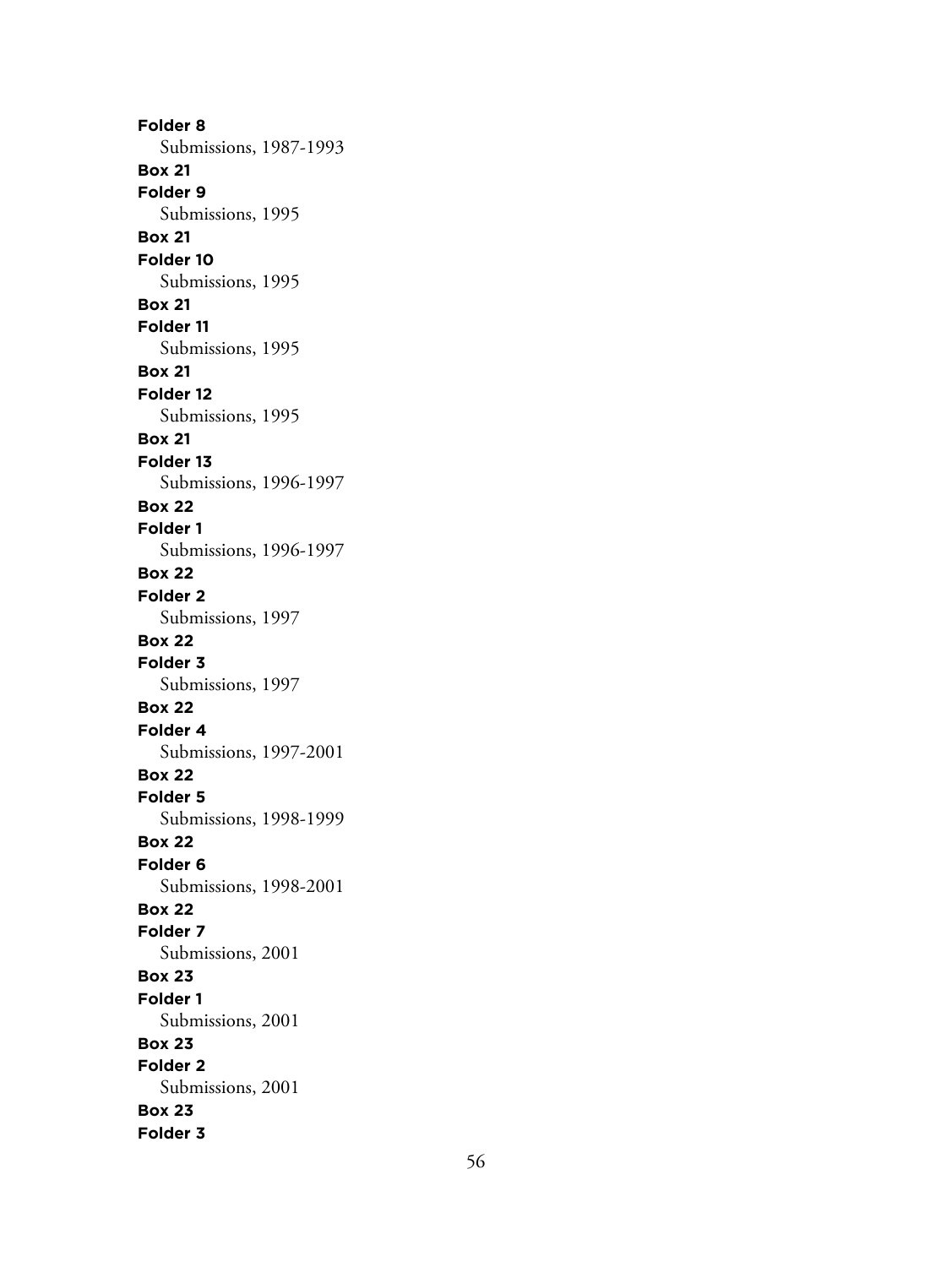Submissions, 2001-2002 **Box 23 Folder 4** Submissions, 2002 **Box 23 Folder 5** Submissions, 2003 **Box 23 Folder 6** Submissions, 2003 **Box 23 Folder 7** Submissions, 2004-2005 **Box 23 Folder 8** Submissions, 2005 **Box 23 Folder 9** Submissions, 2005 **Box 24 Folder 1** Submissions, 2006 **Box 24 Folder 2** Submissions, 2007 **Box 24 Folder 3** Submissions, undated **Box 24 Folder 4** Submissions, undated **Box 24 Folder 5** Submissions, undated **Box 24 Folder 6** Submissions, undated **Box 24 Folder 7** Submissions, Accepted Material, 1998-2001 **Box 24 Folder 8** Submissions, Accepted Material, 1998-2001 **Box 24 Folder 9** Submissions, Accepted Material, 1998-2001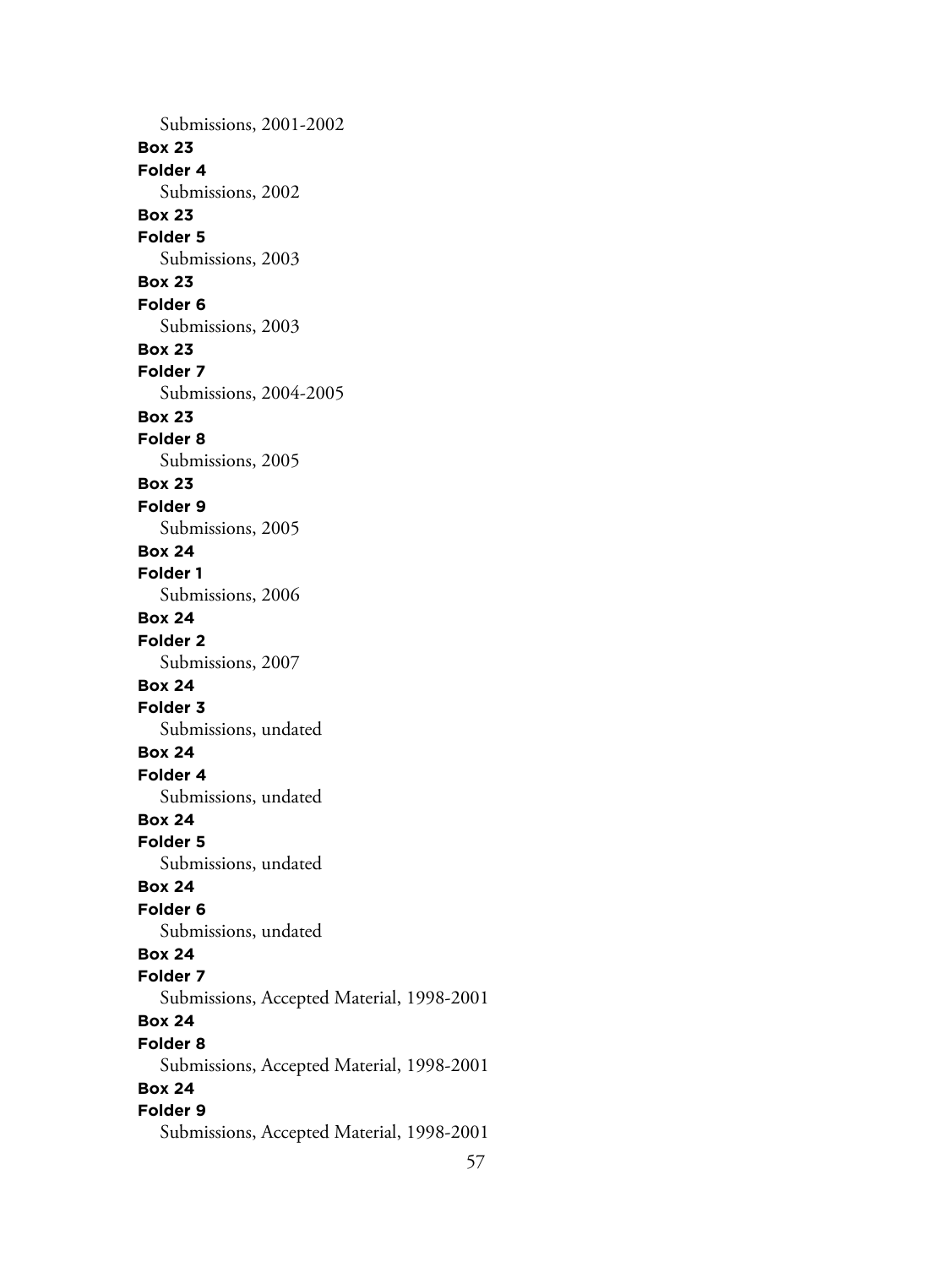**Box 25 Folder 1** Submissions, Adams, Carrie Olivia, 2006 **Box 25 Folder 2** Submissions, Book Reviews, 1995-1999 **Box 25 Folder 3** Submissions, Book Reviews, 1997 **Box 25 Folder 4** Submissions, Book Reviews, 1998 **Box 25 Folder 5** Submissions, Browne, Sir Thomas, undated **Box 25 Folder 6** Submissions, Celona, Tina, undated **Box 25 Folder 7** Submissions, Cohen, Lyndsey, 2004 **Box 25 Folder 8** Submissions, Ficarra, Elise, 2005 **Box 25 Folder 9** Submissions, Interviews, 1989 **Box 25 Folder 10** Submissions, Interviews, 1997-2003 **Box 25 Folder 11** Submissions, Interviews, 2004 **Box 25 Folder 12** Submissions, McDermott, Chris, undated **Box 26 Folder 1** Submissions, McDermott, Chris, undated **Box 26 Folder 2** Submissions, Morgan, Andrew, undated **Box 26 Folder 3** Submissions, Morgan, Elizabeth, 2007 **Box 26**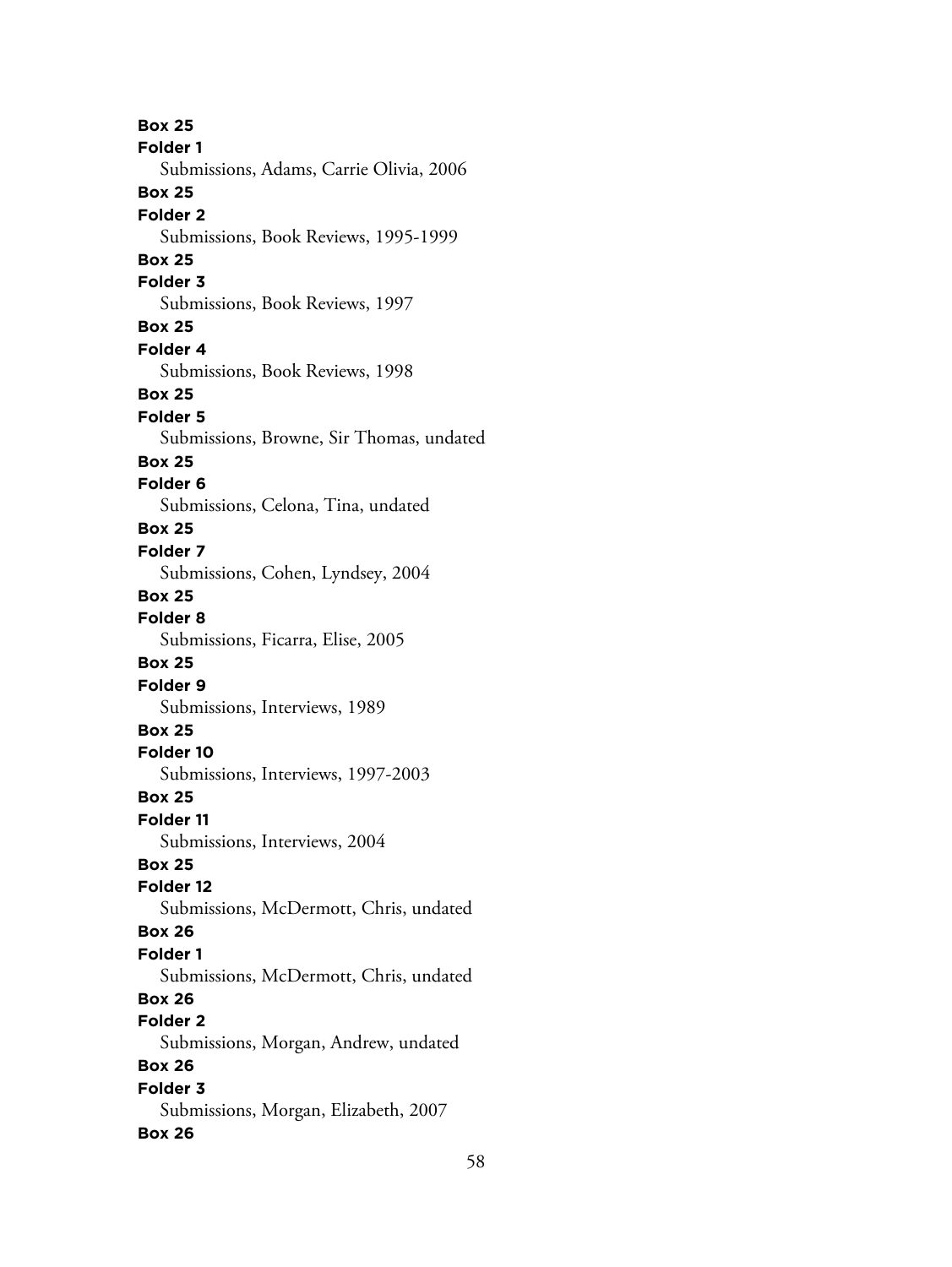**Folder 4** Submissions, Rejected Material, 1998 **Box 26 Folder 5** Submissions, Rejected Material, 1998 **Box 26 Folder 6** Submissions, Rejected Material, 1998 **Box 26 Folder 7** Submissions, Rejected Material, 1998 **Box 26 Folder 8** Submissions, Rejected Material, 1998-2002 **Box 27 Folder 1** Submissions, Rejected Material, 2001-2002 **Box 27 Folder 2** Submissions, Rejected Material, 2001-2002 **Box 27 Folder 3** Submissions, Rejected Material, 2005 **Box 27 Folder 4** Submissions, Schavel, Steve, undated **Box 27 Folder 5** Submissions, Sweeney, Chad, 2006 **Box 27 Folder 6** Submissions, Watson, Maurice T., 2000 **Box 27 Folder 7** Submissions, Whitmarsh, Jason, 1999 **Box 27 Folder 8** Submissions, Williams, Diane, undated **Box 27 Folder 9** Subscriptions, 1985 **Box 27 Folder 10** Subscriptions, 1998 **Box 27 Folder 11**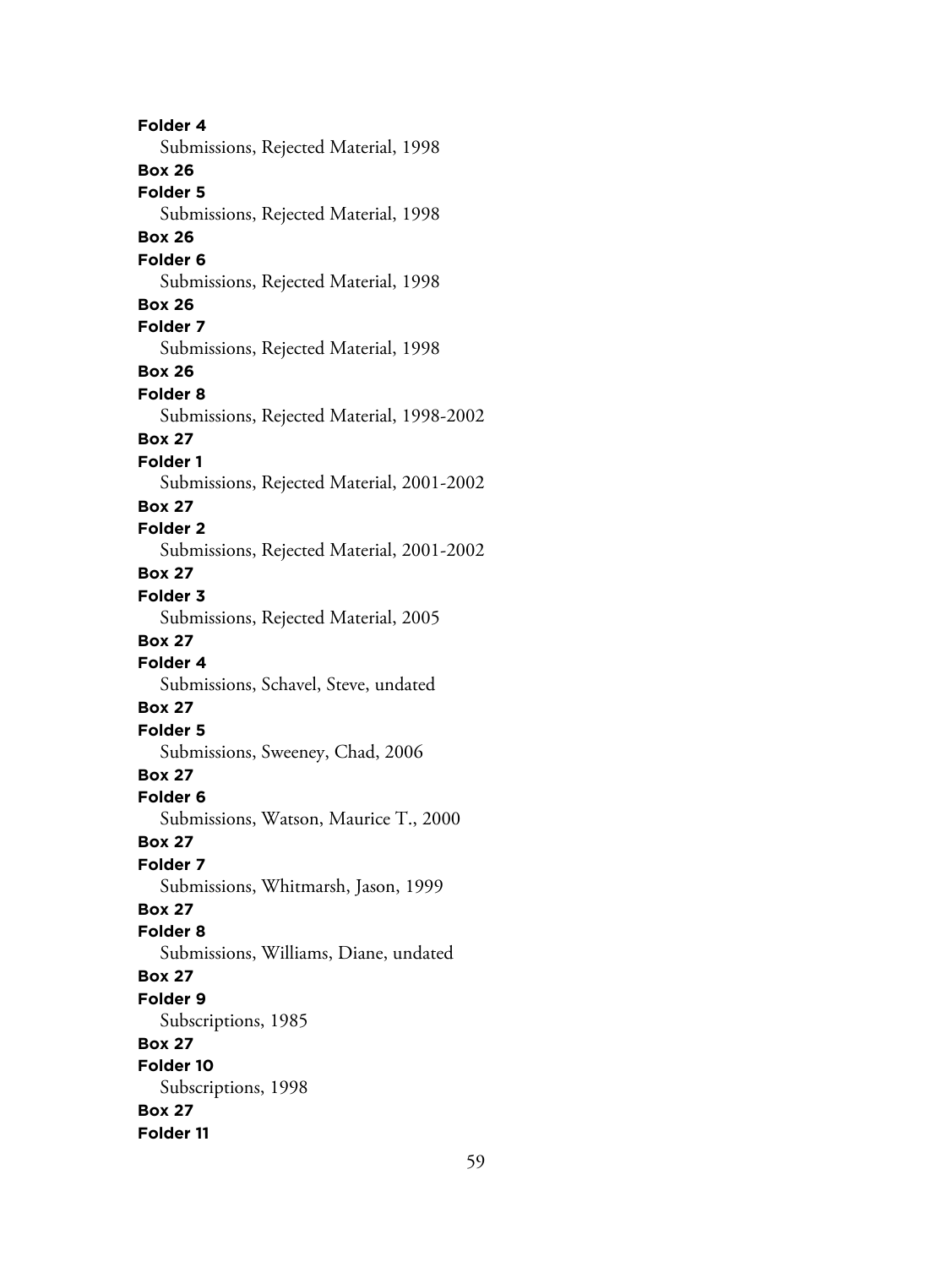Wave Books, Royalties, 2007

#### **Box 27**

#### **Folder 12**

Verse Press, Letters to Wendy's, 1996-2001

### **Series III: Journal Issues**

### **Box 27**

**Folder 13**

## Issue 4, 1985

**Box 27**

### **Folder 14**

Volume 4:1, Canadian Poetry Feature, 1987

### **Box 27**

**Folder 15**

Volume 4:3, 1987

### **Box 28**

**Folder 1**

Volume 5:2, 1987

### **Box 28**

#### **Folder 2**

Volume 7:1, 1989

#### **Box 28**

#### **Folder 3**

Volume 7:3, The New Formalism In American Poetry, 1990

### **Box 28**

#### **Folder 4**

Volume 7:3, The New Formalism In American Poetry, 1990

### **Box 28**

### **Folder 5**

Volume 8:1, John Ashbery's Influence on Contemporary Poetry, 1991

### **Box 28**

### **Folder 6**

Volume 8:1, John Ashbery's Influence on Contemporary Poetry, 1991

### **Box 28**

### **Folder 7**

Volume 8:3/9:1, Donald Justice Special Feature, 1992

### **Box 28**

### **Folder 8**

Volume 10:3, Amy Clampitt, 1993

### **Box 28**

### **Folder 9**

Volume 10:3, Amy Clampitt, 1993

### **Box 29**

### **Folder 1**

Volume 11:2, Derek Wolcott: Poems and Essays on His Work, 1994 **Box 29**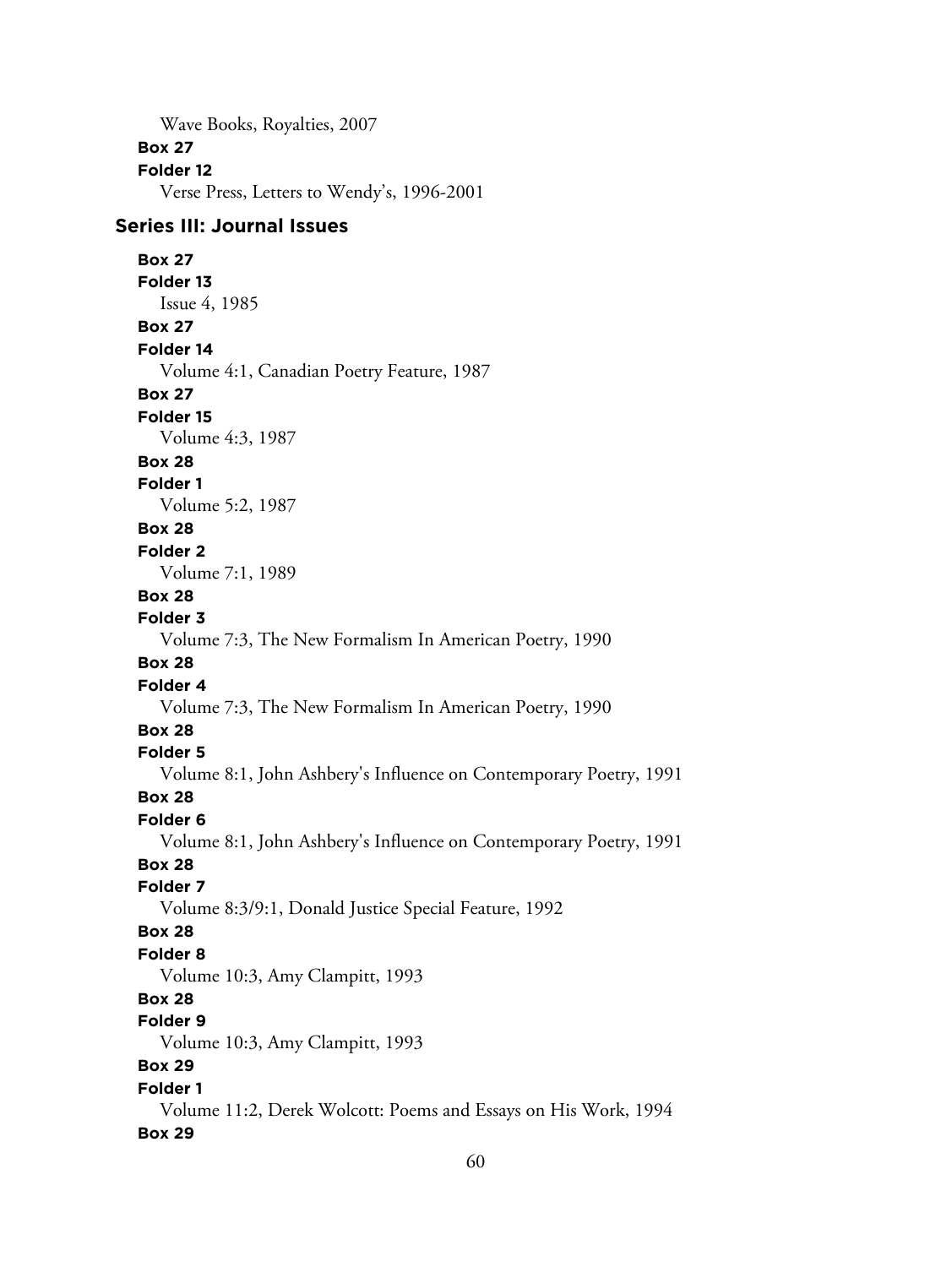**Folder 2** Volume 12:3, Richard Hugo Feature, 1995 **Box 29 Folder 3** Volume 13:1, Prose Poem Feature, 1995-1996 **Box 29 Folder 4** Volume 13:2-3, Prose Poem Feature, 1996 **Box 29 Folder 5** Volume 14:2, 1997 **Box 29 Folder 6** Volume 15:1-2, Scottish Poets, 1998 **Box 29 Folder 7** Volume 15:1-2, Scottish Poets, 1998 **Box 29 Folder 8** Volume 15:3/16:1, Australian Poetry Feature, 1998 **Box 30 Folder 1** Volume 15:3/16:1, Australian Poetry Feature, 1998 **Box 30 Folder 2** Volume 15:3/16:1, Australian Poetry Feature, 1998 **Box 30 Folder 3** Volume 16:2, Women Irish Poets, 1999 **Box 30 Folder 4** Volume 16:2, Women Irish Poets, 1999 **Box 30 Folder 5** Volume 16:2, Women Irish Poets, 1999 **Box 30 Folder 6** Volume 16:3/17:1, 1999-2000 **Box 30 Folder 7** Volume 17:2-3/18:1, Mexican Poetry Feature, 2001 **Box 30 Folder 8** Volume 19:1-2, The Prose Issue, 2002 **Box 30 Folder 9**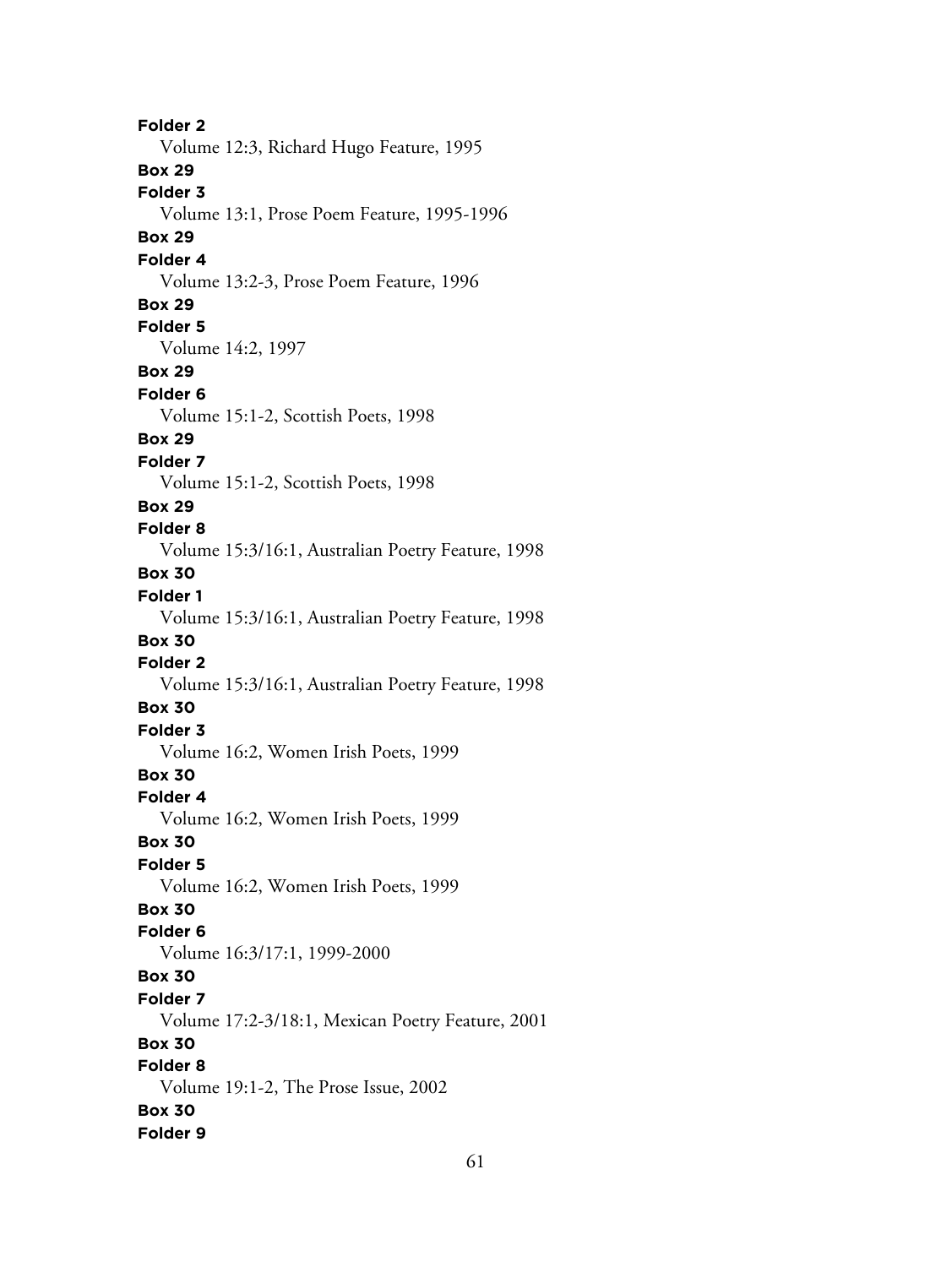Volume 19:3/20:1, 2003 **Box 31 Folder 1** Volume 19:3/20:1, 2003 **Box 31 Folder 2** Volume 19:3/20:1, 2003 **Box 31 Folder 3** Volume 20:2-3, The Prose Issue II, 2004 **Box 31 Folder 4** Volume 20:2-3, The Prose Issue II, 2004 **Box 31 Folder 5** Volume 20:2-3, The Prose Issue II, 2004 **Box 31 Folder 6** Volume 21:1-3, 20th Anniversary Issue, 2004 **Box 31 Folder 7** Volume 21:1-3, 20th Anniversary Issue, 2004 **Box 32 Folder 1** Volume 21:1-3, 20th Anniversary Issue, 2004 **Box 32 Folder 2** Volume 21:1-3, 20th Anniversary Issue, 2004 **Box 32 Folder 3** Volume 21:1-3, 20th Anniversary Issue, 2004 **Box 32 Folder 4** Volume 21:1-3, 20th Anniversary Issue, 2004 **Box 32 Folder 5** Volume 21:1-3, 20th Anniversary Issue, 2004 **Box 32 Folder 6** Volume 22:1, 2005 **Box 32 Folder 7** Volume 22:1, 2005 **Box 32 Folder 8** Volume 22:2-3, The Sequence (I), 2006